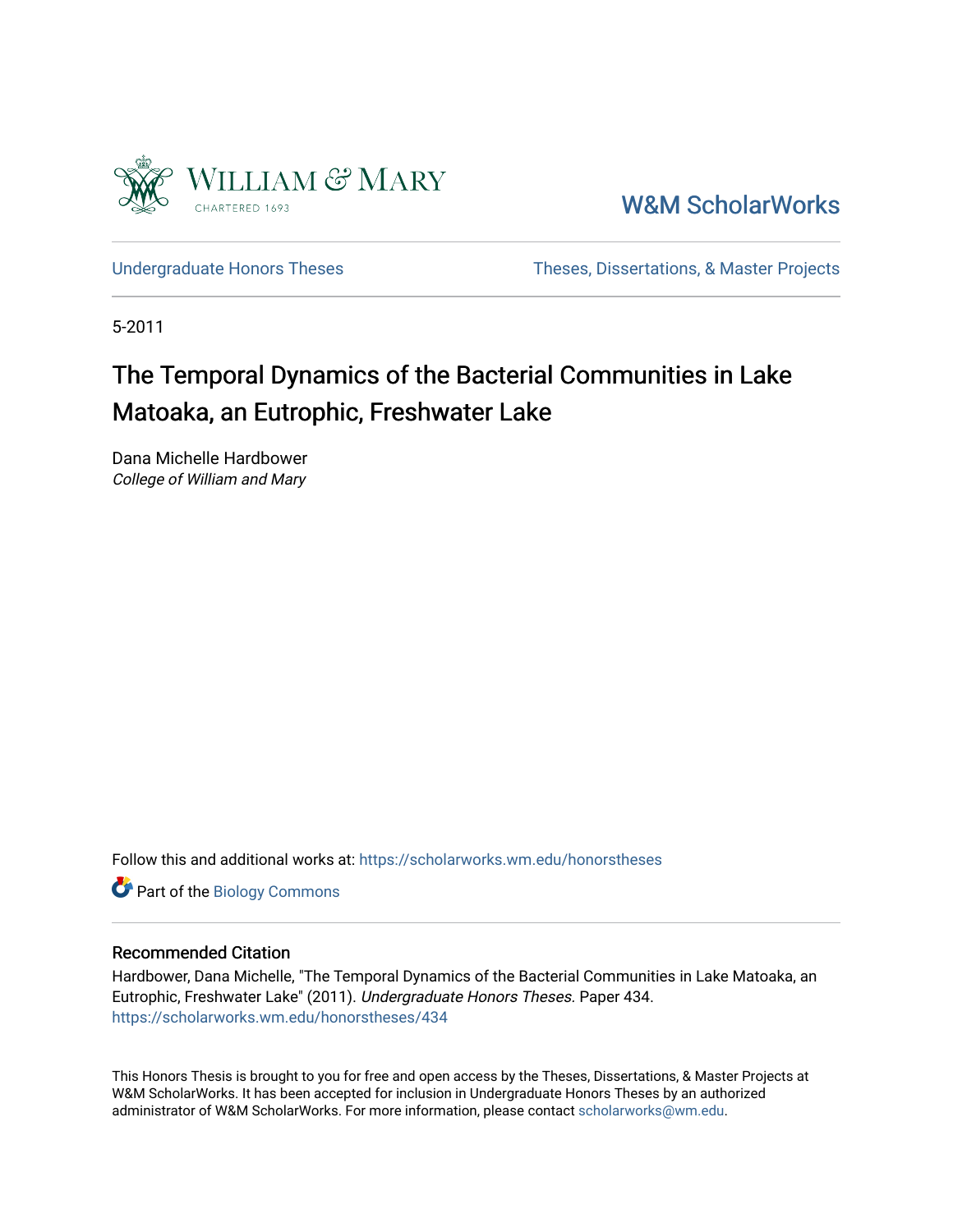# **The Temporal Dynamics of the Bacterial Communities in Lake Matoaka, an Eutrophic, Freshwater Lake**

A thesis submitted in partial fulfillment of the requirement for the degree of Bachelor of Science in Biology from The College of William and Mary

by

Dana Michelle Hardbower

Accepted for

(Honors, High Honors, Highest Honors)

\_\_\_\_\_\_\_\_\_\_\_\_\_\_\_\_\_\_\_\_\_\_\_\_\_\_\_\_\_\_\_\_\_\_\_\_\_\_\_\_

\_\_\_\_\_\_\_\_\_\_\_\_\_\_\_\_\_\_\_\_\_\_\_\_\_\_\_\_\_\_\_\_\_\_\_\_\_\_\_\_

\_\_\_\_\_\_\_\_\_\_\_\_\_\_\_\_\_\_\_\_\_\_\_\_\_\_\_\_\_\_\_\_\_\_\_\_\_\_\_\_

\_\_\_\_\_\_\_\_\_\_\_\_\_\_\_\_\_\_\_\_\_\_\_\_\_\_\_\_\_\_\_\_\_\_\_\_\_\_\_\_

Dr. Kurt Williamson, Chair

Dr. Mark Forsyth

Dr. Randy Chambers

Dr. Randy Coleman

Williamsburg, VA May 3, 2011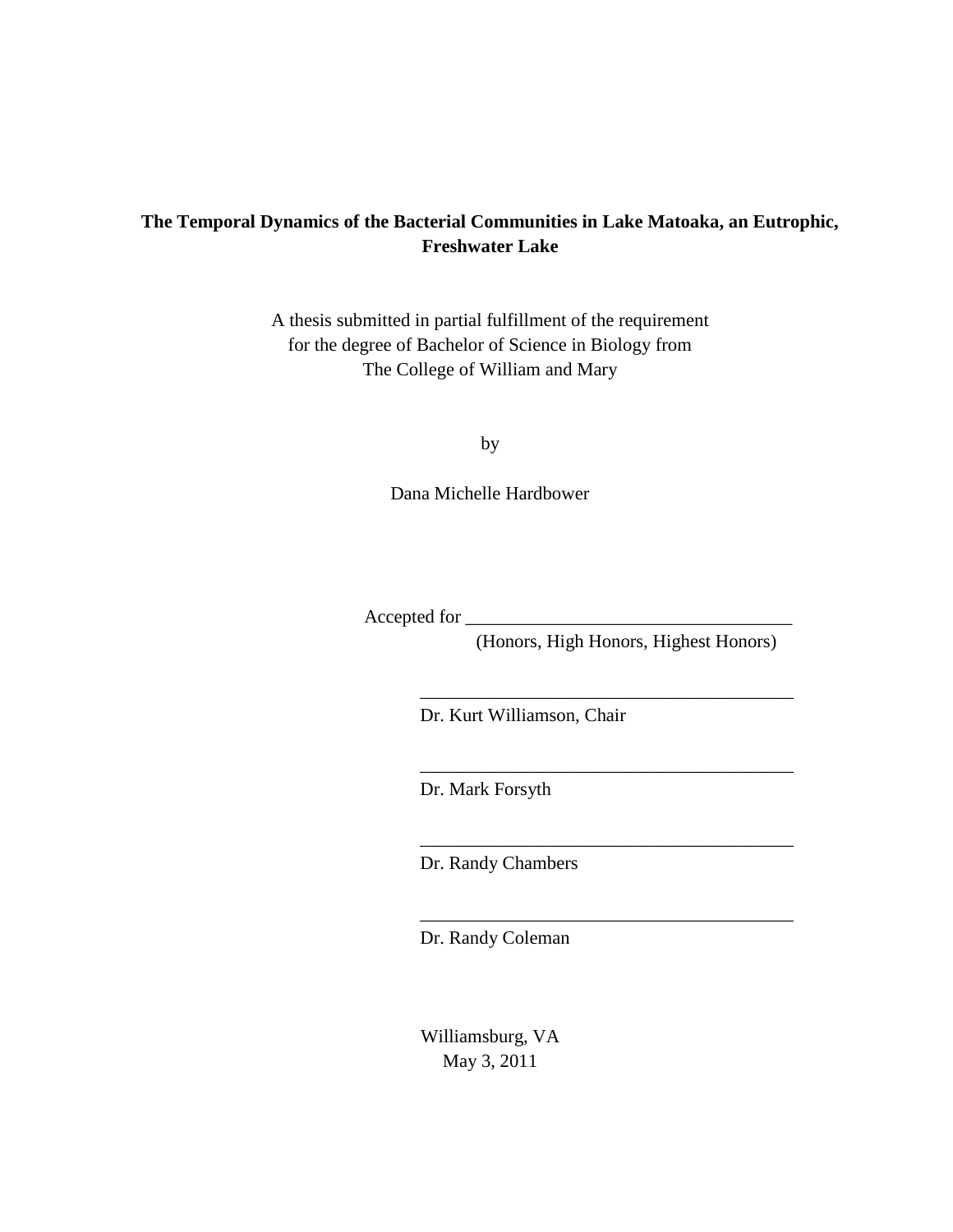#### **Abstract**

Little is known about microbial dynamics in freshwater ecosystems, particularly compared to marine systems. The taxonomy of many freshwater bacterial lineages has been determined, but the drivers of community composition dynamics have yet to be clearly determined. Given that community composition determines which important processes occur and the rate at which the occur, an increased understanding of the drivers of community composition change is necessary. The purpose of this study was to and to track changes in the profile of the bacterial species in Lake Matoaka, an eutrophic, freshwater lake, in response to the primary seasonal, environmental and biological drivers. Surface water samples were collected monthly over an 18 month period, along with environmental data (temp, pH, nutrients (P and N), chl-a). Viral and bacterial abundances were determined using epifluorescence microscopy. DNA was extracted from bacterial cells captured on a 0.22 μm filter and bacterial community profiles were generated using terminal restriction fragment length polymorphism (tRFLP). Profiles were compared by converting chromatograms to binary matrices based on the presences or absence of peaks. Pearson correlations and a BioEnv analysis were used to identify relationships between viral and bacterial abundance, viral and bacterial community composition and environmental factors. Bacterial communities were also characterized by sequencing of 16S rRNA clone libraries from two months, June 2009 and December 2009 (summer and winter), within the sample period. Distribution of T-RFs across the 18-month sampling period was analyzed by constructing cluster dendrograms, which suggested that there is no quantifiable seasonal/temporal trend in bacterial community composition. The only significant relationships revealed by correlation analysis were between bacterial and viral abundance, viral abundance and temperature, and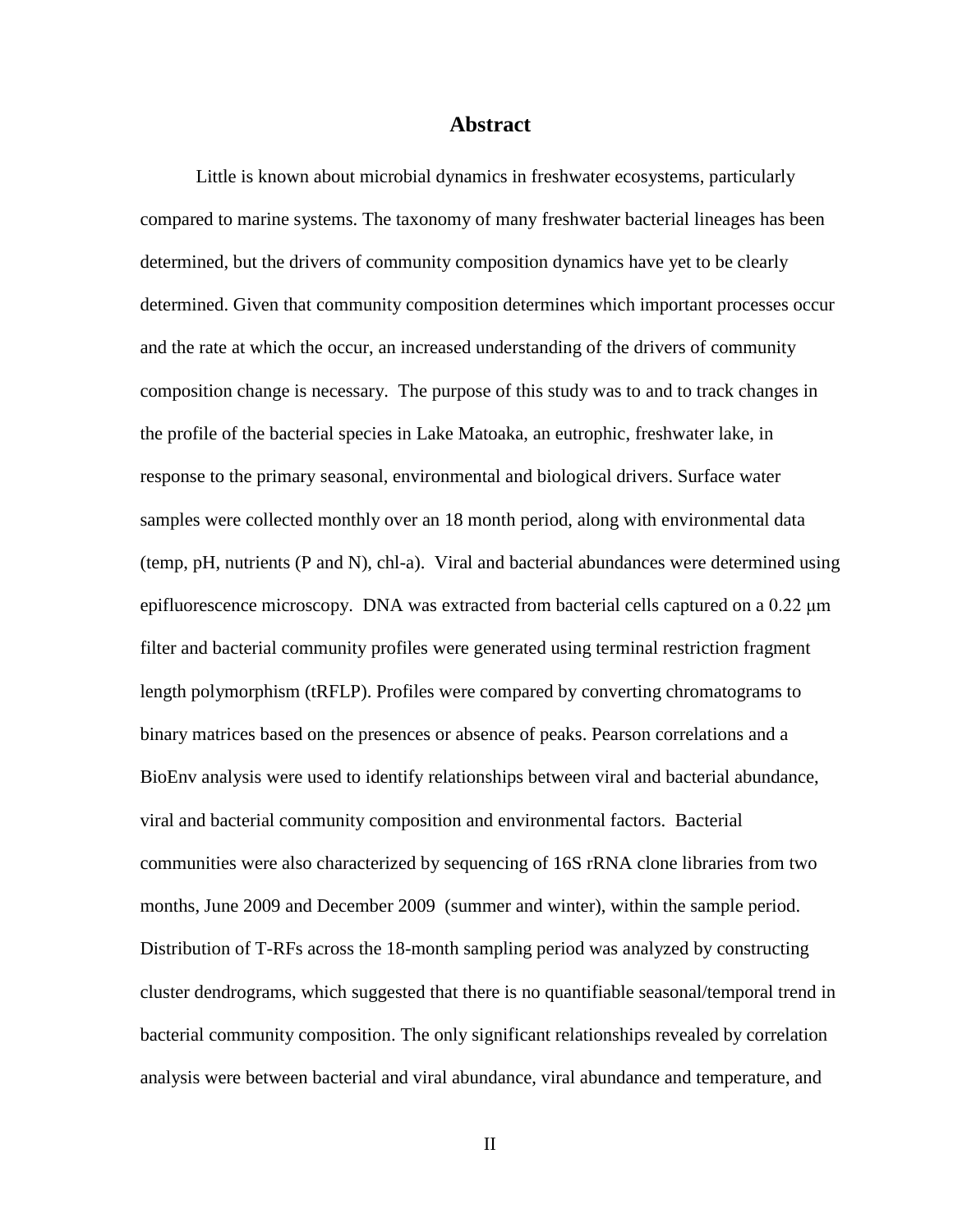bacterial abundance and temperature. BioEnv analysis indicated that the only environmental factor with any explanatory power in accounting for community composition change was temperature. However, inspection of dendrograms revealed that this relationship is not strictly linear and sample months do not cluster neatly based on temperature fluctuations. Moreover, viral and bacterial community compositions were determined to be very tightly linked by a Mantel test. 16S Clone libraries revealed that several dominant phyla were present within the lake, the foremost of these being *Proteobacteria*, consistent with the findings of previous freshwater studies. The distribution of genera varied between the two seasons. The bacterial assemblage of Lake Matoaka appears to be composed of a core of *Proteobacteria* that are consistently present, with a variable component that changes significantly over the annual cycle. While temperature was identified as having moderate explanatory power, a clear driver for community composition change was not determined. Future studies that include other biological and environmental factors, such as protozoan grazing and dissolved organic carbon. Future studies should also include a survey of the dynamics of community composition over several lakes of highly similar characteristics in order to clearly define drivers of bacterial community composition change in freshwater ecosystems.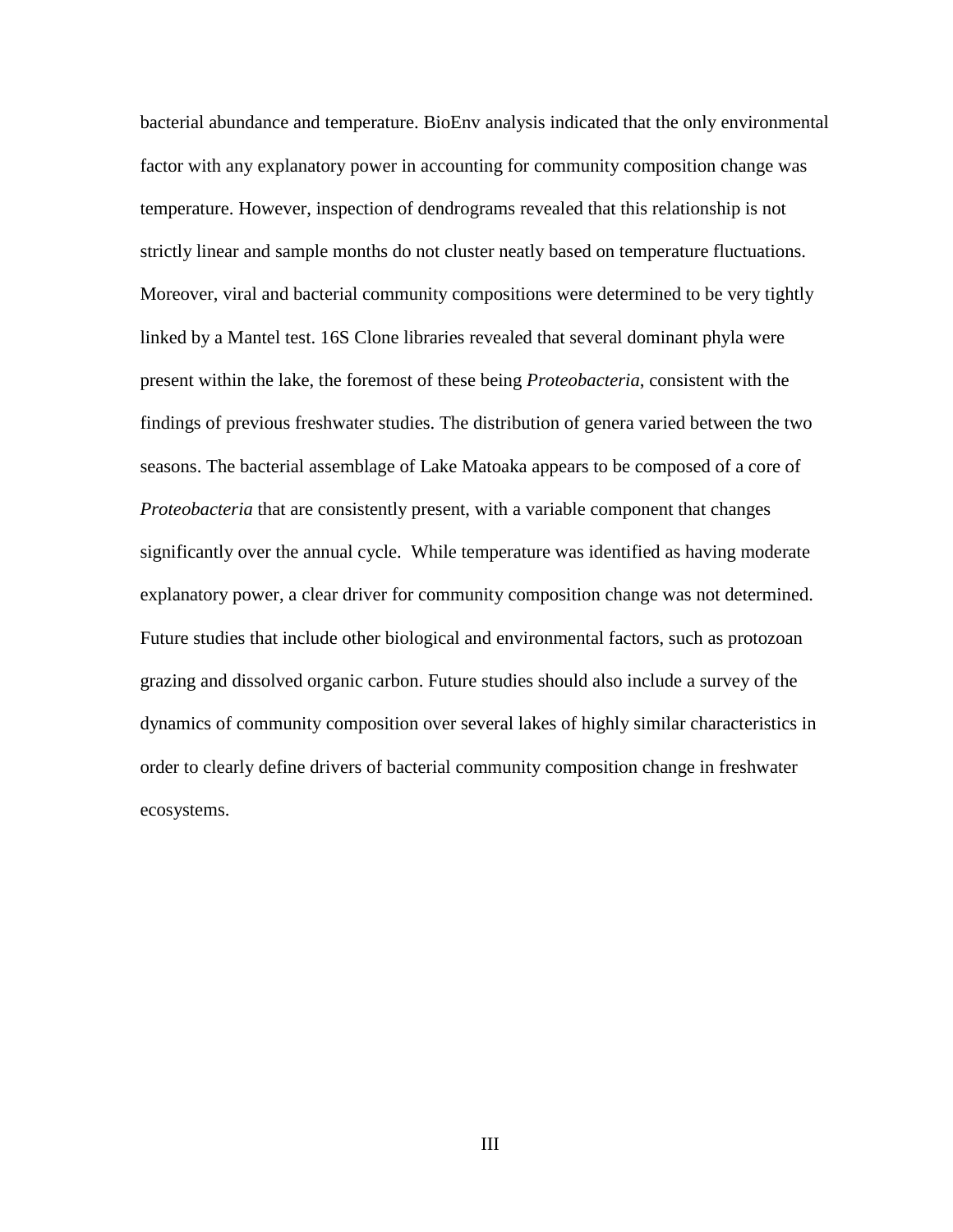# **Acknowledgements**

There are so many people to thank for their generous support that I hardly know where to begin. First and foremost, I would like to thank Dr. Williamson. He is the best of mentors. His guidance and support over the past three years have been critical to my success as a student and as a scientist. I am honored to say that I can not only call him advisor, but friend as well. There is no price that can be placed on my experience in his lab. I will cherish this time for the rest of my life. I will greatly miss Dr. Williamson's lab and all of the wonderful members of it. I would especially like to thank Dan Kiernan, Joe Kendra and Evguenia Orlova for their assistance in sample collection and processing. I would again like to thank Joe Kendra for his work in gathering environmental metadata from the lake, especially chlorophyll A data. I would like to extend much appreciation to Krysten Corzo, Camelia Drissi and Kimy Javier for gathering the abundance data. A special thank you to Jess Dolman and Dr. Williamson for gathering the viral richness data. Much thanks and gratitude goes to Dustin Glasner for his constant support and friendship, both in and out of the lab. My research experience would have been wanting without him. Special thanks to my committee, Dr. Williamson (chair), Dr. Forsyth, Dr. Coleman and Dr. Chambers. I greatly appreciate all the time and energy you put into assisting me with my thesis. Moreover, I would like to thank Mr. Harvey Chappell, Ms. Rhonda Craig, Mr. and Mrs. Stuart Ray, Ms. Margery Daughtrey and Mrs. Susan Vukick for their generous financial support of my research.

I would also like to thank Zac Elmore for offering advice and assistance when needed. I would like to thank Dr. Forsyth, again, for his unwavering and undeserved support throughout my college career. Your advice and support have been invaluable. I would like to thank Brooke Matson for her mutual understanding and constant support. And, lastly, I would like to thank my parents, Dianne and Byron, my brother, Mitchell and my sister, Beth. My life would be absolutely nothing without them. My family is my rock, my heart and my soul. I love you all very much and I would not be here today without you.

IV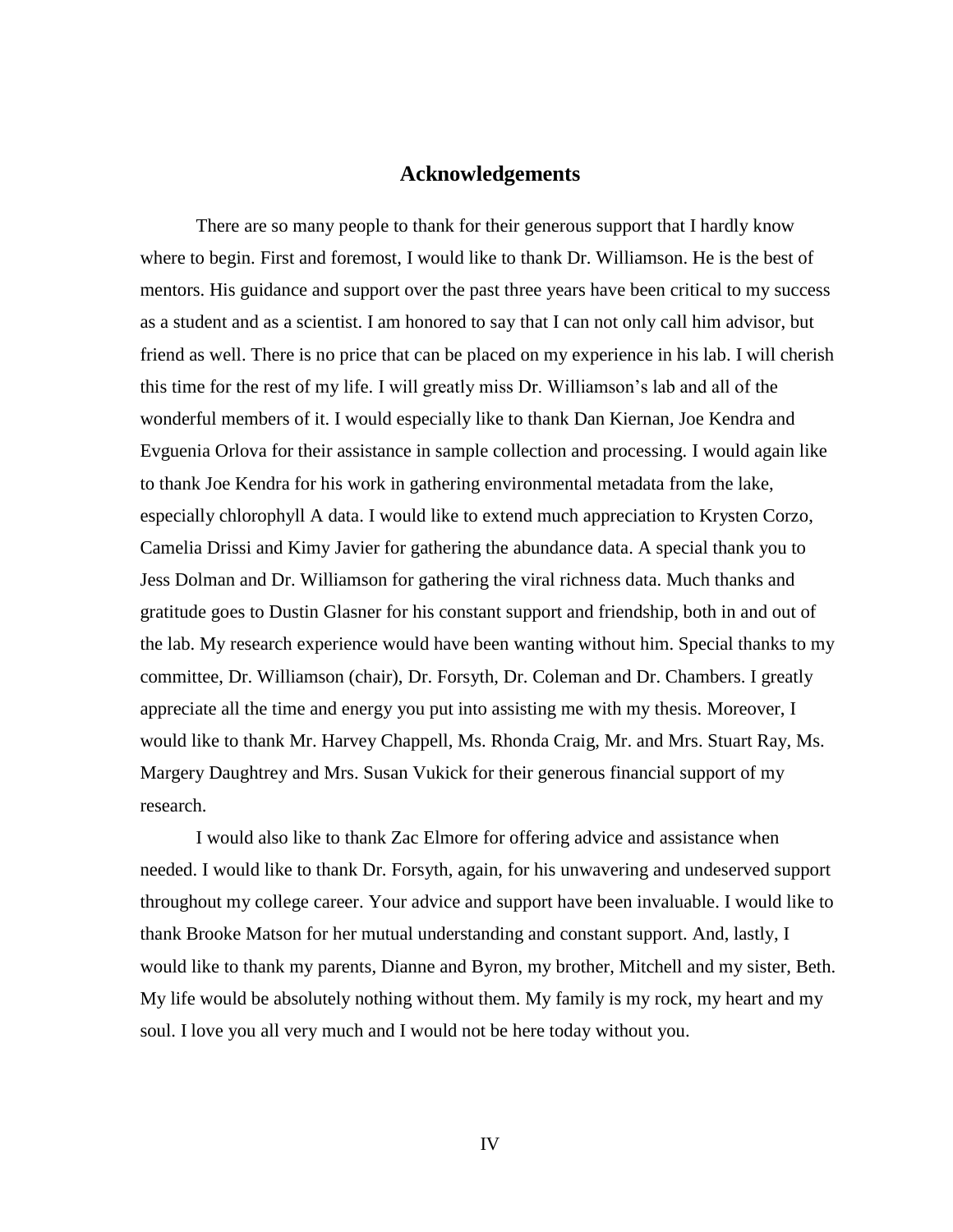# **Table of Contents**

| Chapter |                                                                         |  |
|---------|-------------------------------------------------------------------------|--|
|         |                                                                         |  |
|         |                                                                         |  |
|         | 1.2 – Techniques for the Study of Bacterial Communities in Freshwater 3 |  |
|         |                                                                         |  |
|         |                                                                         |  |
|         |                                                                         |  |
|         |                                                                         |  |
| 2.      |                                                                         |  |
|         |                                                                         |  |
|         |                                                                         |  |
|         |                                                                         |  |
|         |                                                                         |  |
|         |                                                                         |  |
|         |                                                                         |  |
|         |                                                                         |  |
|         | 2.8 - Restriction Enzyme Digestion of PCR Products for tRFLP  16        |  |
|         |                                                                         |  |
|         |                                                                         |  |
|         |                                                                         |  |
|         |                                                                         |  |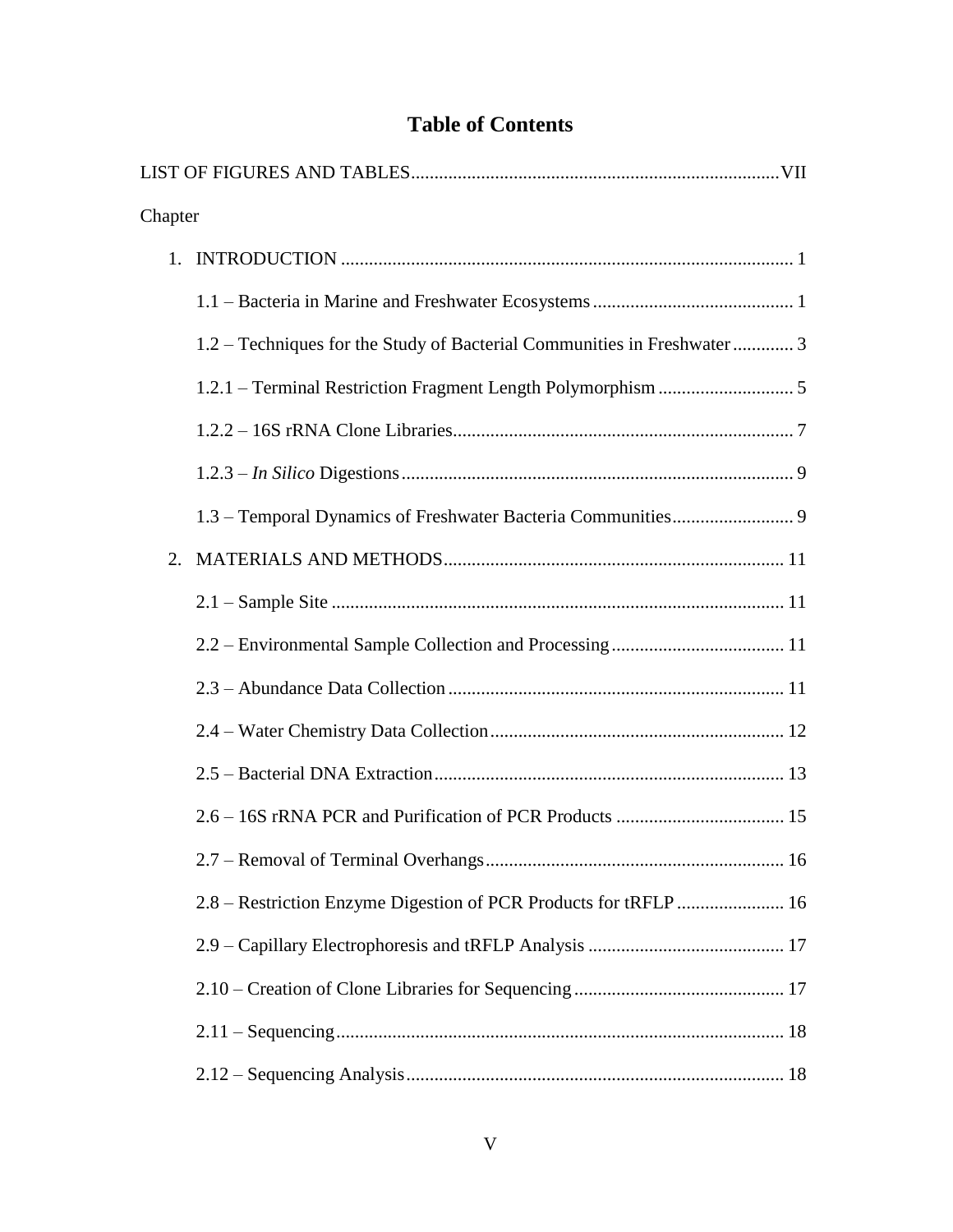| 3. |  |
|----|--|
|    |  |
|    |  |
|    |  |
|    |  |
|    |  |
|    |  |
|    |  |
| 4. |  |
|    |  |
|    |  |
|    |  |
|    |  |
|    |  |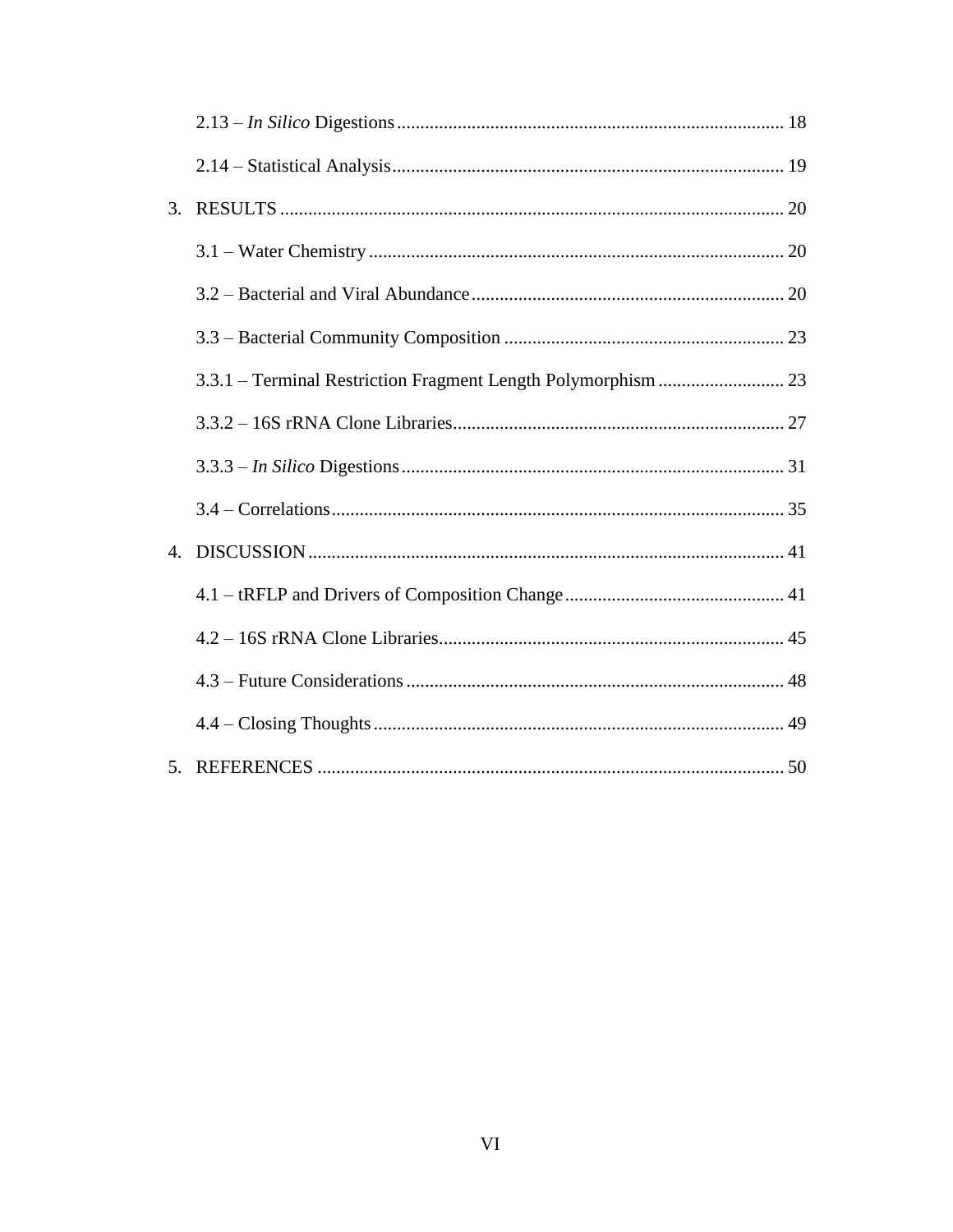# **List of Figures and Tables**

| Figure |  |
|--------|--|
|        |  |
| 2.     |  |
| 3.     |  |
|        |  |
| 5.     |  |
| 6.     |  |
| 7.     |  |
| 8.     |  |

# Table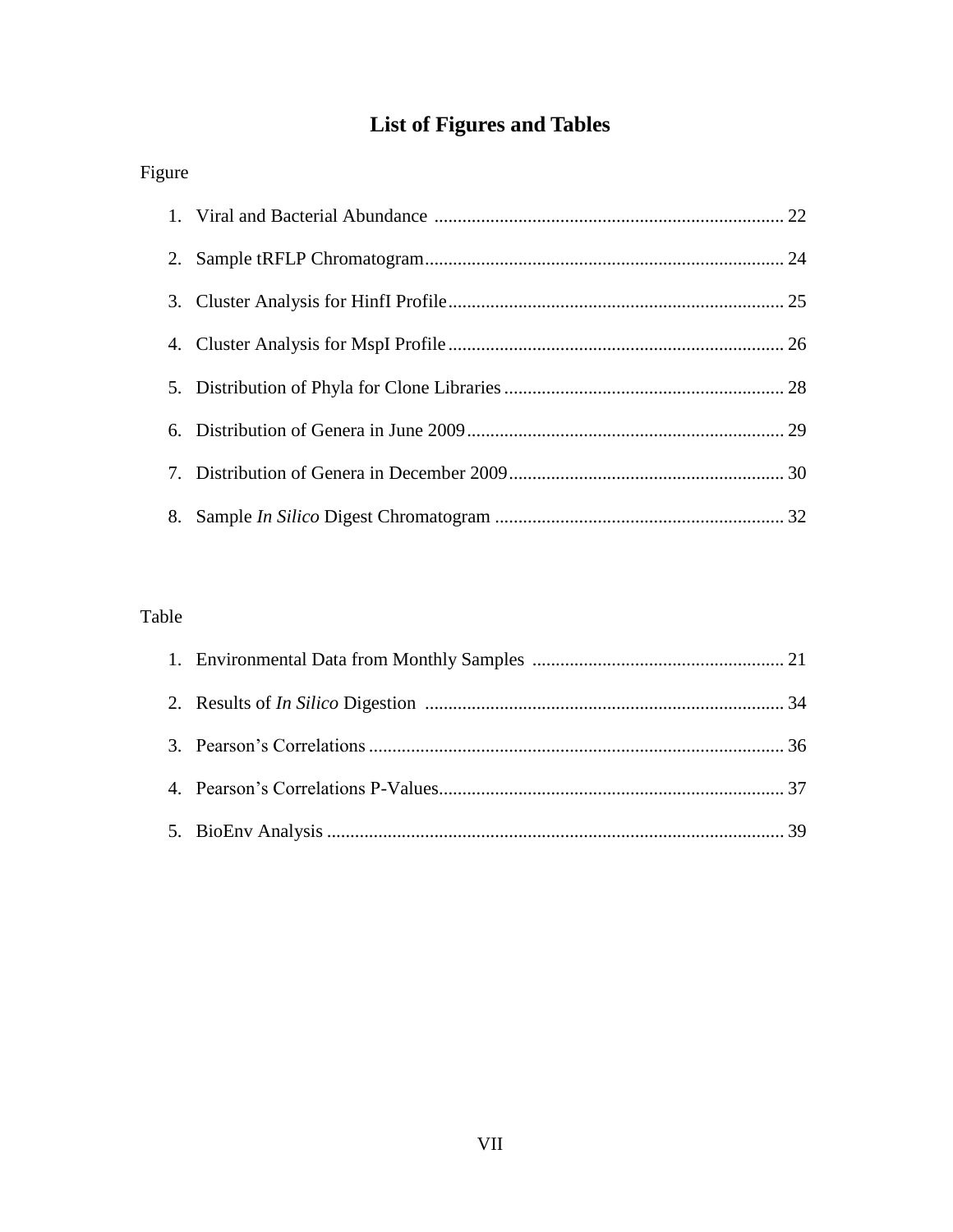# **1. Introduction**

#### *1.1 – Bacteria in Marine and Freshwater Ecosystems*

It has been long understood that bacteria represent a significant portion of the biomass in aquatic ecosystems and, to that end, are essential to ecosystem dynamics (Pomeroy, 1974; Fuhrman et al., 1993). Bacteria play crucial roles in most biogeochemical cycles, including, but not limited to, decomposition, mineralization of organic compounds and trophic coupling with higher order eukaryotes (Hiorns et al., 1997; Newton et al., 2011). The role of bacteria has been particularly well characterized in marine aquatic systems, especially the surface waters of the pelagic zones of the world's oceans (Giovannoni et al., 2005). With the advent of the "microbial loop" hypothesis for developing oceanic food webs, oceanic bacteria moved to the forefront of microbial ecology research (Azam et al., 1983; Giovannoni et al., 2005). At its core, the microbial loop is a semi-quantitative means of describing the movement of carbon from lower trophic levels to higher trophic levels (Azam et al., 1983). It recognizes that heterotrophic microbes depend on the release of dissolved organic matter from phytoplankton, the oceans' primary producers (Azam et al., 1983; Fuhrman, 1992). Organisms at higher trophic levels depend, in turn, on the relatively inefficient return of carbon from these heterotrophic microbes (Azam et al., 1983; Fuhrman 1993). Clearly, microbes – particularly bacteria – play a central role in aquatic food chains. With advances in techniques by which to study microbial diversity, bacterial communities have been described in increasing detail and phylogenies have been developed to characterize the bacterial species present in marine systems over the past few decades. The same, however, cannot be said of freshwater systems.

Despite their critical role in aquatic ecosystems, there is a surprising dearth of information regarding the bacterial communities in freshwater (Newton et al., 2011; Clasen et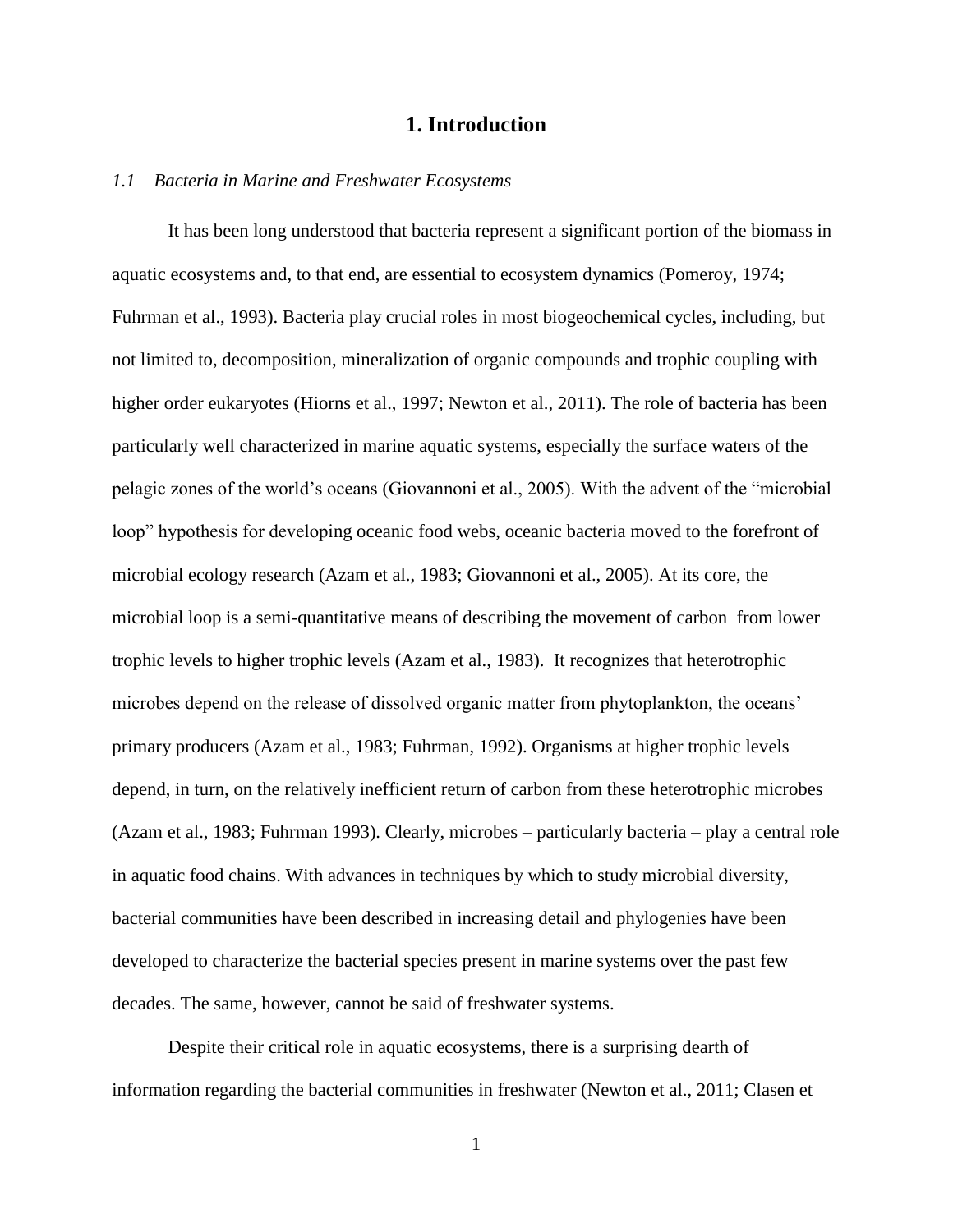al., 2008). The phylogentic insights that have been gained for marine systems have not been achieved for freshwater environments to the same degree (Hiorns et al., 1997). However, this trend is changing. Lakes have been recognized to play a major role in the global carbon cycle and as key indicators in global climate change (Cole et al., 2007). It is important to note that lakes can function as both carbon sources and carbon sinks and that lakes can be significant contributors to atmospheric carbon due to microbial respiration (Cole et al., 2001). Given the role of lakes in the global carbon cycle, the breakdown and release of carbon in lake systems becomes critical. Freshwater bacterial lineages are vital to these processes, thus increasing the need to study and understand bacteria in freshwater ecosystems.

Much of the carbon found in lake systems is allochthonous carbon from terrestrial systems that feed into lake systems via rivers, streams, and overland runoff (Jansson et al., 1999). Freshwater bacteria play a critical role in the breakdown of dissolved organic carbon (DOC) entering the lake from terrestrial sources, as well as the autochthonous carbon introduced by phytoplankton (Jansson et al., 1999; Cole et al., 2001). In fact, bacterial respiration of DOC can exceed autochthonous carbon production by primary producers in many lake systems (Cole et al., 2001). This link between terrestrial and freshwater ecosystems and the bacteria therein is critical to the global carbon cycle. Moreover, bacteria play a vital role in the breakdown of dead organic matter, such as algal blooms, and pollutants, such as fertilizers, pesticides and sewage (Akpor et al., 2010 ; Jin et al., 2010) Given the critical functions bacteria fulfill in aquatic systems, it is only logical to study these communities in earnest. The development of several molecular techniques has given microbial ecologists the ability to characterize bacterial communities in detail.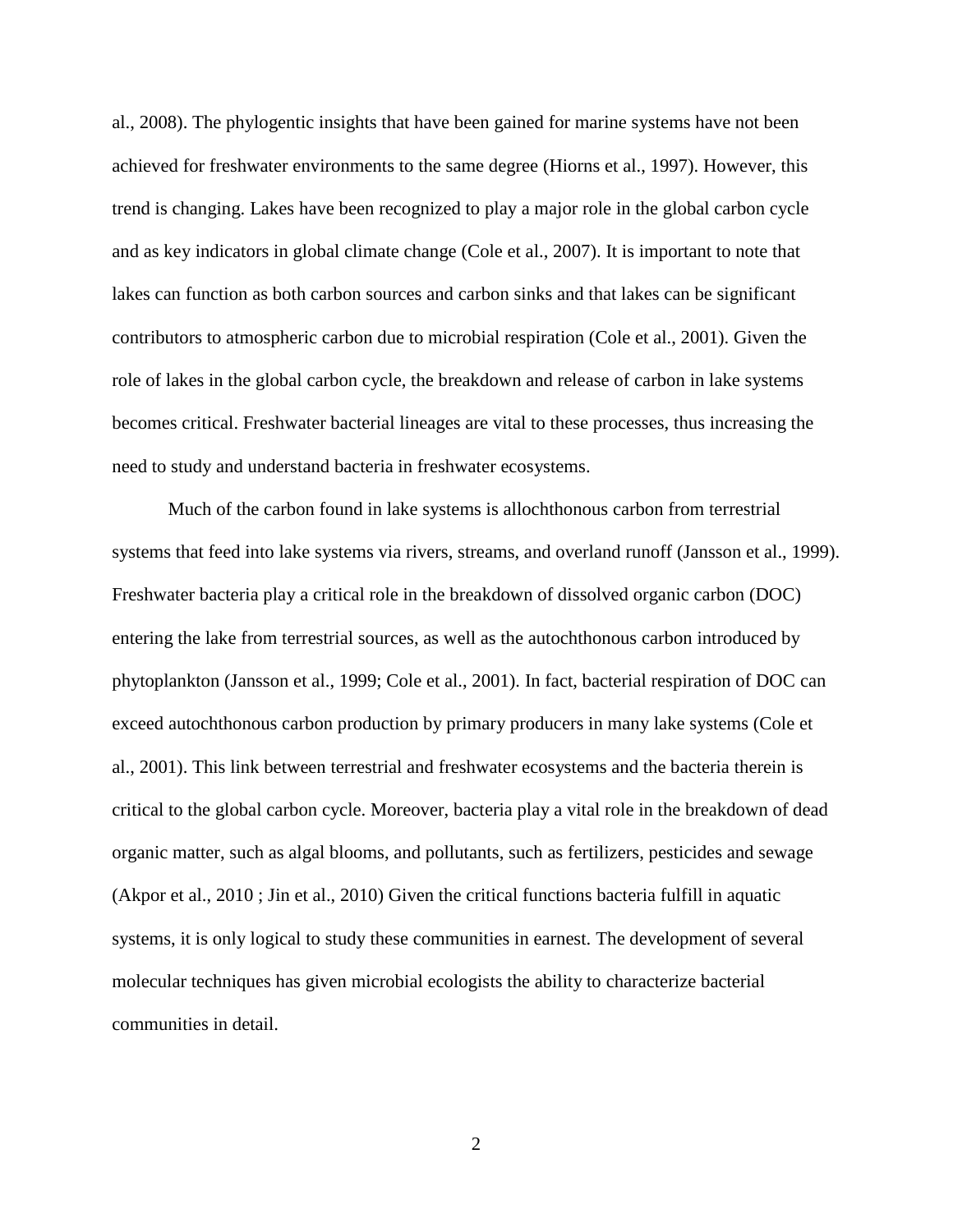#### *1.2 – Techniques for the Study of Bacterial Communities in Freshwaters*

The continuum of techniques for analyzing environmental assemblages of bacteria ranges from culture-dependent methods to culture-independent methods. Culture-dependent methods are inherently limited as about only 1% of the bacterial species estimated to exist on Earth can be cultured in the laboratory. (Newton et al., 2011; Muyzer et al., 1993). Given this severe limitation, culture-independent methods are most often utilized to study bacterial diversity in a broad, complex ecosystem. Techniques commonly used in freshwater studies include denaturing gradient gel electrophoresis (DGGE), automated intergenic ribosomal spacer analysis (ARISA), terminal restriction fragment length polymorphism (tRFLP) and 16S rRNA clone libraries (Shutte et al., 2008). It is very important to note that, in spite of their differences, each of these methods depends on the universally-conserved bacterial 16S rRNA gene segments and polymerase chain reaction (PCR) amplification of the gene.

DGGE is based on the decreased electrophoretic mobility of a partially melted DNA molecule as compared to the mobility of the native DNA molecule when a denaturing agent is applied to the DNA. DNA fragments are classified by melting domains based on the point in the gradient gel at which the double stranded DNA is denatured into two single strands. Once a DNA fragment with the lowest melting point reaches said point, it halts its movement through the gel matrix. It is differences in sequence, especially in G+C content, of each fragment within the sample that determines melting point. These differences are represented by a banding pattern of all melted fragments that can be visualized on a polyacrilamide gel. This banding pattern serves as a proxy measure for bacterial richness and the presence and absence of bands over a sample period provides information about shifts in community composition. Analysis of the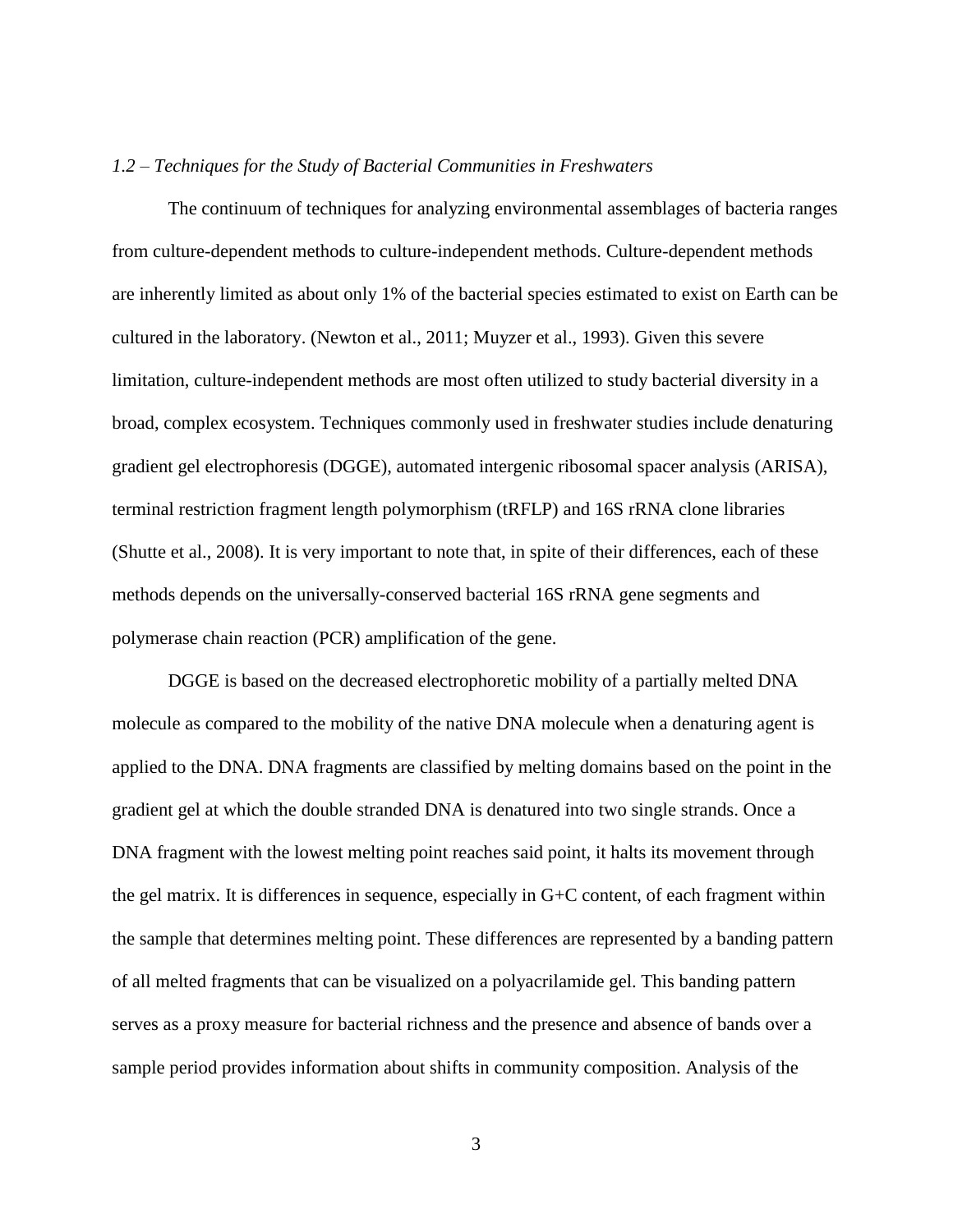patterns of presence and absence against other environmental data furnishes researchers with information about the drivers of community composition change. Because DGGE effectively separates different gene fragments based on differences in fragment sequence, specifically G+C content, direct analysis of the genomic DNA extracted from the gel can also be performed (Muyzer et al., 1993).

DGGE provides a precise degree of resolution and it allows for analysis of an entire community (Muyzer, 1999). However, DGGE has specific limitations that may interfere with microbial ecology studies. Firstly, DGGE requires a specific apparatus in which to perform the gel electrophoresis. Added to that, a high degree of precision and skill in casting and loading gels is critical. Without well developed DGGE gel loading skills, the technique simply does not work. Moreover, DGGE cannot resolve heteroduplexes and, is not sensitive enough to detect comigration of fragments, which can arise from minute sequence differences and rare community members (Muyzer, 1999). In an ecology study over an annual cycle, these can represent severe limitations, leading researchers to try other techniques.

ARISA is another culture-independent method commonly used for the study of the bacterial community composition in complex ecosystems. It is based on the PCR amplification of the 16S-23S intergeneic region (Fisher et al., 1999). The ARISA-PCR fragments are then discriminated based on fragment size using an automated electrophoresis system, typically capillary electrophoresis (Fisher et al., 1999). The distribution of fragment sizes serves as a proxy for bacterial community richness, much like the banding patterns in DGGE. The same analysis of the presence and absence of fragments over a sample period can be used to track changes and determine drivers of community composition changes. This technique is rapid, relatively inexpensive and highly reproducible (Fisher et al., 1999). However, ARISA is subject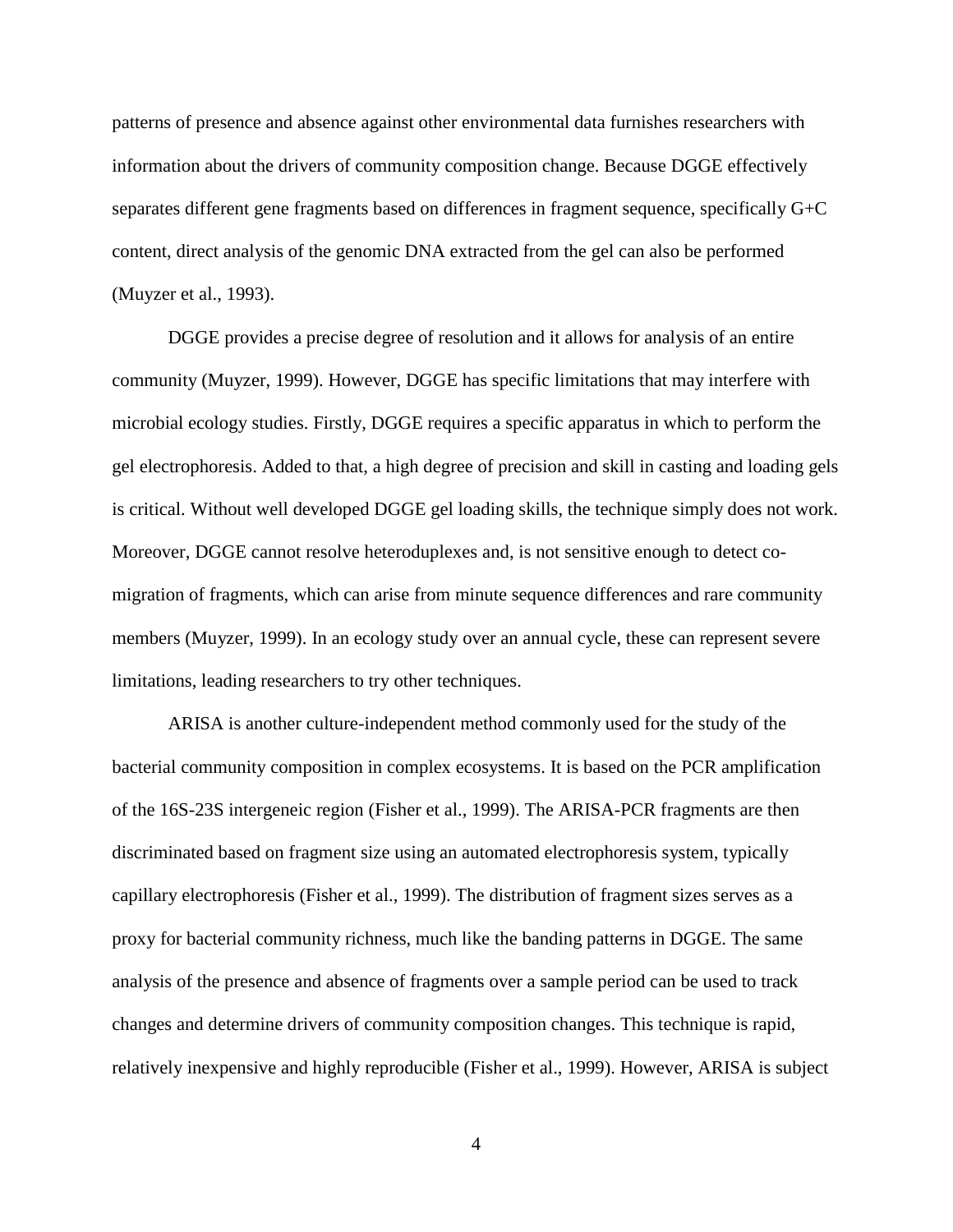to PCR bias in that shorter templates are favorably amplified over longer fragments, resulting in an underestimation of diversity (Fisher et al., 1999). Moreover, the heterogeneity and overlapping regions of the intergenic spacer region may also result in underestimations of diversity (Fisher et al., 1999).

#### *1.2.1 – Terminal Restriction Fragment Length Polymorphism*

Terminal restriction fragment length polymorphism analysis (tRFLP) is a molecular fingerprinting technique that has proven especially useful in the study of complex bacterial communities (Osborne et al, 2006). A culture-independent technique, tRFLP allows microbial ecologists to track community composition of all operational taxonomic units (OTU) – bacteria with 16S rRNA gene sequences that are  $\geq$  97% similar to each other (Blackwood et al., 2003). The term "operational taxonomic unit" is used in studies of bacterial diversity because it more accurately identifies true differences between identified bacteria. With the prevalence of genetic mutation and horizontal gene transfer, and the much-outdated and inconsistent nomenclature used in microbiology, the term "species" is simply not specific enough to identify true differences between individual bacteria. Bacteria that can be cultured in a laboratory setting represent only a fraction of the microbial diversity in any environment (Blackwood et al., 2003). It is critical for a complete survey of bacterial diversity in a complex ecosystem – such as a freshwater system – that the number of OTU's represented in the samples populations matches the actual number of OTU's present in the ecosystem. tRFLP, DGGE and ARISA all allow for this to a certain extent.

When applied to bacterial communities, tRFLP is based on PCR amplification of the 16S rRNA gene representing different bacteria from environmental nucleic acid extracts (Leuders et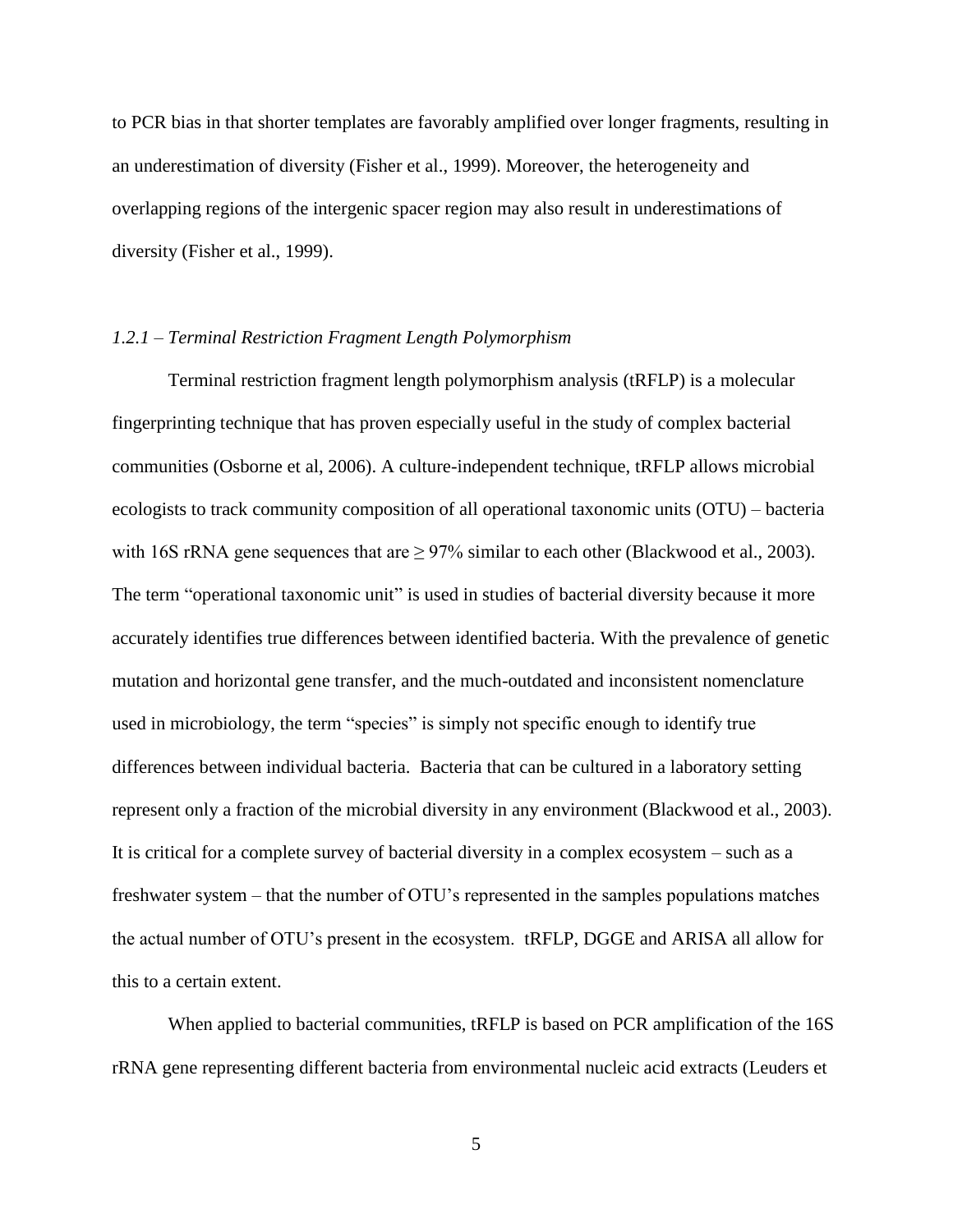al., 2003). The presence of universally conserved sequences within bacterial 16S rRNA genes is critical for the success of this technique. A fluorescently tagged primer is used in each PCR reaction to ensure each amplicon is terminally labeled for downstream applications. The amplicons are then subjected to a restriction digest, resulting in many gene fragments of which only the terminal fragment is labeled. Capillary electrophoresis allows for easy detection of these terminally labeled fragments and high-resolution sizing, down to 1bp differences between terminal restriction fragments (T-RFs). This level of resolution provides a distinct advantage over DGGE. The chromatogram output provides information about each T-RF, specifically, base-pair length of terminal fragments in the sample and relative abundance of each fragment. It is important to note, however, that tRFLP itself does not provide any information as to the identity of the bacterial OTU(s) that comprise each peak.

That having been said, tRFLP does offer several advantages as a molecular fingerprinting technique in complex bacterial environments. tRFLP is a very efficient, high-throughput and highly reproducible method of relative mechanistic simplicity – much like ARISA (Shutte et al., 2008). It provides enough information to track changes in community composition over time or space or both (Osborne et al., 2006). While it is subject to potential homology of terminal fragment sequence and length, tRFLP provides a degree of resolution that accounts for even the rarest OTU's (provided there is adequate PCR amplification of rarest templates) in an ecosystem. Given the availability of universal 16S rRNA primers, tRFLP allows ecologists to account for the vast majority of bacterial diversity (Osborne et al., 2006). Moreover, the availability of equipment and fragment analysis expertise at the College of William and Mary make tRFLP the logical choice for use as a molecular fingerprinting technique for this particular study.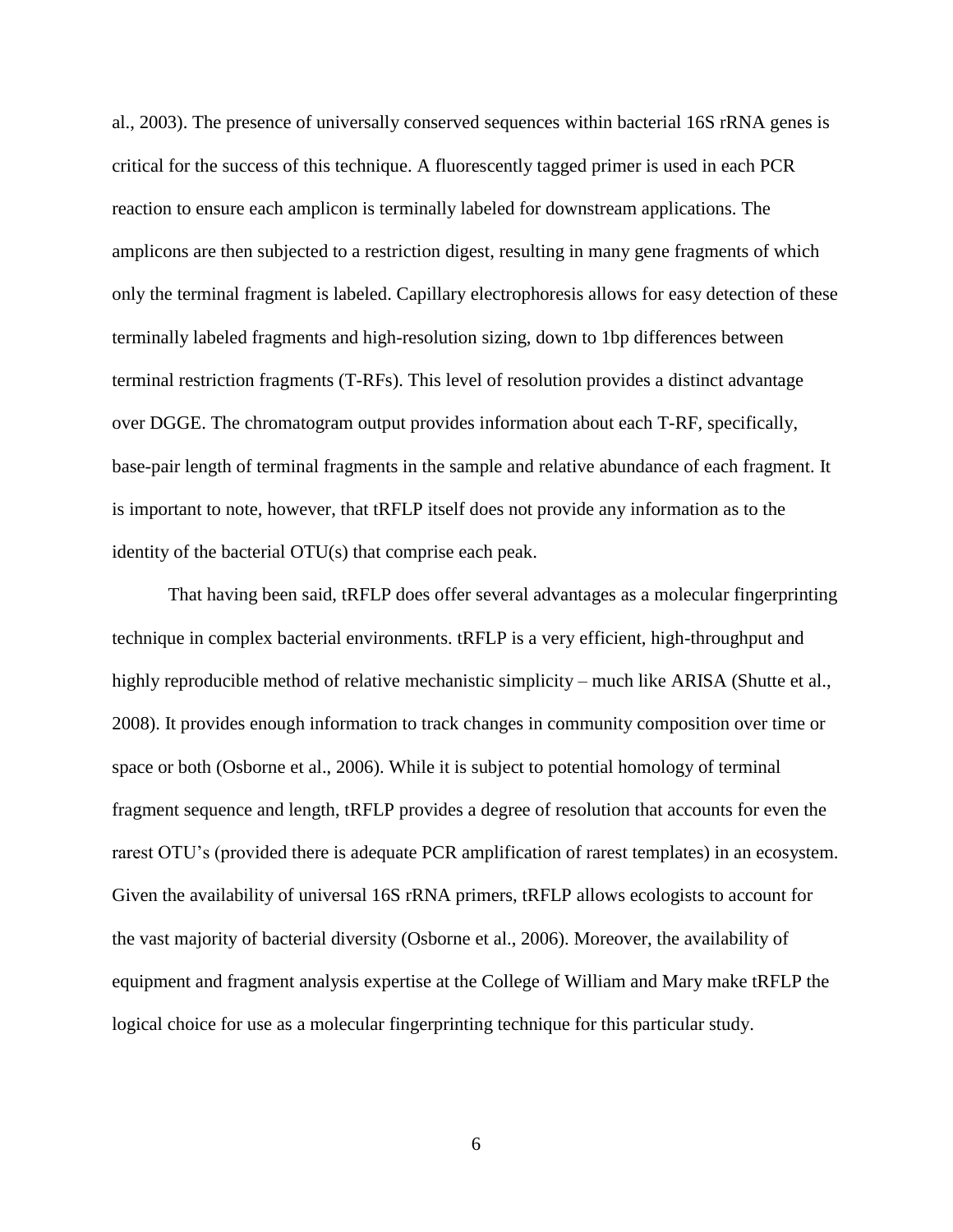While treatment of chromatogram data has not been completely standardized across individual research groups, particularly in terms of statistical analyses, tRFLP is a powerful and widely used technique for the exploration of changes in community composition in complex bacterial communities (Blackwood et al., 2003; Osborne et al., 2006; Shutte et al., 2008). It is especially useful for assessing community level change due to spatial and temporal factors, or along gradients such as trophic status.

#### *1.2.2 – 16S rRNA Clone Libraries*

Like tRFLP, the construction of clone libraries is not dependent on the ability to culture all bacterial OTUs from a complex community in a laboratory setting. However, unlike tRFLP, 16S rRNA clone libraries enable researchers to identify specific microbial taxa in a sample, often down to the species level. Because of the universality of the 16S rRNA gene, the availability of 16S rRNA primers and the advances in sequencing technology, individual OTUs from a mixed environmental sample can be identified, classified and characterized (Singleton et al., 2001). Thus, while tRFLP allows for comparative analyses of changes in community composition across time or space, analysis of 16S gene clone libraries allows researchers to understand exactly how two communities differ in terms of the representation and distribution of OTUs in each library. In short, clone libraries provide the most specific and detailed information about bacterial OTUs from environmental samples.

Furthermore, recognizing the importance of the 16S rRNA gene and the need for bioinformatic tools for analyzing the growing pool of sequence data originating from 16S clone libraries, the GreenGenes database (DeSantis et al., 2006) was developed for the specific identification of bacteria based on 16S sequence data. GreenGenes selects the most likely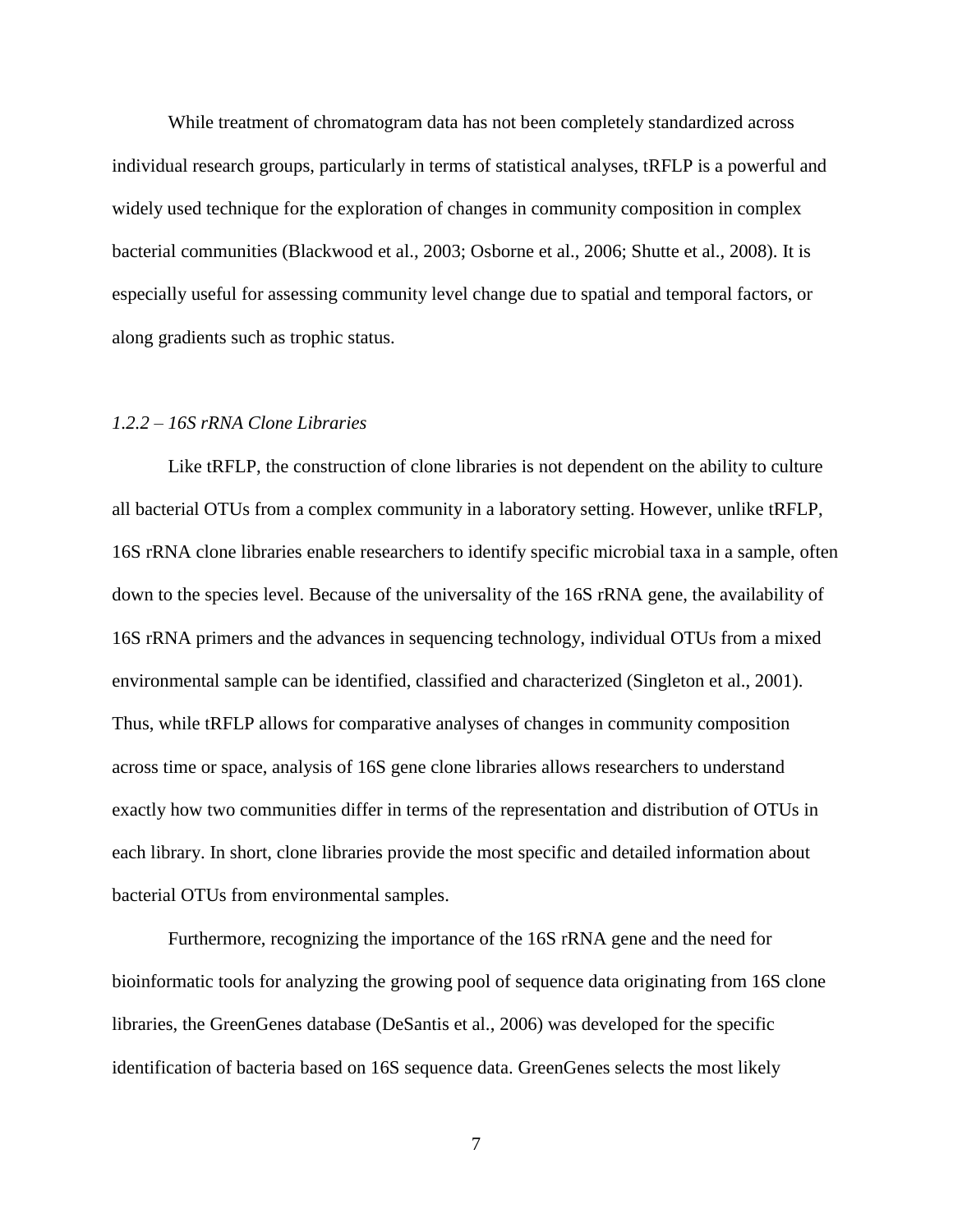taxonomic identity of each clone based on nucleotide sequence homology with sequences found in the BLAST database (DeSantis et al., 2006). This is especially useful in environmental studies given that the vast majority of environmental bacteria cannot be cultured in a laboratory setting.

However, 16S rRNA clone libraries have certain limitations. Clone libraries are highly labor intensive and costly mechanization is required to make the technique high throughput (Fisher et al., 1999). Thousands of clones are needed in each library to capture a full picture of bacterial diversity. This requirement is difficult to meet for several reasons. The time, computational ability and resources available on the part of the researcher may not be sufficient for many libraries to be constructed and analyzed. And the creation of many libraries dictates that a high throughput method of analysis be used. This prevents the researcher from being able to manually audit the resulting sequence data. Either case holds the potential for an incorrect estimation of bacterial diversity to be made. Moreover, the highly detailed output of the sequence data – this technique's greatest strength – can also be its greatest weakness. Given the fact that most aquatic and soil bacterial OTUs are uncharacterized, BLAST results often do not allow for taxonomic identification of clones beyond the genus level, as many clones share the highest homology with other uncultured (and therefore, unidentified) bacteria in the BLAST database. When this is the case, sequence identification provides little information for researchers to use to characterize the bacterial community in an ecosystem. However, when taxonomic information is available, it greatly illuminates the microbial composition of a freshwater ecosystem. 16S rRNA clone libraries, when used in combination with other techniques, are a very effective tool for the exploration of bacterial community dynamics.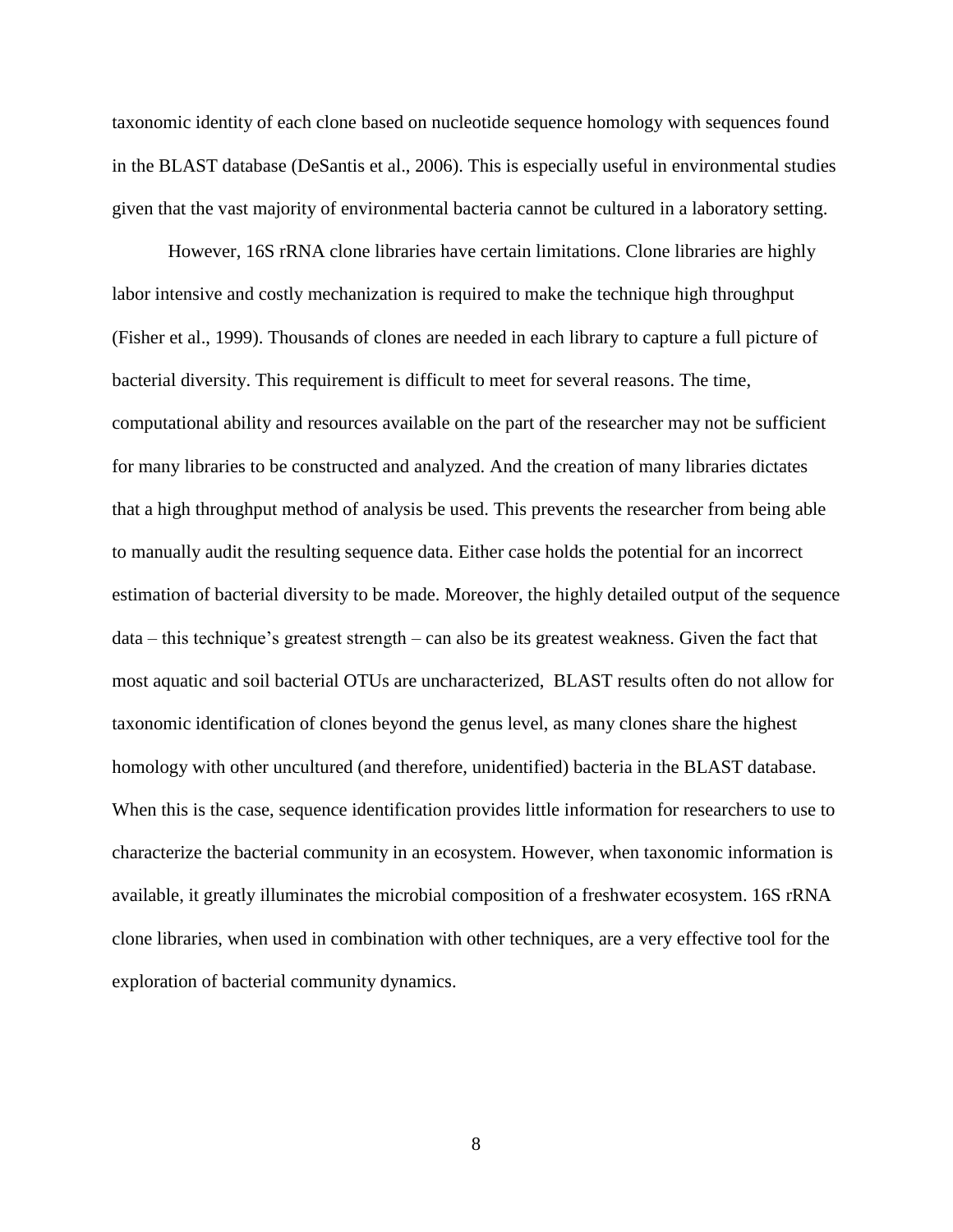## *1.2.3 – In Silico Digestions*

While each of the aforementioned techniques can easily stand on their own in addressing questions of bacterial diversity, they do so in very different ways. It would be most helpful to microbial ecologists to be able to combine the quantifiable changes in community composition from tRFLP and the specific OTU identities from clone libraries. This would create a more holistic picture of the actual community diversity in an ecosystem. Fortunately, this feat can be accomplished through *in silico* digestions of sequence data. A specially created program – TRiFLe – allows ecologists to input sequence data and subject that sequence to a restriction digest based on the known restriction sites of the chosen enzymes (Junier et al., 2008). The output is a chromatogram with a single theoretical T-RF based on the predicted terminal fragment size (Junier et al., 2008). This program can potentially be used to identify specific T-RFs in tRFLP patterns by comparing theoretical and experimental results (Junier et al., 2008). Given this information, microbial ecologists could potentially identify dominant OTUs in an ecosystem based only on tRFLP data, and identify specifically how these OTUs vary in given conditions – time, space, temperature, etc.

#### *1.3 – Temporal Dynamics of Freshwater Bacterial Communities*

Since freshwater lakes and their resident bacterial populations were recognized for their importance, dozens of studies have been conducted to better understand the microbial communities therein. Taxonomic characterization of freshwater bacterial communities has been the historical focus of the field, and continues to be a primary focus today. Many studies have been conducted using 16S rRNA clone libraries and various fingerprinting techniques to identify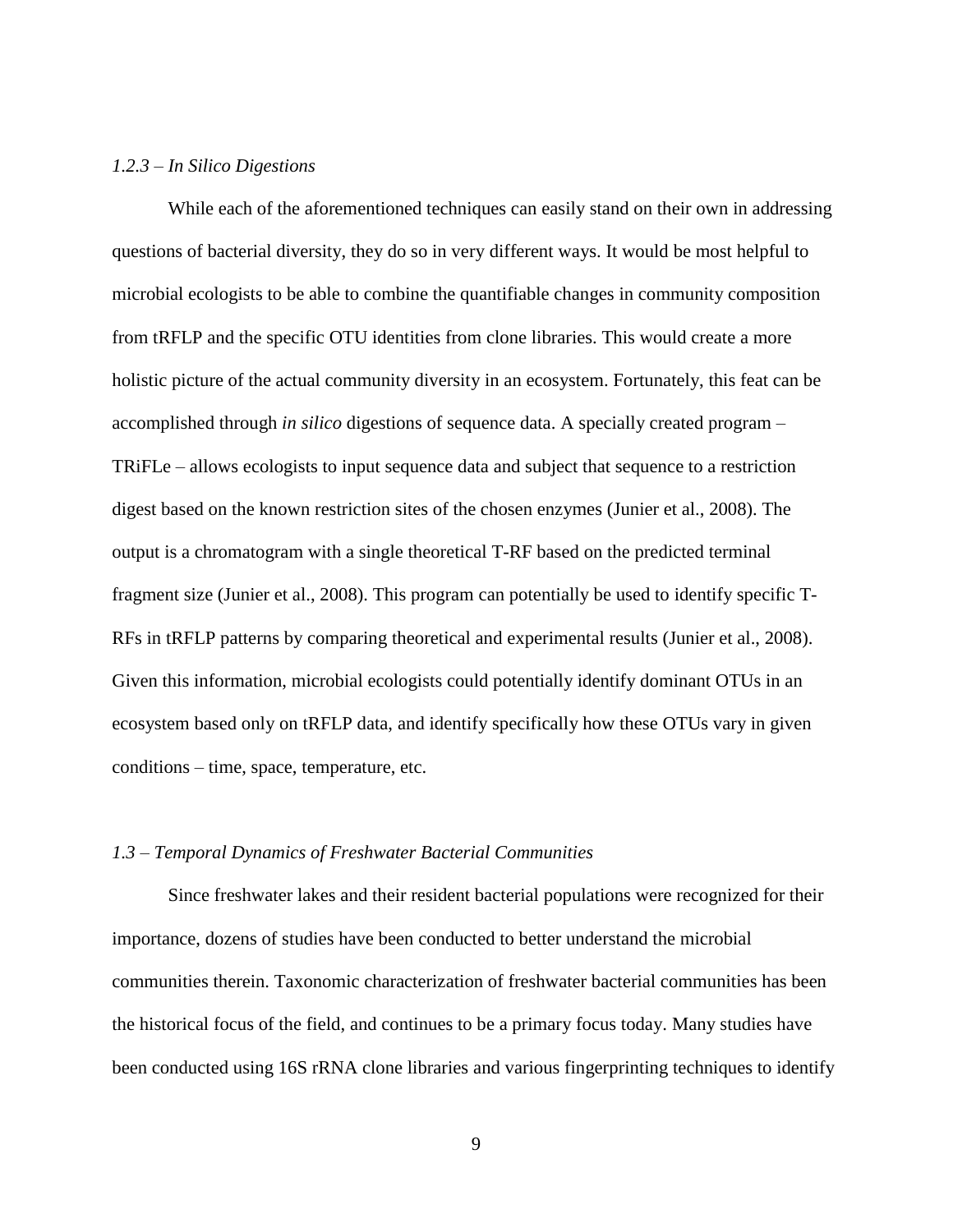freshwater lake OTUs (Hiorns et al., 1997; Lindstrom et al., 1998; Zwart et al., 1998; Lindstrom, 2000; Zwart et al., 2002; Bel'kova et al., 2003; Comte et al., 2006; Newton et al., 2011). Because of its ability to provide genomic DNA for direct sequencing, DGGE was the fingerprinting method of choice for many of these studies (Lindstrom et al., 1998; Lindstrom, 2000; Allgaier et al., 2006). Still, many taxa remain unidentified and the effort continues to characterize the diversity of freshwater bacteria. It was not until recent years that studies began focusing on the drivers of community composition change. DGGE and tRFLP fingerprinting techniques were utilized to track composition changes over time, space or both (Lindstrom et al., 2005; Boucher et al., 2006; Lymer et al., 2008). tRFLP became especially popular in tracking community composition change because of its easily produced results and the fact that taxonomic identifications from genomic DNA were not necessarily needed to track community changes (Lymer et al., 2008; Boucher et al., 2006). Despite the increase of studies of this nature, the drivers of bacterial community composition change in freshwater lakes have yet to be identified.

The purpose of my project is to gather more information about freshwater bacterial community dynamics using Lake Matoaka as a model system. Monthly samples were collected over the span of 18 months for the purpose of determining the abundance and diversity (richness) of the bacterial community within Lake Matoaka. Moreover, environmental metadata were collected monthly in an attempt to identify relationships between environmental factors and community composition change. These environmental data include viral and bacterial abundance, viral richness, water temperature, pH, nutrient content (nitrogen and phosphorus) and chlorophyll *a* content. These data were be used to identify the most important temporal drivers of bacterial community composition changes.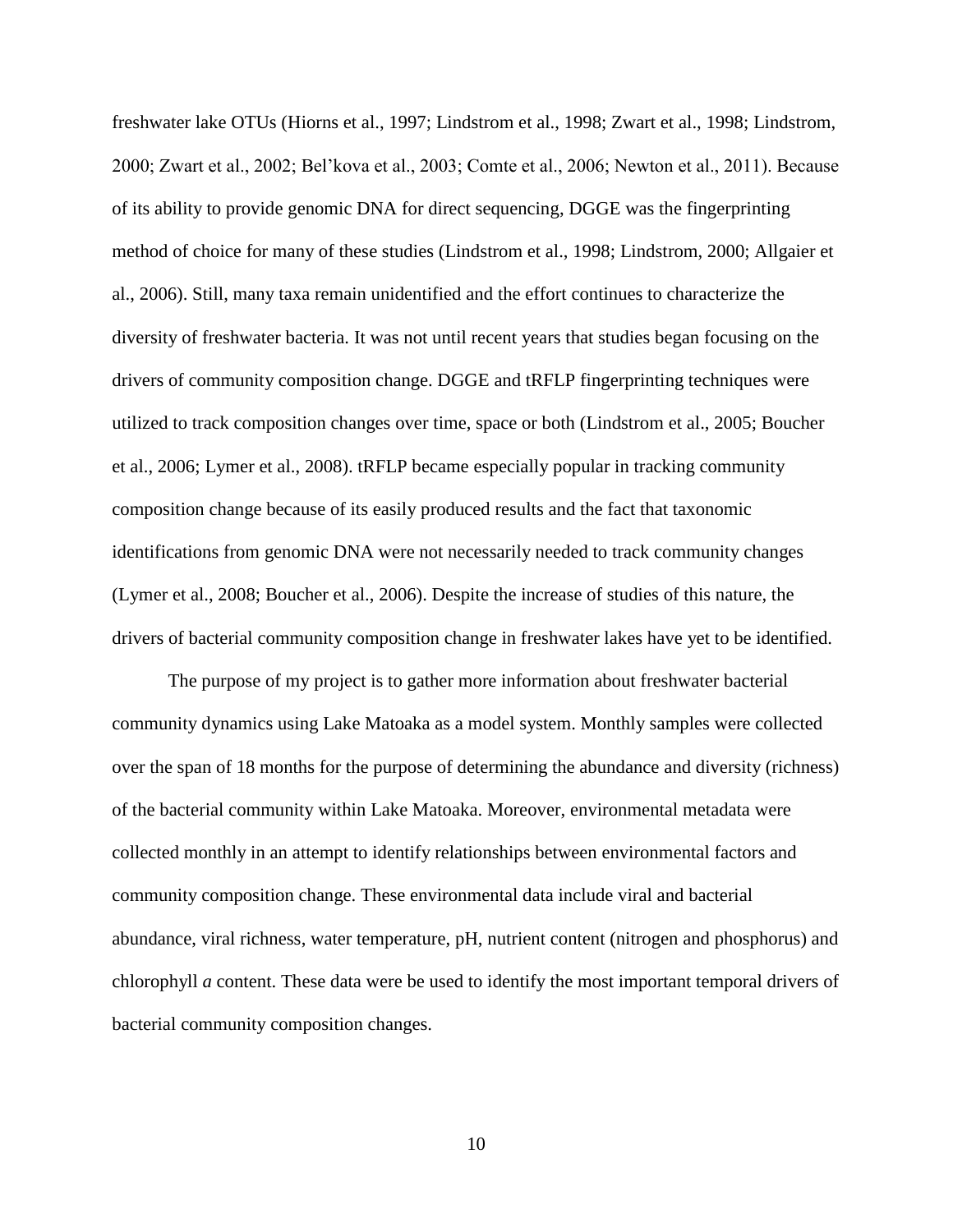## **2. Material and Methods**

#### *2.1 – Sample Site*

The site of study is Lake Matoaka, an eutrophic freshwater lake located on the campus of the College of William and Mary in Williamsburg, VA. All samples were collected from the Keck Pier, located just below the Keck Laboratory at a site approximately half way between the lake's main inlet and outlet.

#### *2.2 – Environmental Sample Collection and Processing*

Surface water samples (6 L) were collected from the sample site once a month from May 2009 through November 2010, excluding January 2010 and May 2010. The water was prefiltered through a 10 µm capsule filter (GeoTech Environmental) to remove debris, followed by a series of 142 mm diameter nylon filters [5μm, 1 μm (Pall Corporation) and 0.22 μm (Millipore)] to remove protozoa, zooplankton, phytoplankton and bacterioplankton. Bacterial cells were captured on the 0.22 μm filter. Filters were stored at -80 °C until processed for DNA extraction.

#### *2.3 – Abundance Data Collection*

To determine monthly viral and bacterial abundance, epifluorescence microscopy was used. Abundance data was obtained from unfiltered water samples. Aliquots (100-200 μl) of raw water were loaded onto a 25 mm diameter, 0.02 μm pore-size Anodisc (Whatman) and drawn through the filter under vacuum. The Anodiscs were stained with 100 μl of 2.5x SYBR Gold (Invitrogen) in the dark for 15 minutes. After drawing off the stain, the Anodiscs were air-dried and mounted onto a glass slide using a drop of antifade (50 mg *p*-phenylene diamine; 2 ml 1x PBS; 2 ml 1.0 M Tris, pH 8.0; 46 ml 80% glycerol).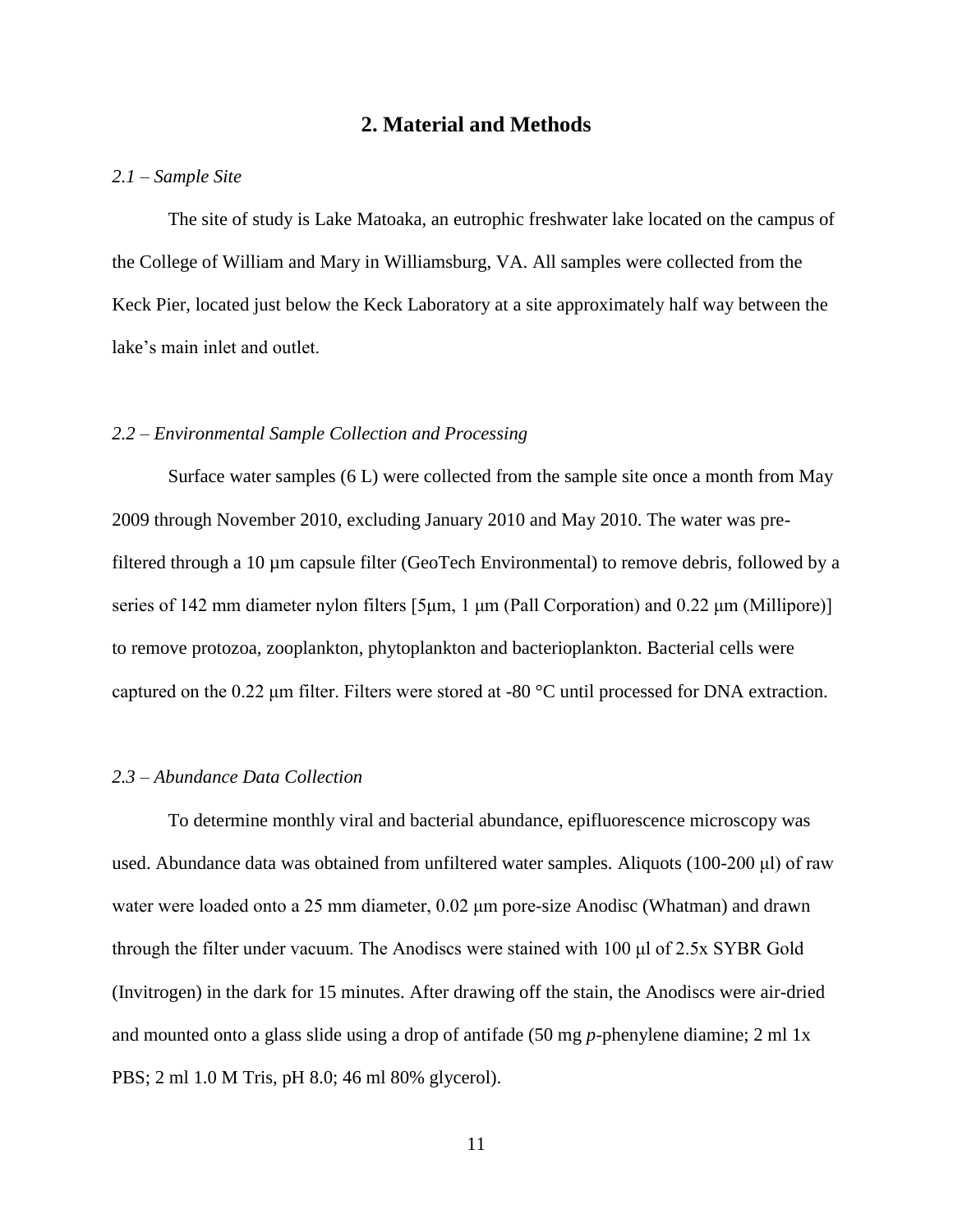Bacterial cells and virus particles were visualized using an Olympus BX-51 microscope outfitted with a mercury arc lamp and a fluorescein isothiocyanate (FITC) filter. 10 digital pictures were taken for each raw water sample using a Hamamatsu CCD (charge-coupled device) camera. Bacterial cells and virus particles were enumerated using the Metamorph Basic software package (Molecular Devices). Bacterial and viral abundance was determined based on the average number of particles in the 10 images, the total volume of sample loaded onto the Anodisc and the area of the image observed.

#### *2.4 – Water Chemistry Data Collection*

#### *2.4.1 – Temperature*

Temperature was measured using a standard mercury thermometer at the time samples were taken.

## $2.4.2 - pH$

pH was measured from a separate 50 ml raw water sample drawn at the time of sampling. pH was measured using an *Ultra*Basic pH meter (Denver Instruments) with 4.0 and 7.0 pH standards.

#### *2.4.3 – Nutrients (P and N)*

A Separate 500 ml sample was collected in an opaque bottle at the time of sampling for nutrient analysis. The levels of dissolved inorganic phosphorus and nitrogen  $(NO<sub>2</sub> + NO<sub>3</sub>)$  and NH4) in the water were determined by the Keck Laboratory on the campus of the College of William and Mary.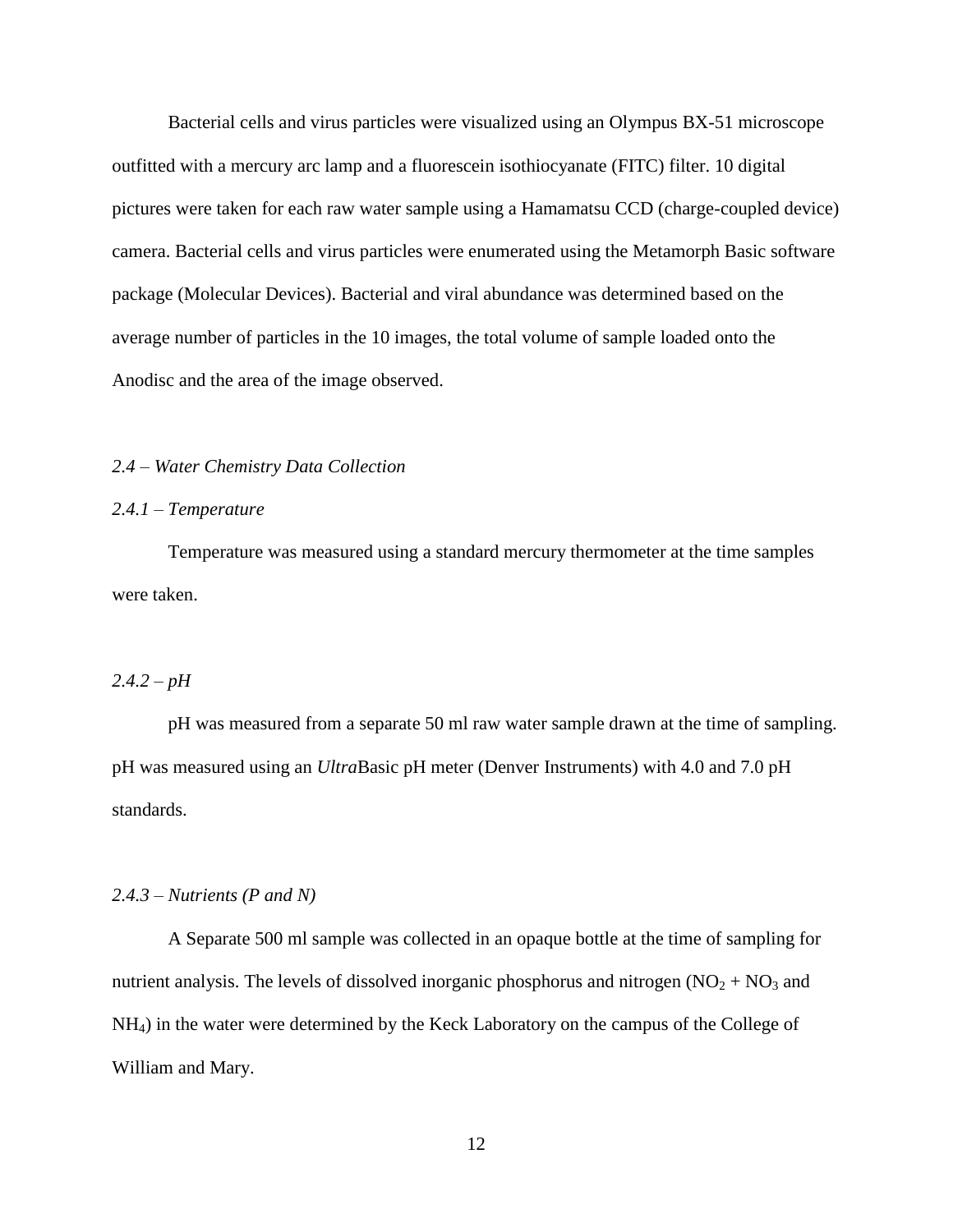#### *2.4.4 – Chlorophyll A and Chlorophyll B*

A separate 500 ml sample was collected in an opaque bottle at the time of sampling for determination of chlorophyll A and chlorophyll B levels in the water. The water was filtered through an APFF 47 mm glass fiber filter (GFF, Millipore) using a Millipore filter tower under low vacuum. The GFF was placed in a 15 ml conical tube with 15 ml of 90% acetone and covered in aluminum foil. The tube was vortexed at maximum speed for one minute. The GFF was incubated in the acetone overnight at  $4^{\circ}$ C in the dark to extract phytopigments. The tube was then centrifuged at maximum speed for 10 minutes at room temperature. A sample of the supernatant was decanted into a spectrophotometer cuvette and absorbance was measured at 750 nm, 664 nm, 647 nm and 630 nm.

### *2.4.5 – Rainfall*

Monthly rainfall data was collected from the Williamsburg Government website: www.williamsburgva.gov/Index.aspx?page=242.

#### *2.5 – Bacterial DNA Extraction*

To extract the bacterial genomic DNA from the bacterial cells captured on the  $0.22 \mu m$ filter, a protocol combining physical and chemical extraction methodologies was used (Rusch et al., 2007). The filters were cut into quarters. Two of the four quarters were cut into small pieces, divided among two 50 ml conical tubes and covered with 10 ml of DNA extraction buffer (50 mM EDTA, pH 8.0; 50 mM EGTA, pH 8.0). Lysozyme (MP Biomedicals) was added to a final concentration of 2.5 mg m $l^{-1}$  and the samples were placed in a shaker incubator for 30 minutes at 250 rpm and 37 °C. The samples were then transferred to a static incubator for 30 minutes at 37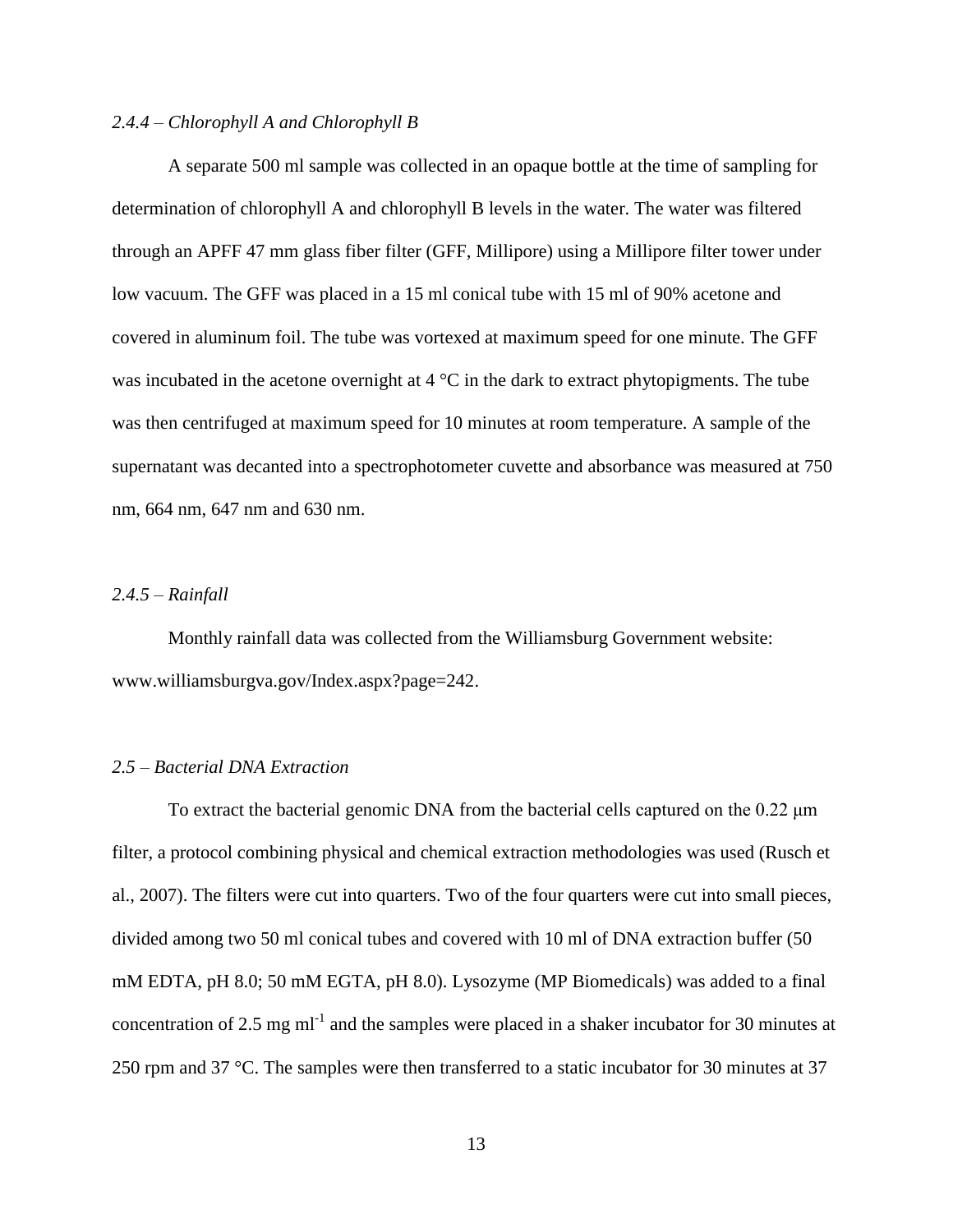°C. Proteinase K (Ameresco) was then added to a concentration of greater than 200  $\mu$ g ml<sup>-1</sup>. The samples were then frozen in N<sub>2</sub> (*l*) for five minutes and thawed completely in a 55 °C water bath. The freeze/thaw procedure was repeated once. More Proteinase K was added to a concentration greater than 200  $\mu$ g ml<sup>-1</sup> and SDS was added to a final concentration of 1% (0.1 g SDS). The samples were incubated in a 55 °C water bath for two hours.

After incubation, the liquid was removed from the sample tubes and placed into new 50 ml conical tubes. Transferring any of the small filter pieces to the new tubes was carefully avoided. A 1/10 volume (1 ml) of 3 M sodium acetate and an equal volume (10 ml) of Buffer Saturated Phenol (Invitrogen) were added to the samples. The samples were placed in a swing bucket centrifuge for 15 minutes at 4750 rpm and 22 °C. The supernatant was removed and placed in a 50 ml Oak Ridge tube. An equal volume of isopropanol (10 ml) and 5 μl of GlycoBlue<sup>TM</sup> (Ambion) were added to the samples. The samples were incubated at 4  $^{\circ}$ C for one hour. The samples were then placed in an SS-34 fixed angle rotor centrifuge for 30 minutes at 7500 rpm and 14 °C. The isopropanol was decanted and discarded. The pellet was resuspended in 500 μl of 1x TE Buffer (10 mM Tris, pH 8.0; 1 mM EDTA, pH 8.0; 988 ml diH<sub>2</sub>O) and transferred to a 1.5 ml Eppendorf tube.

A 1/10 volume (50 μl) of 3 M sodium acetate and an equal volume (500 μl) of Buffer Saturated Phenol (Invitrogen) were added to the samples. The samples were placed into a benchtop centrifuge for 15 minutes at 14,000 rpm and 22 °C. The supernatant was removed and placed in a new 1.5 ml Eppendorf tube. An equal volume (500 μl) of phenol:chloroform:isoamyl alcohol (Fischer) was added to the samples. The samples were placed into a benchtop centrifuge for 15 minutes at 14,000 rpm and 22 °C. The supernatant was removed and placed in a new 1.5 ml Eppendorf tube. An equal volume (500 μl) of isopropanol and 1 μl of GlycoBlue™ were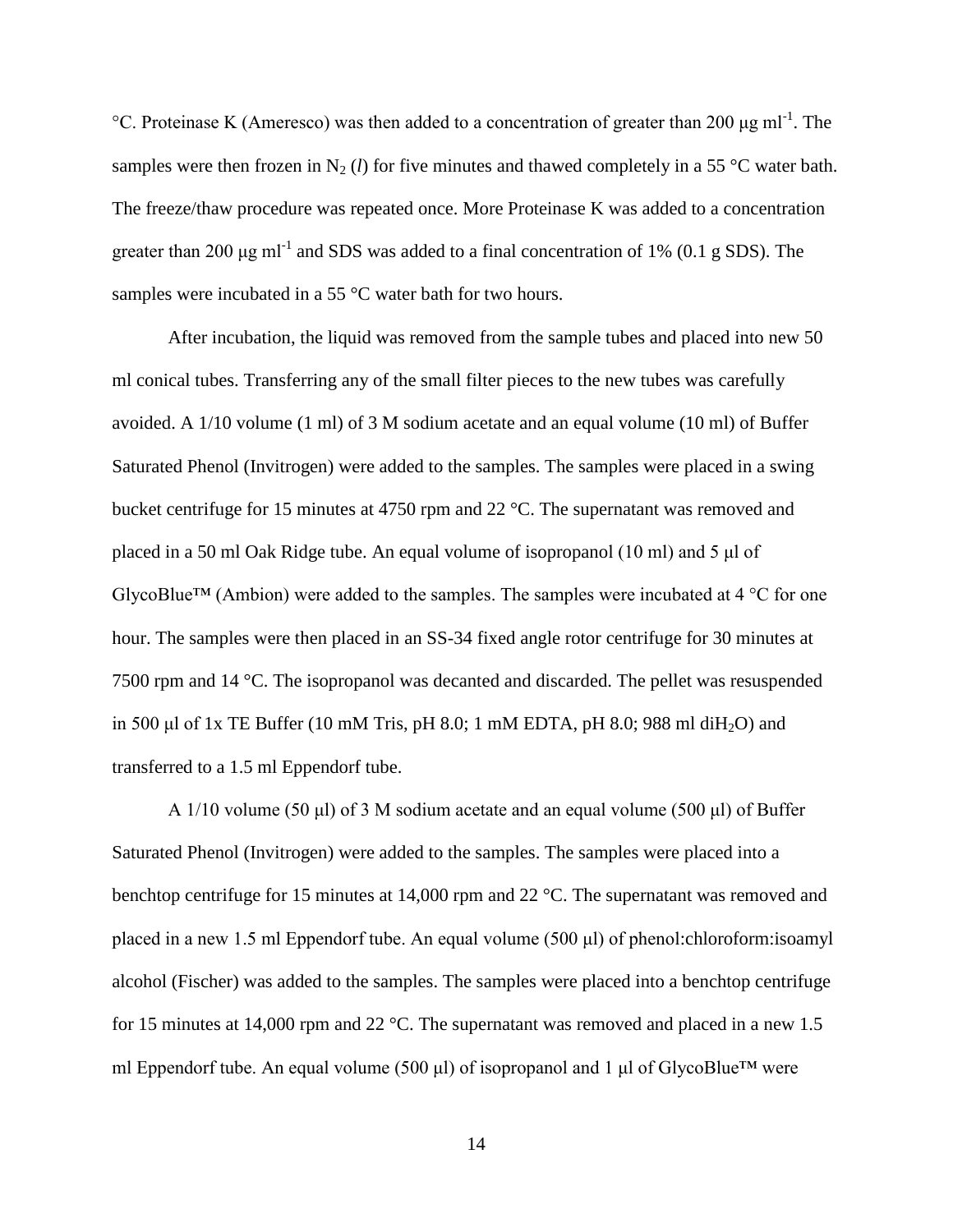added to the samples. The samples were placed into a benchtop centrifuge for 30 minutes at 14,000 rpm and 22 °C. The isopropanol was aspirated. The DNA pellets were allowed to air dry for 15 minutes and were then resuspended in 50 μl of 1x TE Buffer. The samples were combined for a final volume of 100 μl. The DNA was quantified using a NanoDrop® 1000 Spectrophotometer (Thermo Scientific). DNA was stored at -20 °C until needed.

#### *2.6 – 16S rRNA PCR and Purification of PCR Products*

A partial fragment of the 16S rRNA gene was amplified by polymerase chain reaction (PCR) for each sample. Primers were obtained from Integrated DNA Technologies, and include 519r (5'-GWATTACCGCGGCKGCTG-3'), 27f (5'-AGAGTTTGATCCTGGCTCAG-3') for amplicons to be used in clone libraries (from June 2010 and December 2010) and 27f-HEX (5'- HEX-AGAGTTTGATCCTGGCTCAG-3') for amplicons to be used for tRFLP (from May 2009 to November 2010, excluding January 2010 and May 2010). Template DNA was added from environmental samples at dilutions of  $10^0$  to  $10^{-3}$ . The PCR products were then run on a 0.8% agarose gel (0.8 g agarose; 500 ml 1x TAE buffer) in 1x TAE Buffer (40 mM Tris-acetate, 1 mM EDTA) at 90 V for 1 h. Following the run, gels were stained in 400 ml 1x TAE buffer with 25 μl of 10,000x SYBR Gold (Invitrogen) in the dark at 22 °C for one hour. Gels were visualized using a Kodak Gel Logic 100 Imaging System with Kodak Molecular Imaging Software. When the 16S rRNA PCR was confirmed success, the PCR products were column purified using a QIAquick® PCR Purification Kit (Qiagen). The final volume of the column-purified PCR product was 50 μl.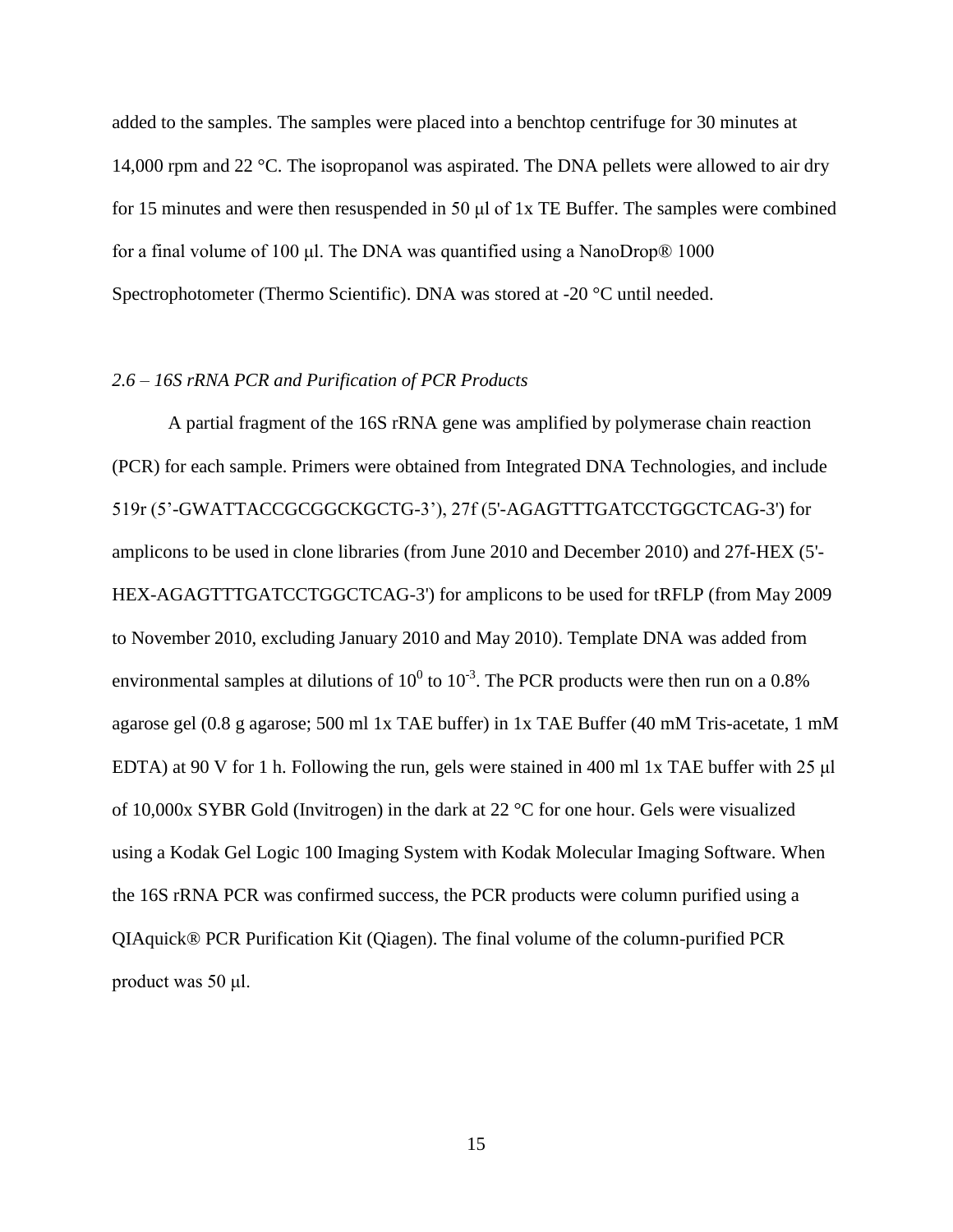#### *2.7 – Removal of Terminal Overhangs*

To remove terminal overhangs on HEX-labeled amplicons prior to tRFLP analysis, amplicons were treated with 1 μl of mung bean nuclease (New England BioLabs) buffered in 5 μl of the corresponding 10x reaction buffer for 30 minutes at 37 °C. The mung bean nuclease was removed by adding 50 μl of phenol:chloroform:isoamyl alcohol (Fischer) and placing the samples in a benchtop centrifuge at 14,000 rpm and 22 °C for five minutes. The supernatant was placed in a new 1.5 ml Eppendorf tube. A 1/10 volume (5 μl) of 3 M sodium acetate, two volumes (100 μl) of 100% ethanol and 1 μl of GlycoBlue™ were added to the samples. The samples were placed in a benchtop centrifuge at 14,000 rpm and 22 °C for 15 minutes. The ethanol was aspirated and the DNA pellet allowed to air dry for five minutes before resuspending in a final volume of 60 μl of sterile diH<sub>2</sub>O.

### *2.8 – Restriction Enzyme Digestion of PCR Products for tRFLP*

The HEX-labeled amplicons to be used in tRFLP were split into subsamples of 20 μl in separate 1.5 ml Eppendorf tubes. To each tube, 2 μl of 10x NEBuffer 4 (New England BioLabs) was added. To one of the two subsamples 25 U of HinfI (5'-GANTC-3', New England BioLabs) was added. 50 U of MspI (5'-CCGG-3', New England BioLabs) was added to the other subsample. The samples were incubated at 37 °C for 18 hours. The restriction enzymes were removed using the phenol:chloroform:isoamyl alcohol extraction protocol as described in section 2.7. The pellet was resuspended in a final volume of 20  $\mu$ l of sterile diH<sub>2</sub>O.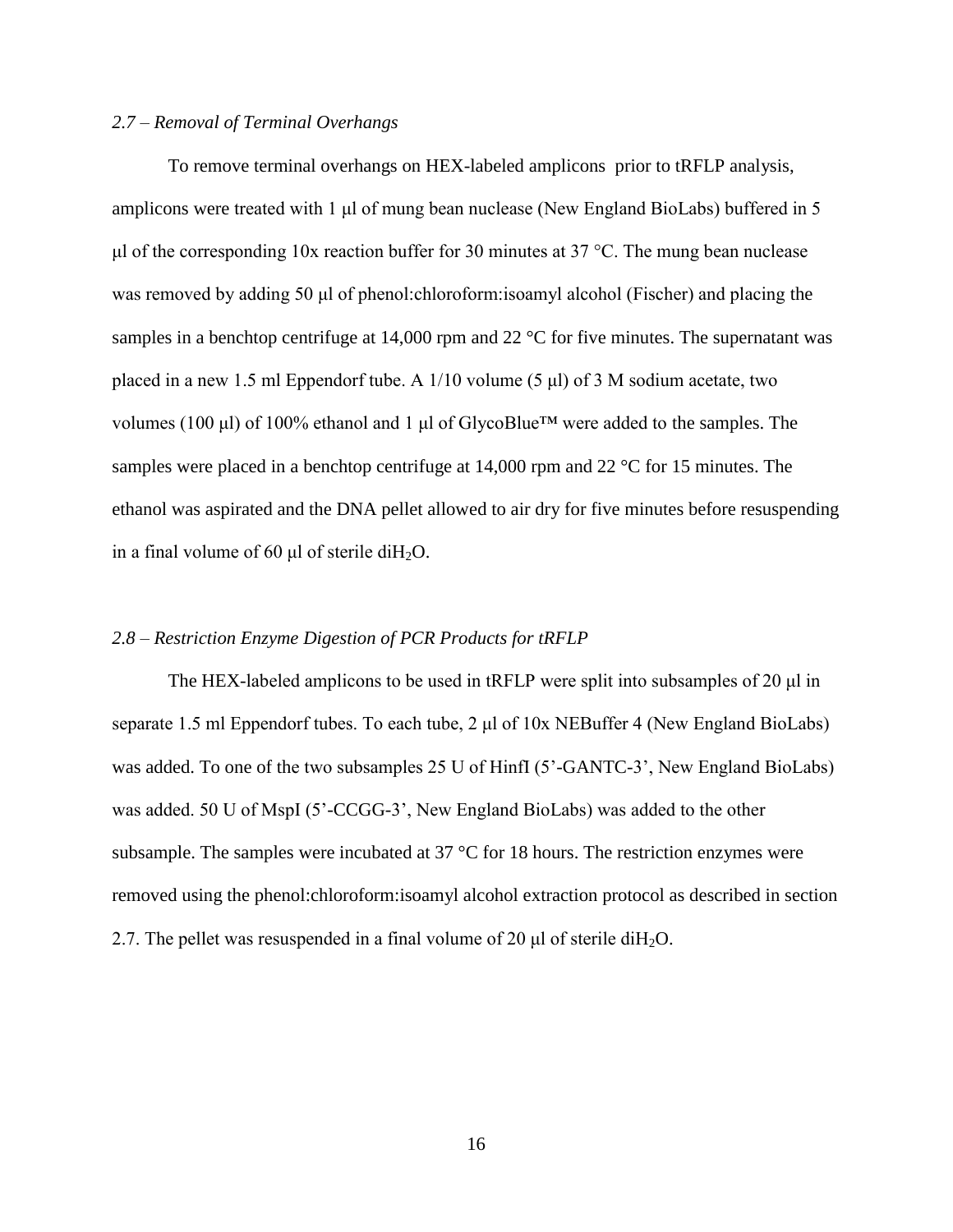#### *2.9 – Capillary Electrophoresis and tRFLP Analysis*

A mixture of 12 μl of HI-DI Formamide and 0.25 μl of Rox500® (GeneScan) size standard was added to the restriction fragments. The fragments were then loaded in a 96-well plate for fragment analysis in an ABI3130 Avant Gene Sequencer (Applied Biosystems) with Pop7 polymer (Applied Biosystems). Each run was performed in a 36cm capillary with Dye set DS-30 (ROX, 6FAM, HEX, NED; Applied Biosystems) as a matrix standard. The resulting chromatograms from the above gene fragment analysis were analyzed using GeneMapper® Software Version 4.0 (Applied Biosystems). Replicate tRFLP runs were aligned by manual inspection of peak shift. Peak thresholds were set using a minimum peak height of 50 FU (fluorescence units). The light smoothing algorithm available in the GeneMapper software was applied to the peaks to remove any background noise or artifacts of peak detection. Peak data from each chromatogram were then converted to presence/absence matrices.

#### *2.10 – Creation of Clone Libraries for Sequencing*

Non-HEX labeled, purified PCR amplicons were ligated into pCR®4-TOPO Cloning® vectors and transformed into One Shot® Mach<sup>1™-T1<sup>R</sup> Competent *E. coli* cells according the</sup> protocol provided in the TOPO TA Cloning® Kit for Sequencing (Invitrogen). Cells were cultured on LB plates (5.0 g tryptone; 2.5 g yeast extract; 5.0 g NaCl (s); 7.5 g agar; 475 ml diH2O) with 1.5x kanamycin (15 μg kanamycin per liter of agar, added to the liquid media after autoclaving and before plating) for 18 hours at 37 °C. Colonies indicating successful transformation were picked with a sterile loop into 2 ml of LB broth (5.0 g tryptone; 2.5 g yeast extract; 5.0 g NaCl (s); 475 ml diH<sub>2</sub>O) with 1.5x kanamycin. The cells were cultured at 37 °C for 18 hours. Plasmid DNA was extracted from the bacterial cell cultures using a QIAprep® Spin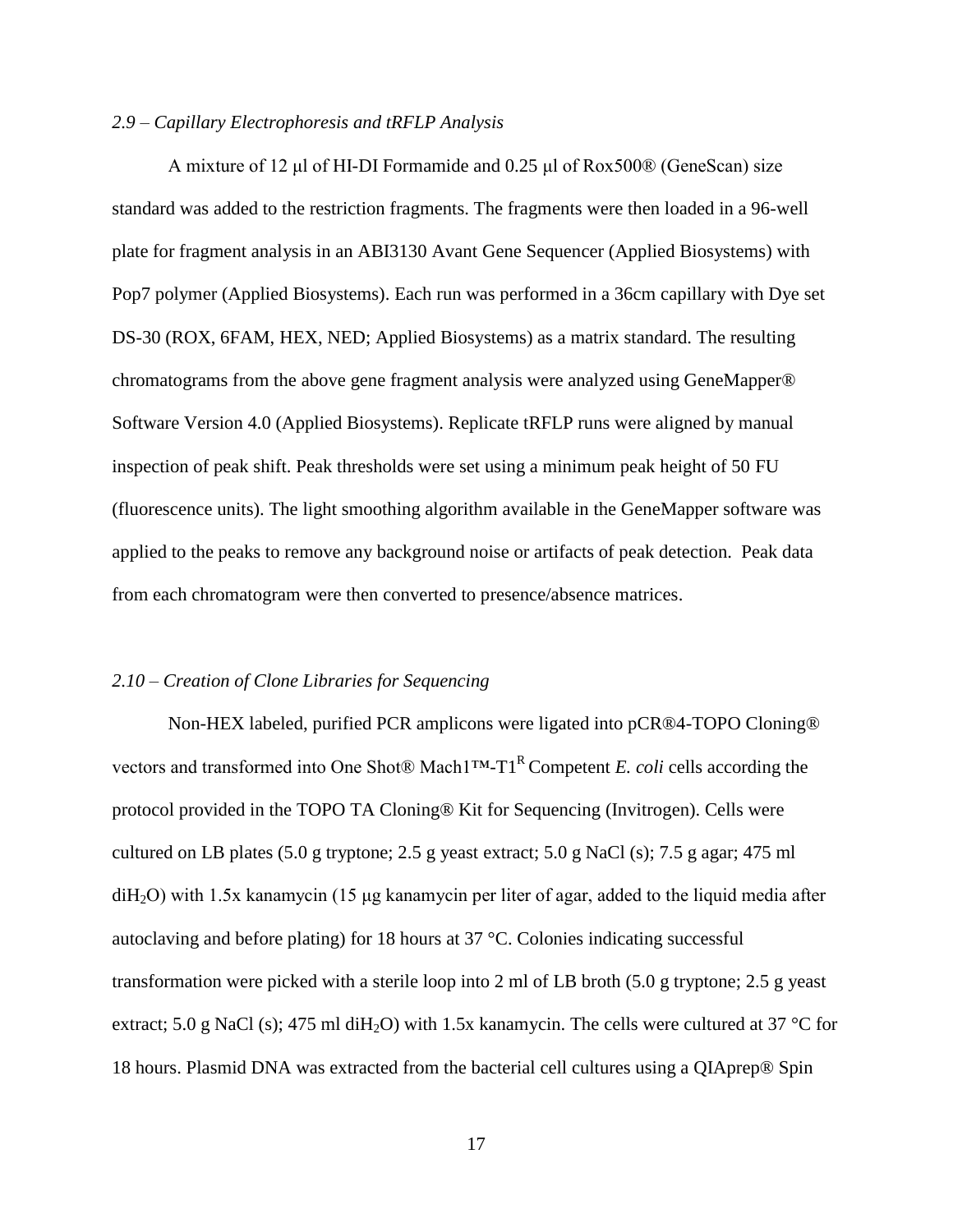Miniprep Kit (Qiagen). DNA was quantified using a NanoDrop® 1000 Spectrophotometer (Thermo Scientific).

### *2.11 – Sequencing*

Extracted plasmids were sequenced by Sanger Sequencing using an ABI3130 Avant Gene Sequencer (Applied Biosystems). The M13f (-20) primer (5'-

GTAAAACGACGGCCAGT-3') (Invitrogen) was used in each sequencing reaction. Approximately 200 to 500 μl of PCR product was used in each sequencing reaction. Each sequencing reaction was performed in a 36 mm capillary with a BigDye® Terminator Kit (Applied Biosystems).

#### *2.12 – Sequence Analysis*

DNA sequences were trimmed of vector using GeneSequencer® Software Version 1.0 (Applied Biosystems™) and converted into FASTA files. Multi-FASTA files were created using DNA Baser® Version 3.0.36 (Heracle BioSoft™). Sequences were identified using the NAST align and compare tools available from the GreenGenes 16S rRNA Gene Database (DeSantis et al. 2006; DeSantis et al. 2006).

#### *2.13 – In Silico Digestion*

Using a combination of TRiFLe (Junier et al., 2008) and NebCutter (Vincze et al., 2003), the sequences obtained from the clones libraries were subjected to an *in silico* digestion in order to predict the specific T-RFs that would be produced by each clone.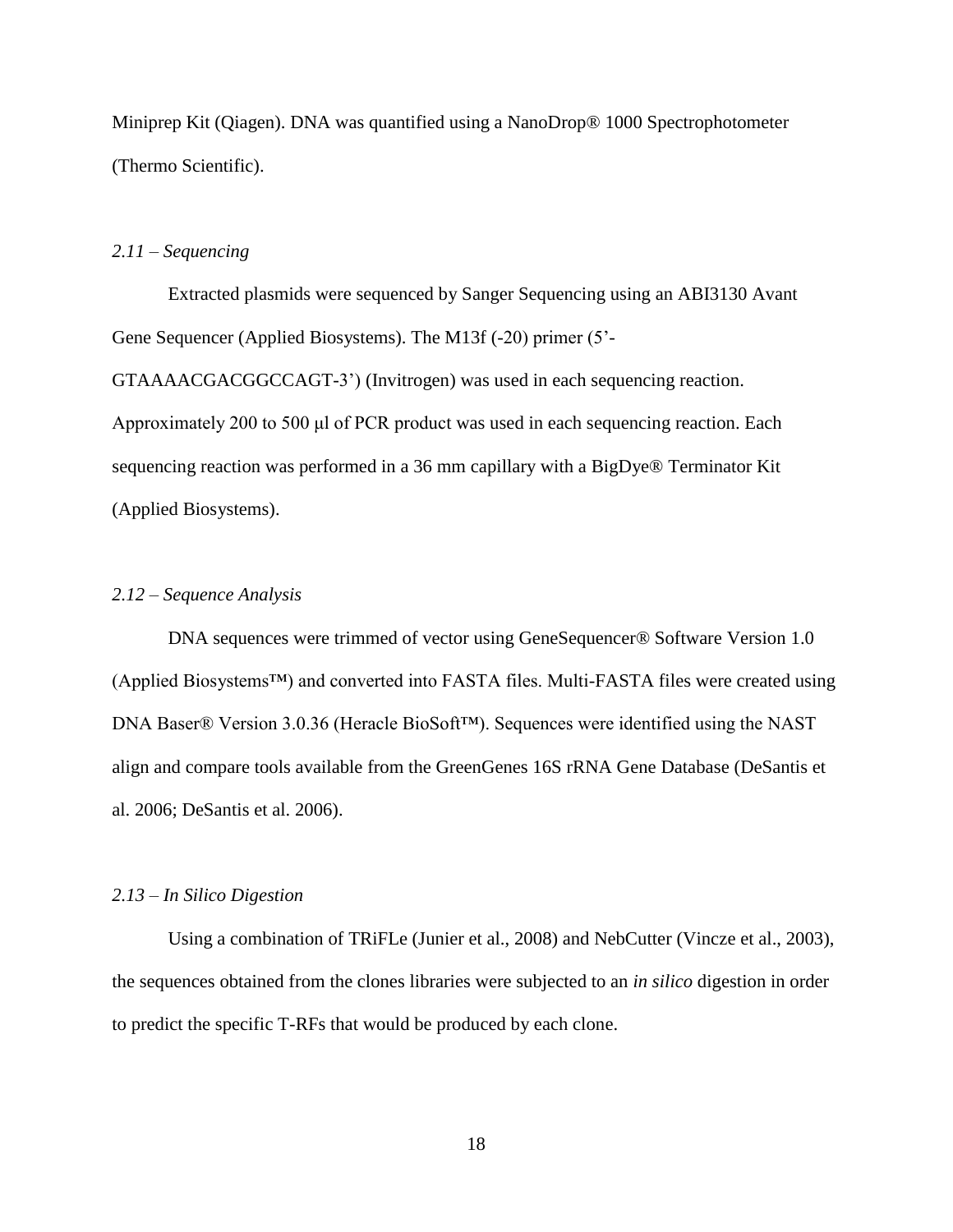#### *2.14 – Statistical Analyses*

All environmental data were log-transformed to obtain normal distributions. To test for relationships between bacterial richness, bacterial abundance, and environmental data, Pearson's correlation analysis was performed in Prism 5 (GraphPad Software). The presence/absence matrix data for the HinfI and MspI tRFLP profiles were converted into similarity matrices (Dice similarity coefficient), and subsequently, cluster dendrograms using the unweighted pair group method with arithmetic means (UPGMA) in PAST (Hammer et al., 2001). BioEnv tests were performed using the vegan package in R (Version 2.12.1) to identify potential environmental factors that best explain shifts in tRFLP banding patterns. To test for co-variance between bacterial (HinfI and MspI profiles) and viral community profile shifts, the Mantel statistic was computed in R (Version 2.12.1), using Spearman rank correlation and 9,999 random permutations.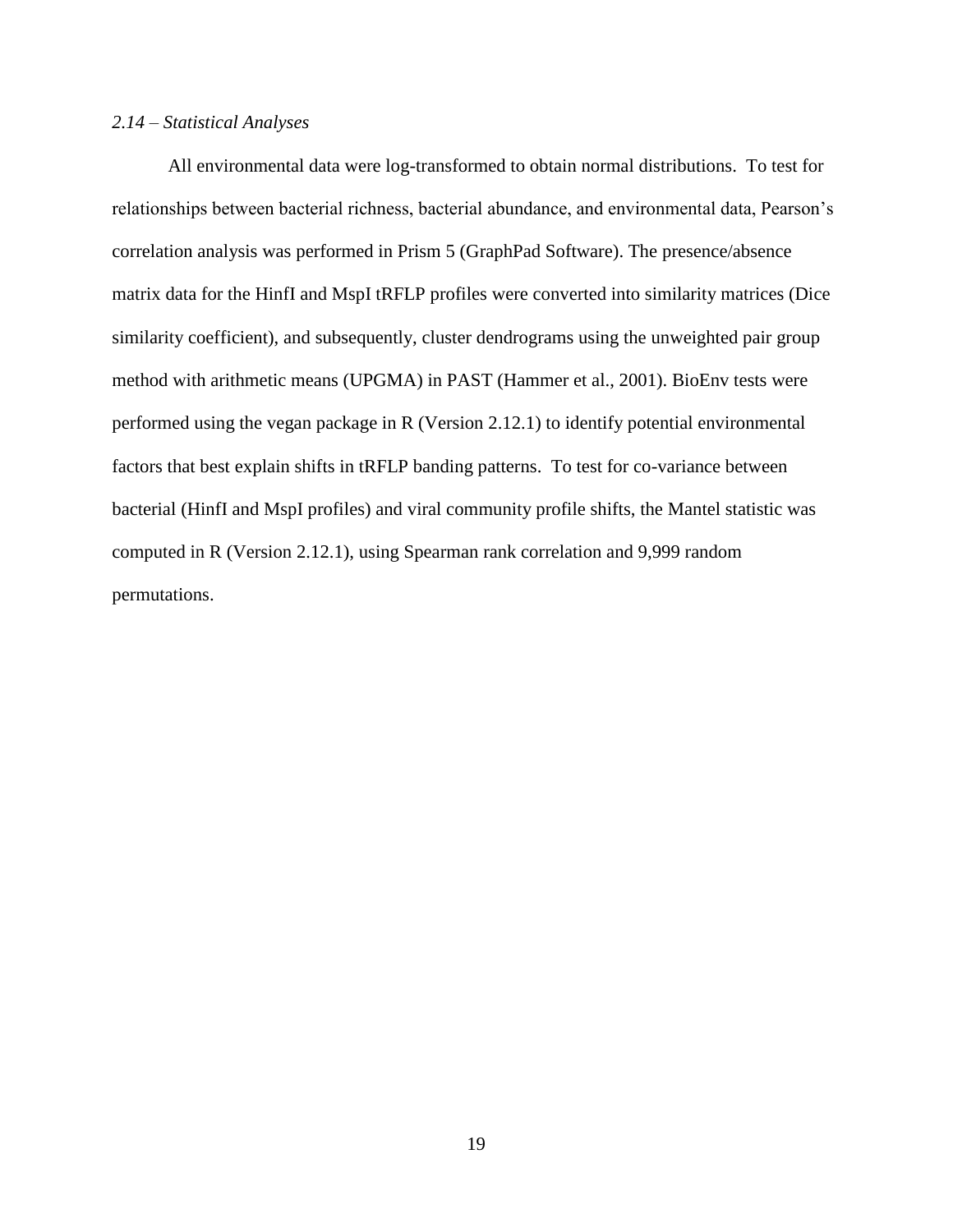# **3. Results**

#### *3.1 – Water Chemistry*

The temperature of Lake Matoaka was highest in August 2009 and September 2010 and lowest in December 2009 and February 2010, when a thin layer of ice covered shallower sections of the lake (Table 1). Chlorophyll A and B levels were highest in the summer months, with maxima in August 2009 and July 2010. This corresponded with the abundant algal growth in the summer months in the lake. Levels of dissolved nitrogen compounds also appeared to follow a relatively cyclical trend and were highest in August and September of 2009 and October and November of 2010. Dissolved inorganic phosphate levels varied only slightly over the sample period, averaging 0.73  $\mu$ mol L<sup>-1</sup>. pH also remained relatively constant over the 18-month observation period, with an average value of 7.45, just above neutral.

#### *3.2 – Bacterial and Viral Abundance*

Bacterial and viral abundance followed a relatively cyclical trend (Figure 1). Viral abundance was consistently higher than bacterial abundance by a factor of approximately 30 to 1. Both viral and bacterial abundance were highest in the summer months and lowest in the winter months. Abundance decreased drastically between the summer of 2009 and the winter of 2009. However, the pattern was not seen in abundance trends between the summer of 2010 and the winter of 2010. It is difficult to account for the differences in abundance between the two years.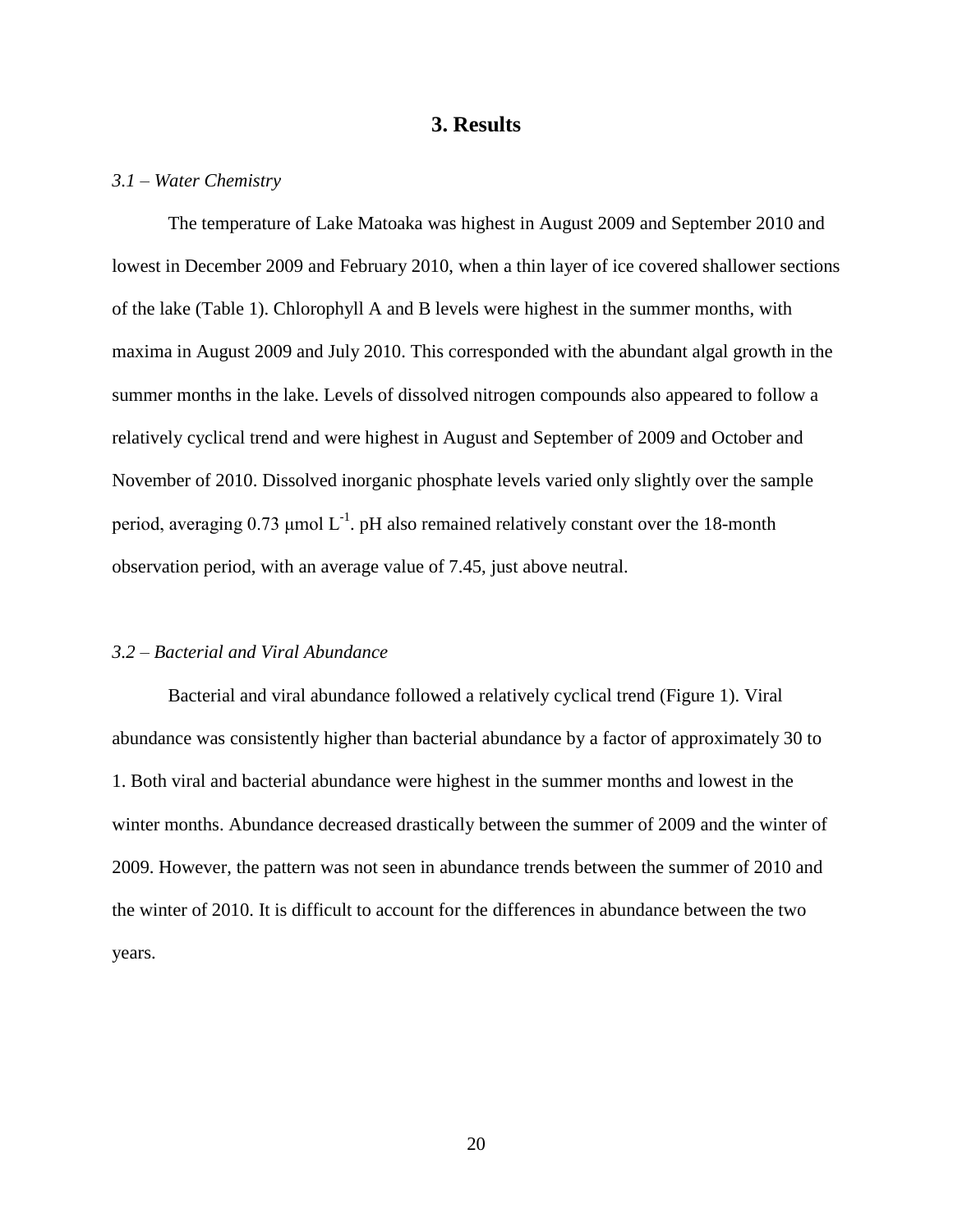| Month (year) | Chl A<br>$(\mu g/L)$ | ChlB<br>$(\mu g/L)$ | <b>Temp</b> | pH   | <b>NOx</b><br>$(\mu mol/L)$ | NH <sub>4</sub><br>$(\mu mol/L)$ | <b>DIP</b><br>$(\mu mol/L)$ | Rain<br>(30d) |
|--------------|----------------------|---------------------|-------------|------|-----------------------------|----------------------------------|-----------------------------|---------------|
| April 09     | 0.755895             | $\Omega$            | 18.5        | 8    | ND                          | ND                               | <b>ND</b>                   | ND            |
| May 09       | ND                   | ND                  | ND          | ND   | 5.770                       | 3.045                            | 1.477                       | ND            |
| June 09      | 9.18645              | 6.1836              | 27          | 7.2  | 1.103                       | 0.000                            | 0.598                       | 5.31          |
| July 09      | 15.4416              | 3.3765              | 27.5        | 7.87 | 0.000                       | 0.250                            | 0.000                       | 3.54          |
| August 09    | 69.1515              | 69.28875            | 29.5        | 7.88 | 23.246                      | 0.000                            | 0.846                       | 7.54          |
| September 09 | 3.69705              | 2.45565             | 25          | 7.83 | 27.979                      | 0.000                            | 0.801                       | 3.94          |
| October 09   | $-7.9296$            | 8.57655             | 21          | 8.01 | ND                          | ND                               | ND                          | 6.77          |
| November 09  | 1.54305              | $-25.04985$         | 13.5        | 7.07 | 4.454                       | 0.294                            | 0.935                       | 3.01          |
| December 09  | 6.73365              | 3.1578              | 8.5         | 7.19 | 6.310                       | 2.842                            | 0.534                       | 7.3           |
| February 10  | 12.1044              | 9.9513              | 5           | 7.43 | 13.4596                     | 0.279                            | 0.561                       | 4.97          |
| March 10     | 9.98415              | 1.2204              | 11.5        | 7.56 | 18.392                      | $\boldsymbol{0}$                 | 1.071                       | 1.05          |
| April 10     | 3.9015               | 2.17845             | 18.2        | 7.43 | 7.0642                      | $\boldsymbol{0}$                 | 0.408                       | 6.14          |
| June 10      | 13.7718              | 17.26575            | 26.5        | 7.04 | 4.3472                      | 2.046                            | 0.306                       | 2.9           |
| July 10      | 20.7984              | 0.65745             | 27          | 7.14 | 3.135                       | 15.159                           | 0.459                       | 1.84          |
| August 10    | 15.9915              | 1.0092              | 27          | 6.96 | 4.8906                      | 9.765                            | 0.357                       | 3.2           |
| September 10 | 10.7988              | 1.5999              | 30          | 7.59 | 1.2958                      | 10.323                           | 0.408                       | 2.34          |
| October 10   | 10.7988              | 1.5999              | 22          | 7.1  | 29.76                       | 77.568                           | 1.7723                      | 14.19         |
| November 10  | 0.3204               | $-0.24645$          | 15          | 7.36 | 54.312                      | 6.144                            | 1.1496                      | 4.81          |

**Table 1.** Environmental data from each monthly sample

Data points include chlorophyll A (Chl A), chlorophyll B (Chl B), temperature (temp), pH,  $NO<sub>3</sub>$ <sup>-</sup> and  $NO<sub>2</sub>$ <sup>-</sup> (NOx), ammonia (NH4), dissolved inorganic phosphate (DIP) and rainfall (over 30 days prior to sampling). Some data points were not determined (ND).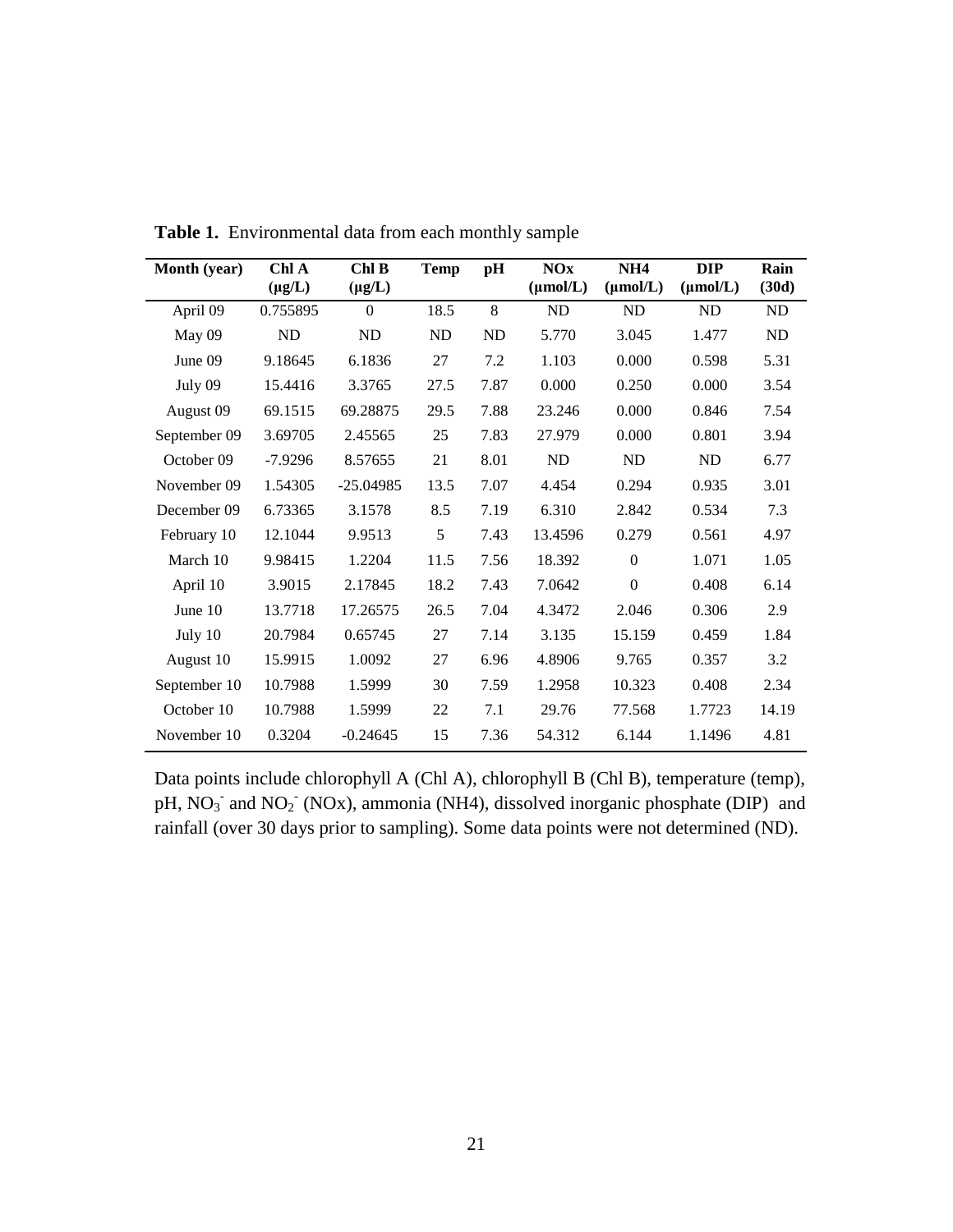

Figure 1. The abundance of viral particles and bacterial cells in Lake Matoaka over an eighteen month cycle. VBR represents the ratio of virus particles to bacteria.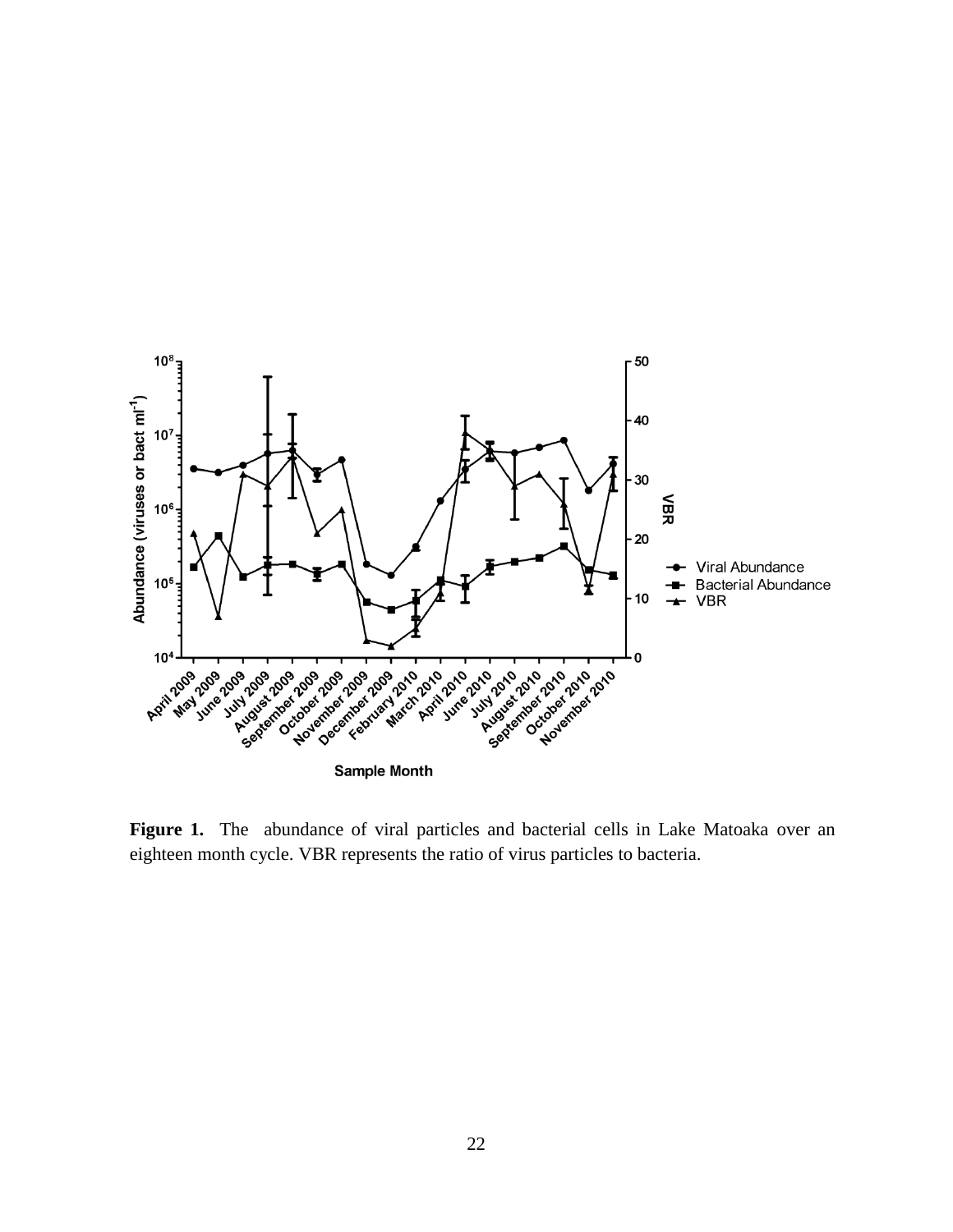#### *3.3 – Bacterial Community Composition*

Bacterial community composition was characterized by two different techniques: 1) tRFLP was used to generate a profile of the bacterial community in the lake and to track changes over time; and 2) 16S rRNA gene clone libraries were used to gather more specific information about the dominant OTUs in Lake Matoaka.

#### *3.3.1 – Terminal Restriction Fragment Length Polymorphism*

tRFLP analysis of the bacterial community composition in Lake Matoaka was performed using two different restriction enzymes – HinfI and MspI. tRFLP analysis was carried out for 18 months worth of samples, generating a total of 40 individual chromatograms (Figure 2). The reproducibility of the tRFLP data was measured by running five different samples in duplicate using the HinfI enzyme. Cluster dendrograms showed that tRFLP performed on replicate restriction digests produced T-RF distributions that were  $\geq 90\%$  similar (Figure 3). This indicated that the tRFLP patterns of this study were highly reproducible and lends much strength to the validity of trends observed in the tRFLP data.

Overall, both sets of cluster analyses (Figures 3 and 4) displayed no discernible trend for the similarity and dissimilarity of the samples from each month. The most similar samples in the HinfI profile, apart from the replicate runs, were July 2010 and October 2009. The peak distributions for these samples were about 65% similar. October 2010 appeared to be an outlier, with approximately 25% similarity with any other sample. This can perhaps be explained by the elevated rainfall (14.19 in) in that month. In the MspI cluster analysis, the most similar months were December 2009 and February 2010 at about 66% similarity. The next most similar months were November 2010 and September 2010 at about 60% similarity. The cluster analysis for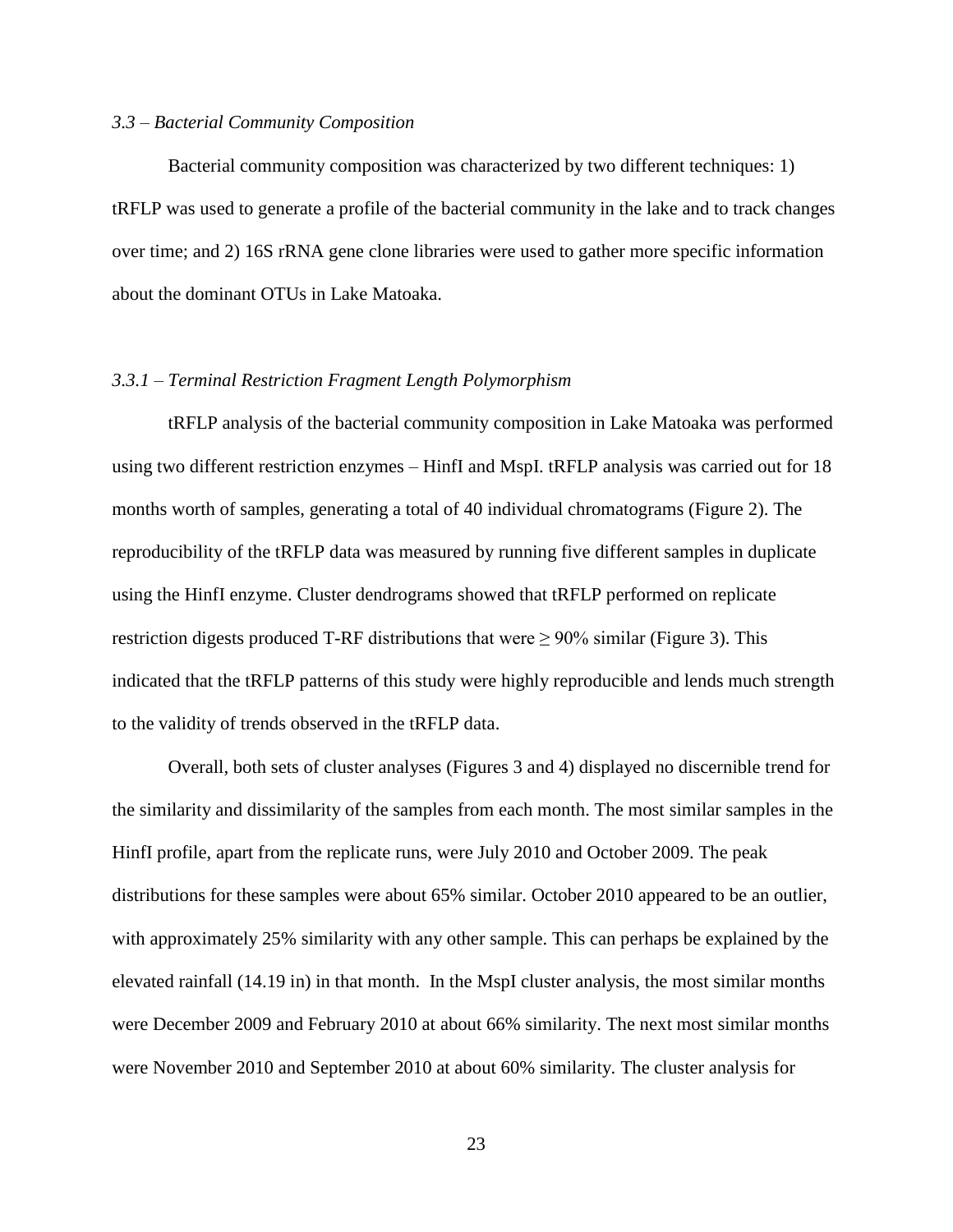

**Figure 2.** Sample chromatogram after tRFLP. The x-axis is base pair length. The y-axis is arbitrary fluorescence units. The pink bar is the result of primer dimerization. No peaks are considered a part of the data set if they are outside 50 to 500 base pairs, as denoted by the small, red triangles at the bottom of the graph.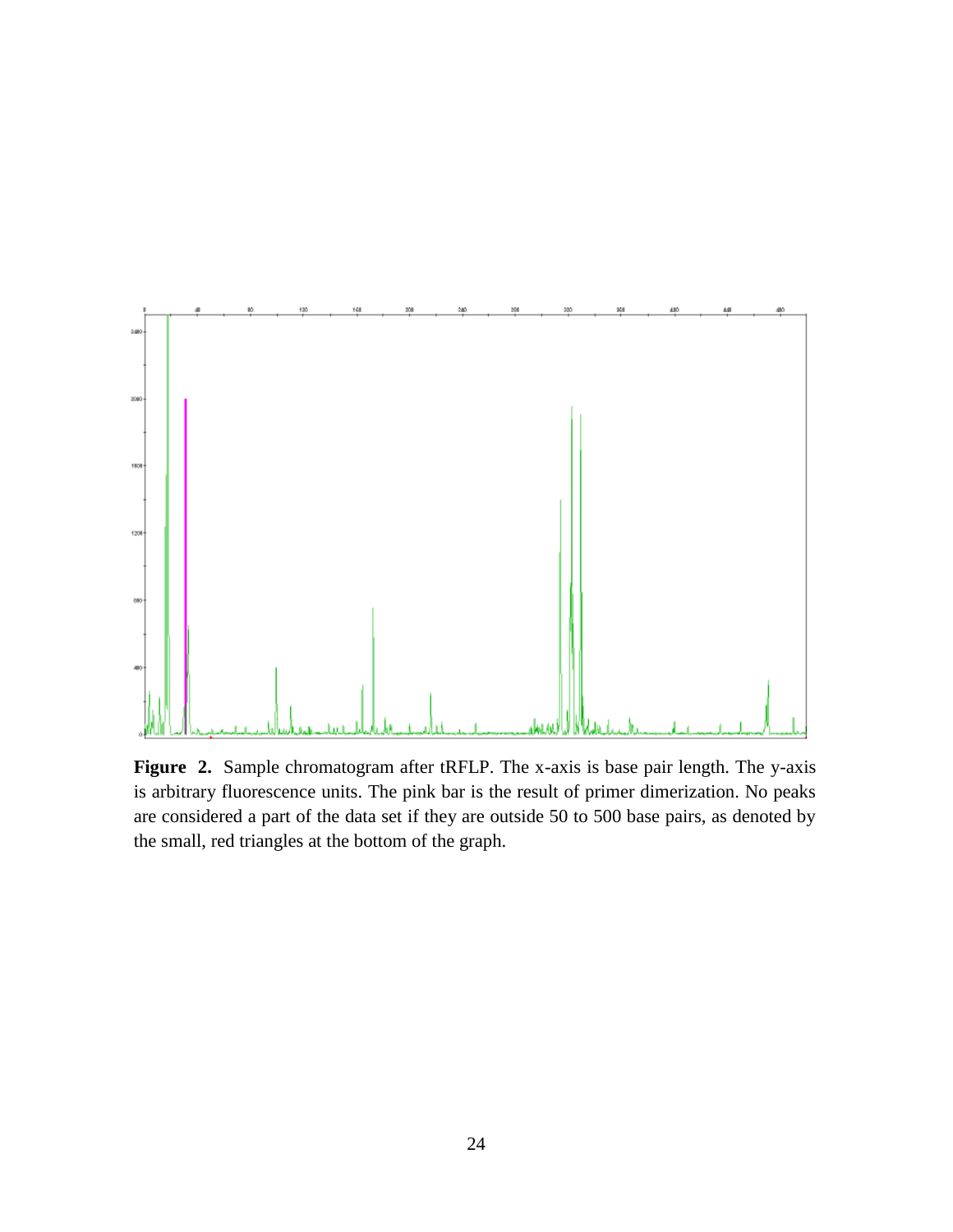

Figure 3. Resulting dendrogram of similarity matrix data obtained by cluster analysis using the Dice method for the HinfI tRFLP data from May 2009 to November 2010, including replicate tRFLP runs.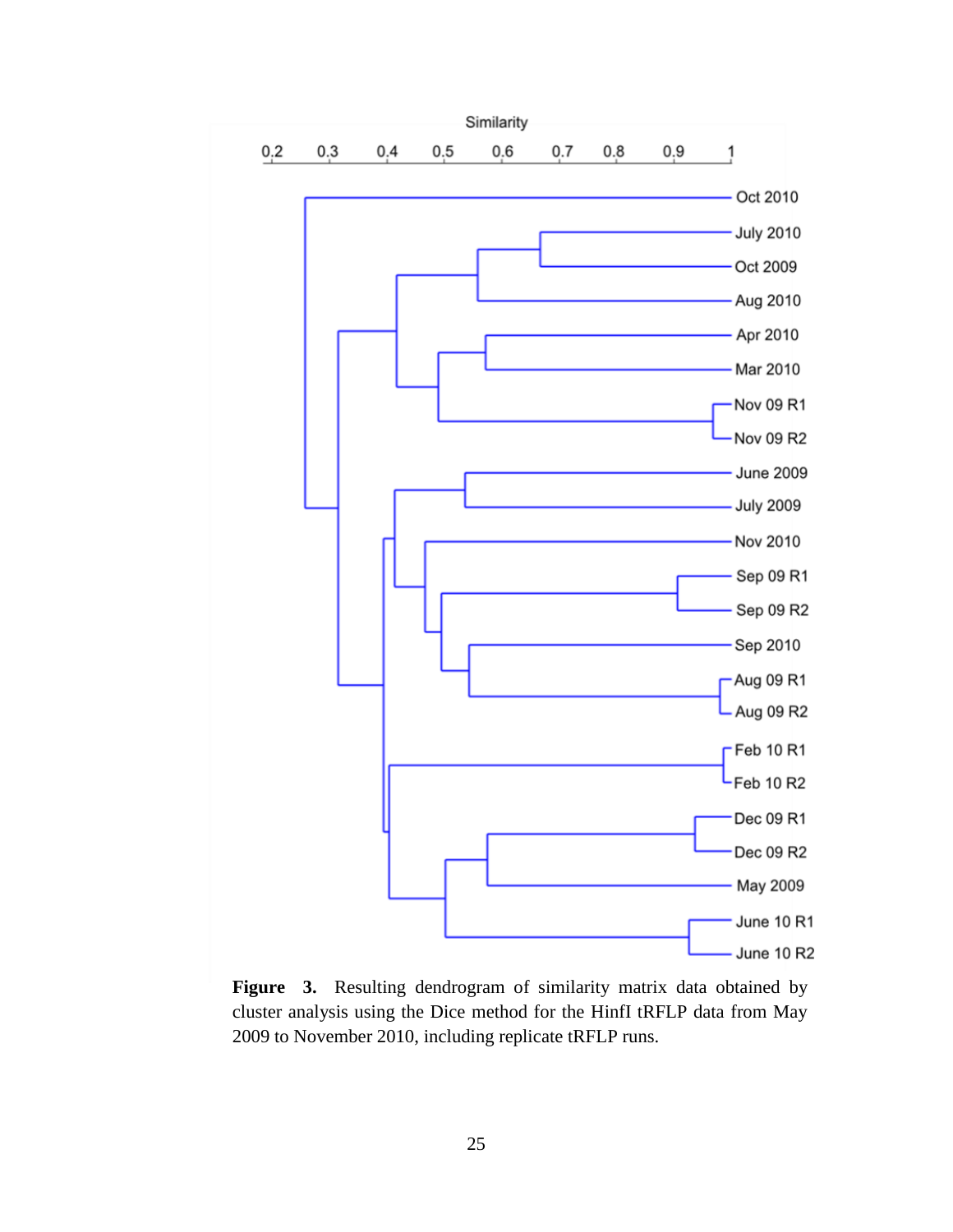

Figure 4. Resulting dendrogram of similarity matrix data obtained by cluster analysis using the Dice method for the MspI tRFLP data from May 2009 to November 2010.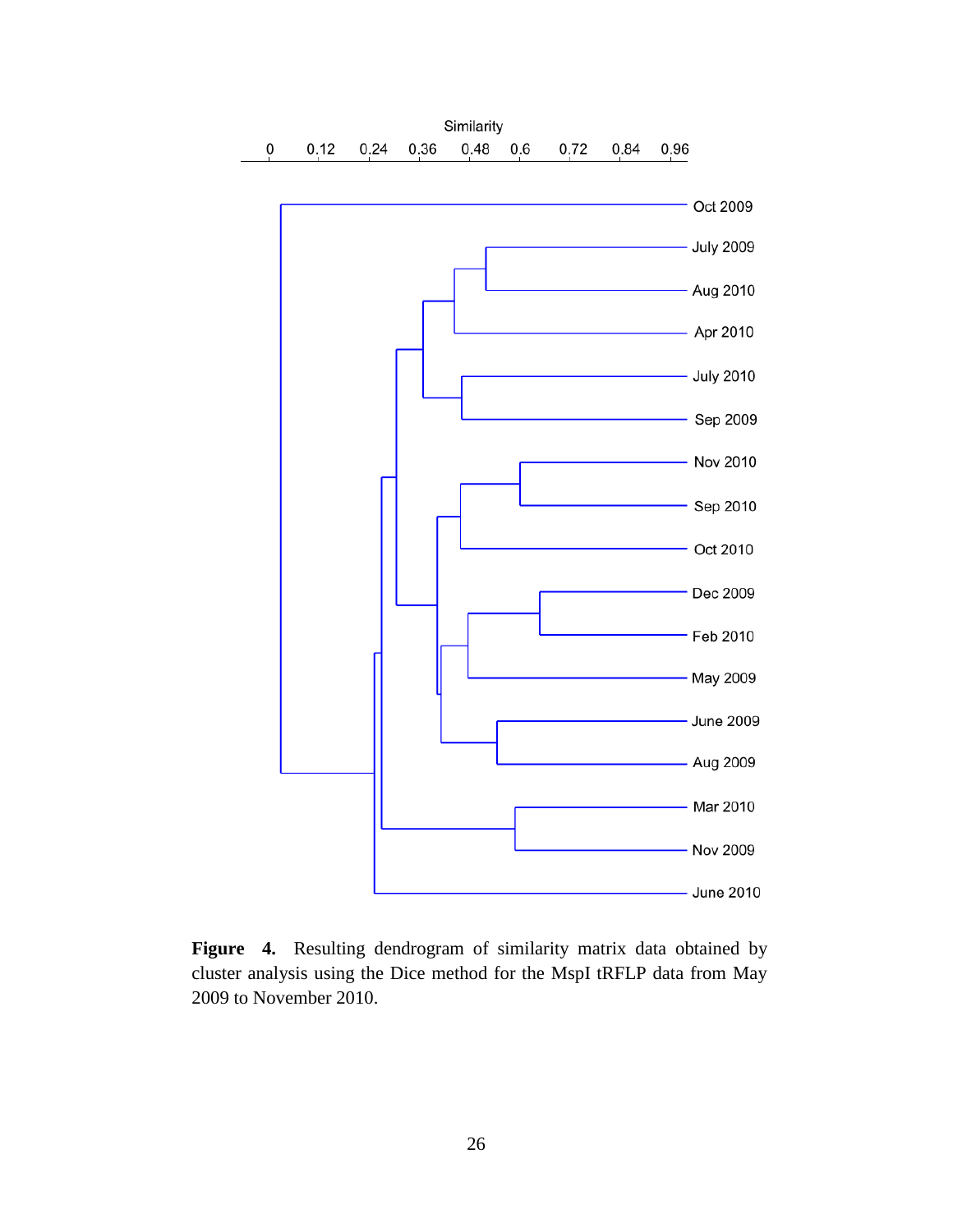the MspI data displays some grouping based on season. The winter months of December 2009 and February 2010 showed about a 64% similarity. The fall months of September 2010 and November 2010 showed about a 60% similarity. And, the summer months of June 2009 and August 2009 showed about a 54% similarity. However, there is no quantifiable seasonal pattern to community composition. October 2009 was an outlier in this data set, displaying approximately 5% similarity with any other sample. It is difficult to determine the cause of this as there were no corresponding changes in rainfall, temperature, pH, bacterial richness or other measured environmental factors during that month.

## *3.3.2 – 16S rRNA Clone Libraries*

The clone libraries for June 2009 and December 2009 consist of 48 clones each. The partial fragment of the 16S rRNA gene of each of the 96 clones was sequenced. Community composition proved to vary between the two months (Figure 5). Overall, the most common phylum identified in the lake was that of *Proteobacteria*, with 40% and 43% of the total phyla composition in June and December, respectively, identified as *Proteobacteria*. In June 2009, the next most common phylum was *Actinobacteria*, making up 35% of the total identified clones. In December 2009, the next highest phylum was *Bacteroidetes*, making up 21% of the total identified clones. While the June library was dominated by two different phyla, the December library demonstrated a greater variety of phyla with a more even distribution. This trend continues even at the genus level.

There were 20 different genera identified in the December library, as compared with 17 for the June library (Figures 7 and 6, respectively). The dominant genus in the June library was *Tetrasphera*, comprising 31% of the genera identified. *Tetrasphera* displayed clear dominance at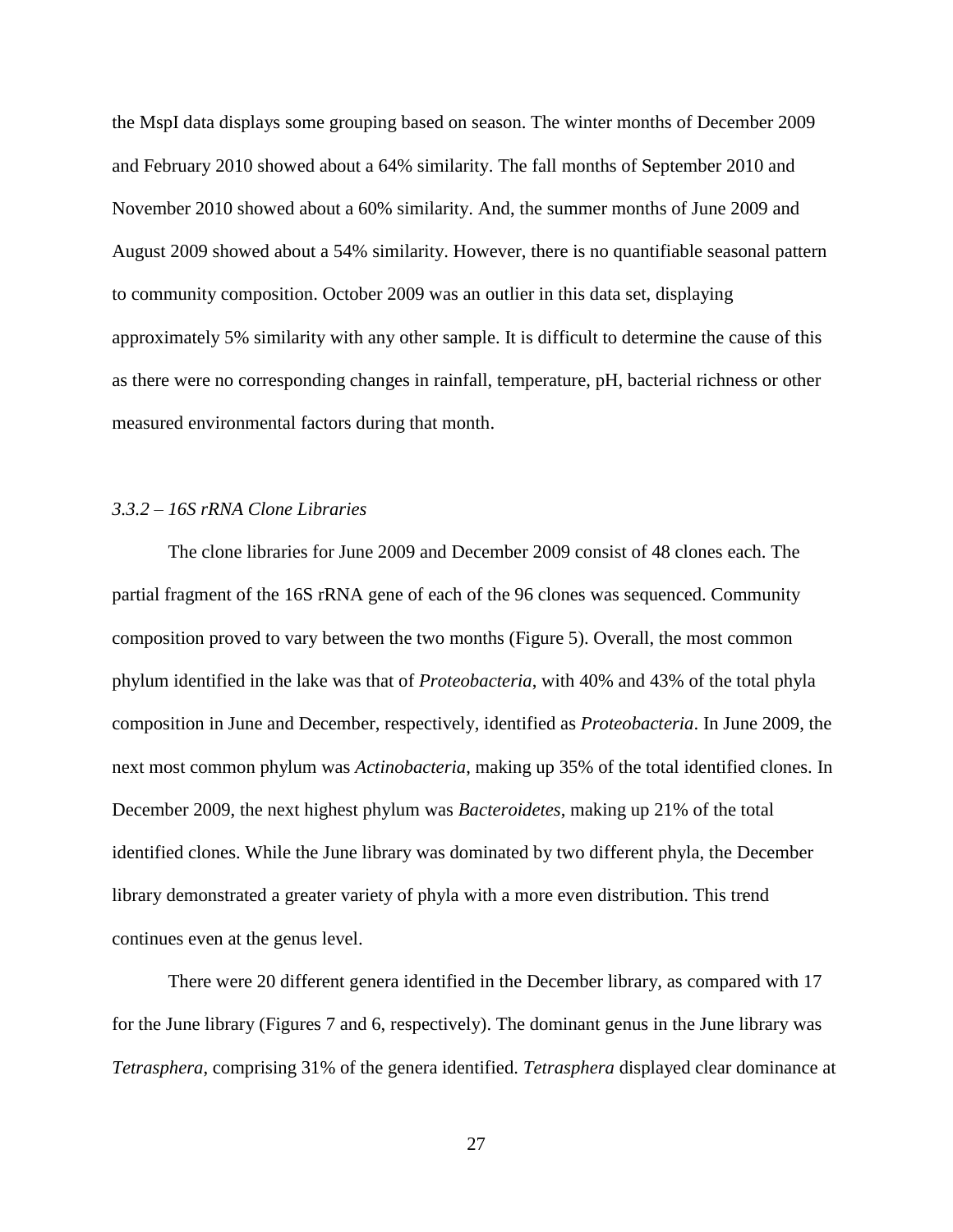

Figure 5. The distribution of phyla as identified by sequence data gathered in clone libraries for the months of June 2009 and December 2009.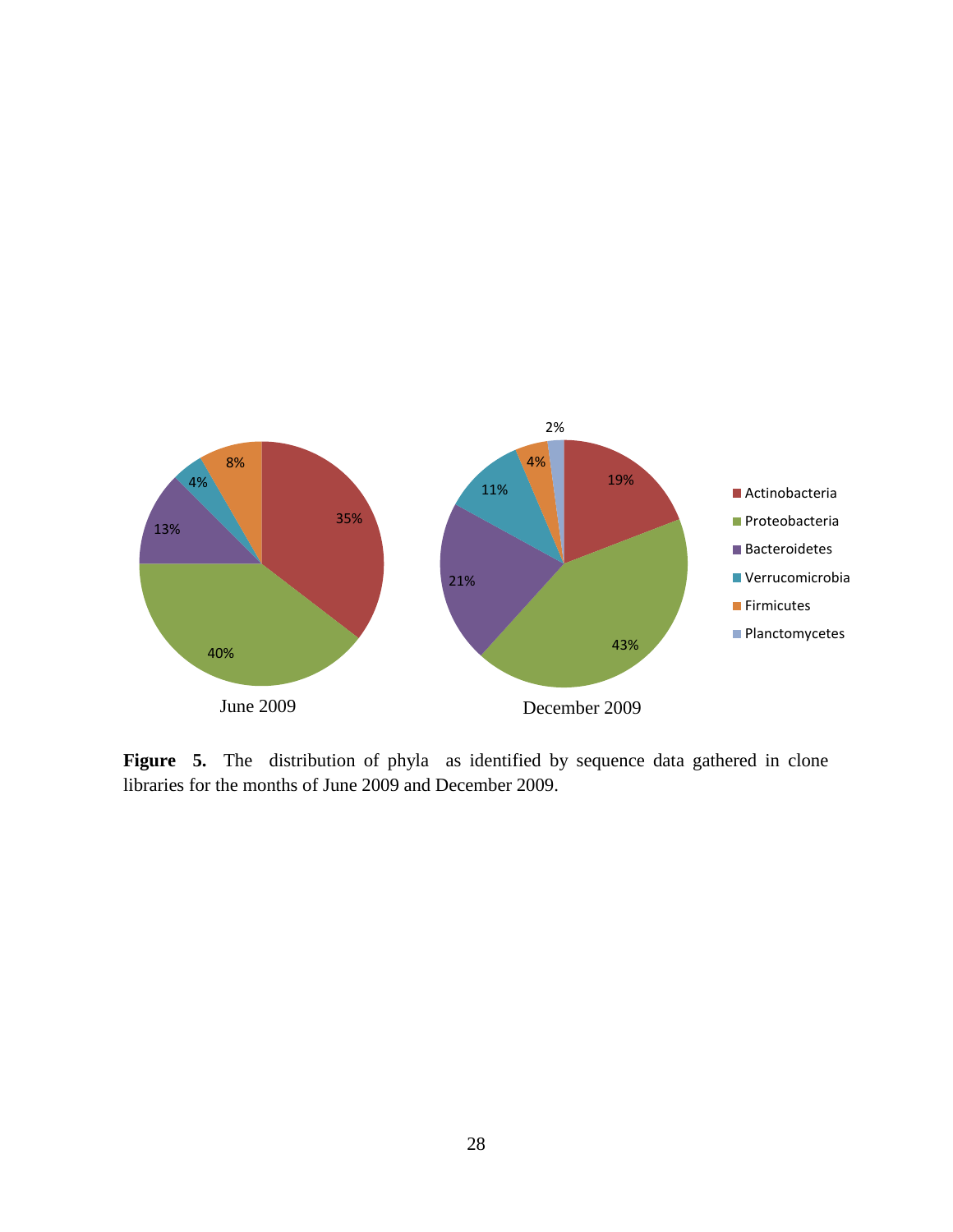

Figure 6. The distribution of genera as identified by sequence data gathered in clone library for the month of June 2009.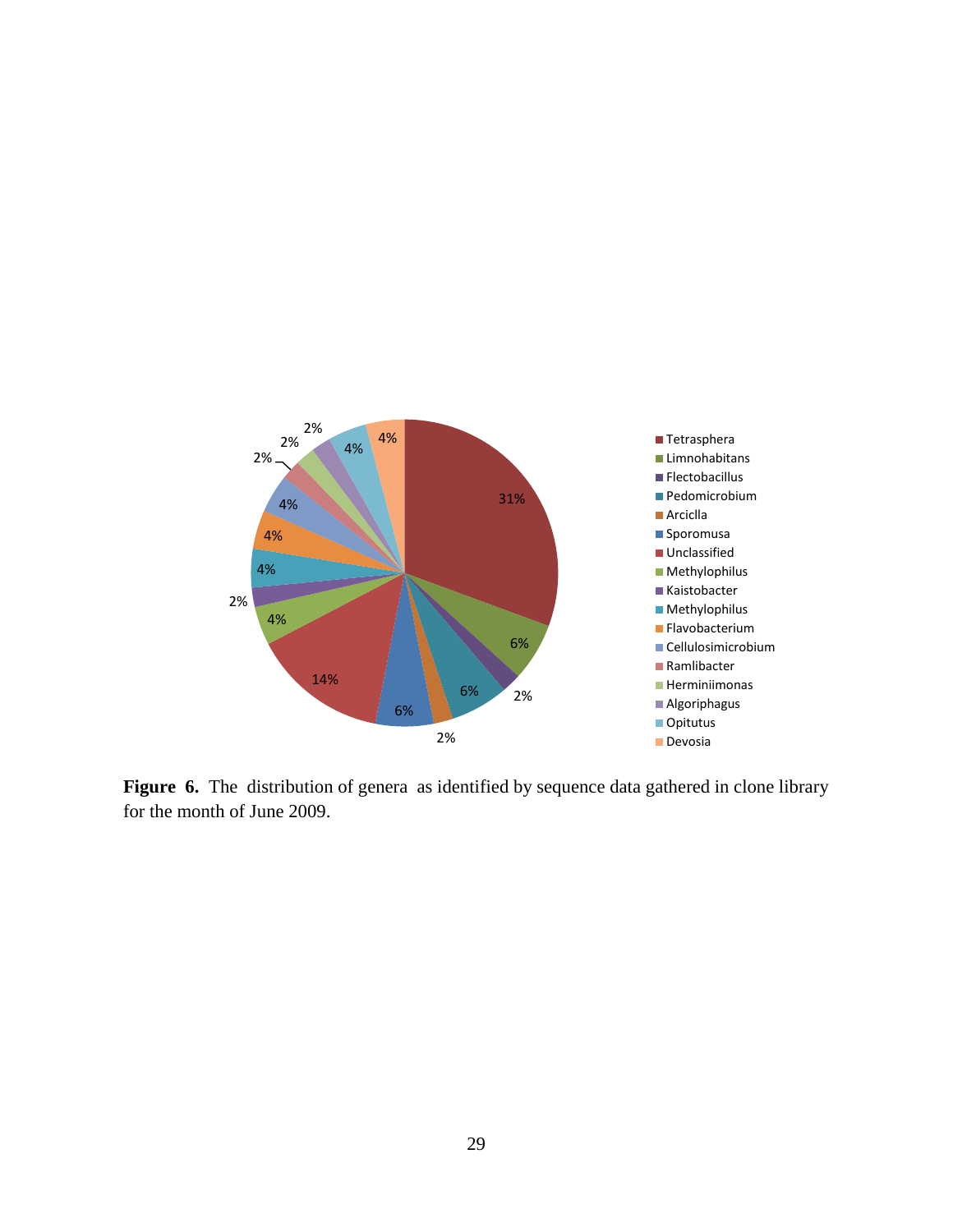

Figure 7. The distribution of genera as identified by sequence data gathered in clone library for the month of December 2009.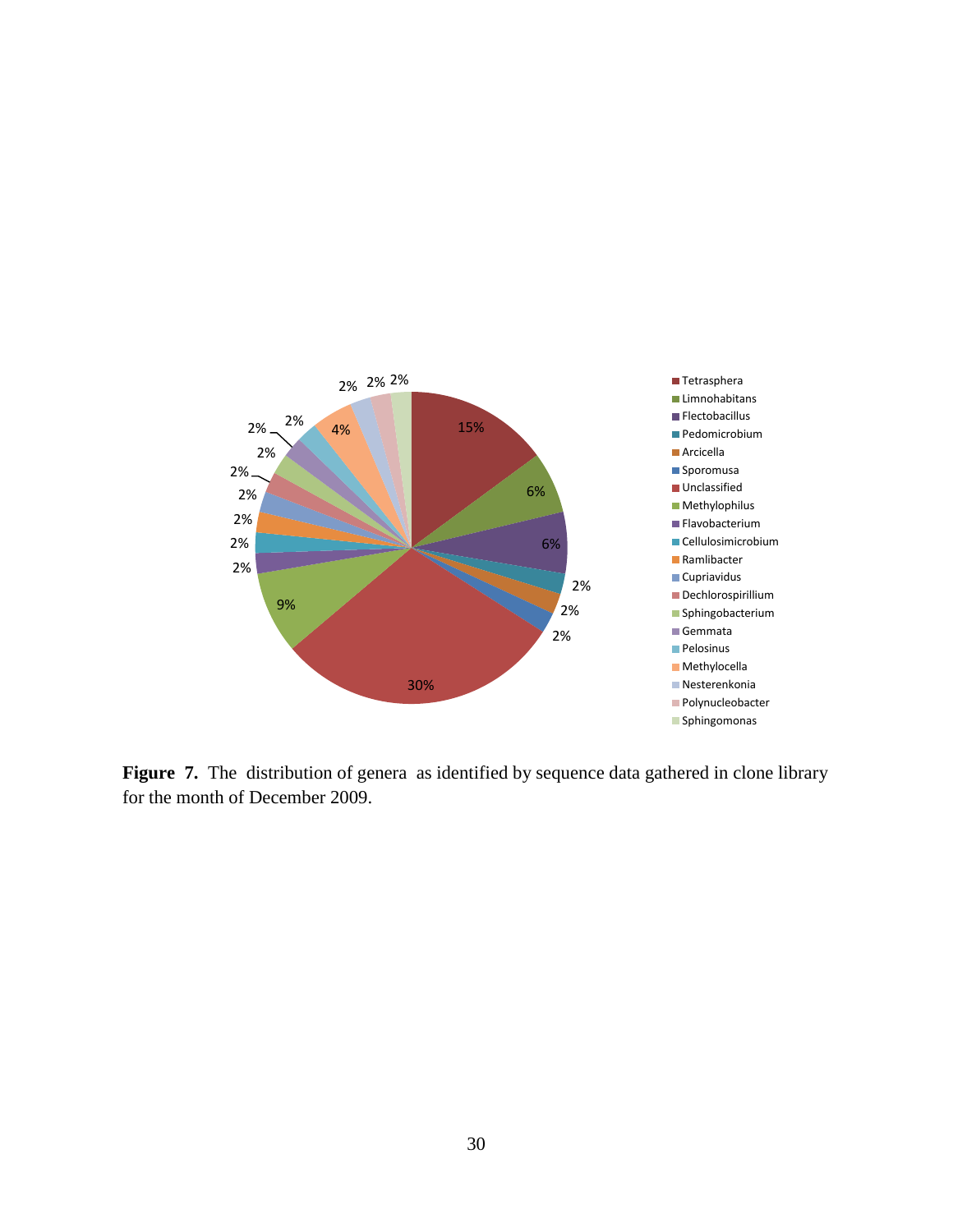the genus level. No other identified genus composed more than 6% of the sequenced clones. The dominant identified genus in the month of December was also *Tetrasphera*. However, *Tetrasphera* only made up 15% of the December library. It was followed closely by *Limnohabitans*, comprising 9% of the December library. No single remaining identified genus comprised more than 6% of the clones in the December library. 14 of the 20 identified genera comprised no more than 2% of the identified clones.

While the sequencing of 16S rRNA genes generally allows for a high-resolution view of OTU richness, accurate classification of individual clones beyond the Phylum level was often difficult. In December, 30% of the clones sequenced could not be identified at the genus level. In June, 14% of the clones sequenced could not be identified at the genus level.

#### *3.3.3 – In Silico Digestions*

*In silico* digestions were performed on each of the sequences gathered from the clone libraries using TRiFLe and NEBCutter (Hammer et al., 2001; Vincze et al., 2003). The *in silico* digestions generated a theoretical chromatogram for each of the sequences, which displayed the most likely position the terminal fragments would be located (Figure 8). Each chromatogram was accompanied by a table that provided the exact terminal fragment length of the fragments. It was noted early that approximately one third of the terminal fragments from a digestion with MspI fell below the 50 base pair minimum for detection by the ABI3130 sequencer. Despite the fact that previous studies have used MspI as one of the restriction enzymes for tRFLP (Lymer et al., 2008), perhaps a different restriction enzyme should have been selected to create the most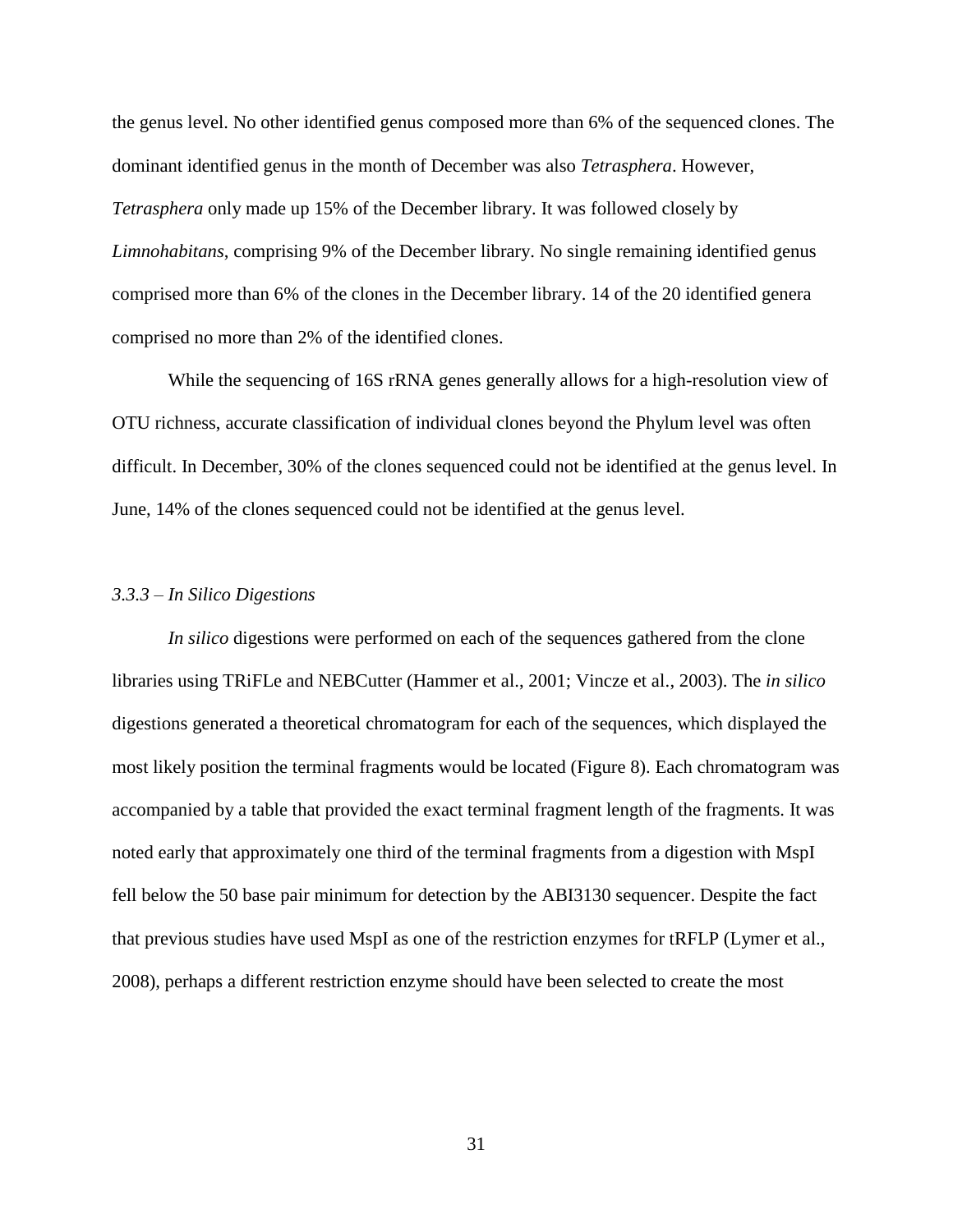

**Figure 8.** A sample simulated chromatogram after *in silico* digestion by TRiFLe using the HinfI and MspI restriction enzymes. The x-axis is base pair length. The right most bar is the location of the MspI terminal fragment. The left most bar is the location of the HinfI terminal fragment.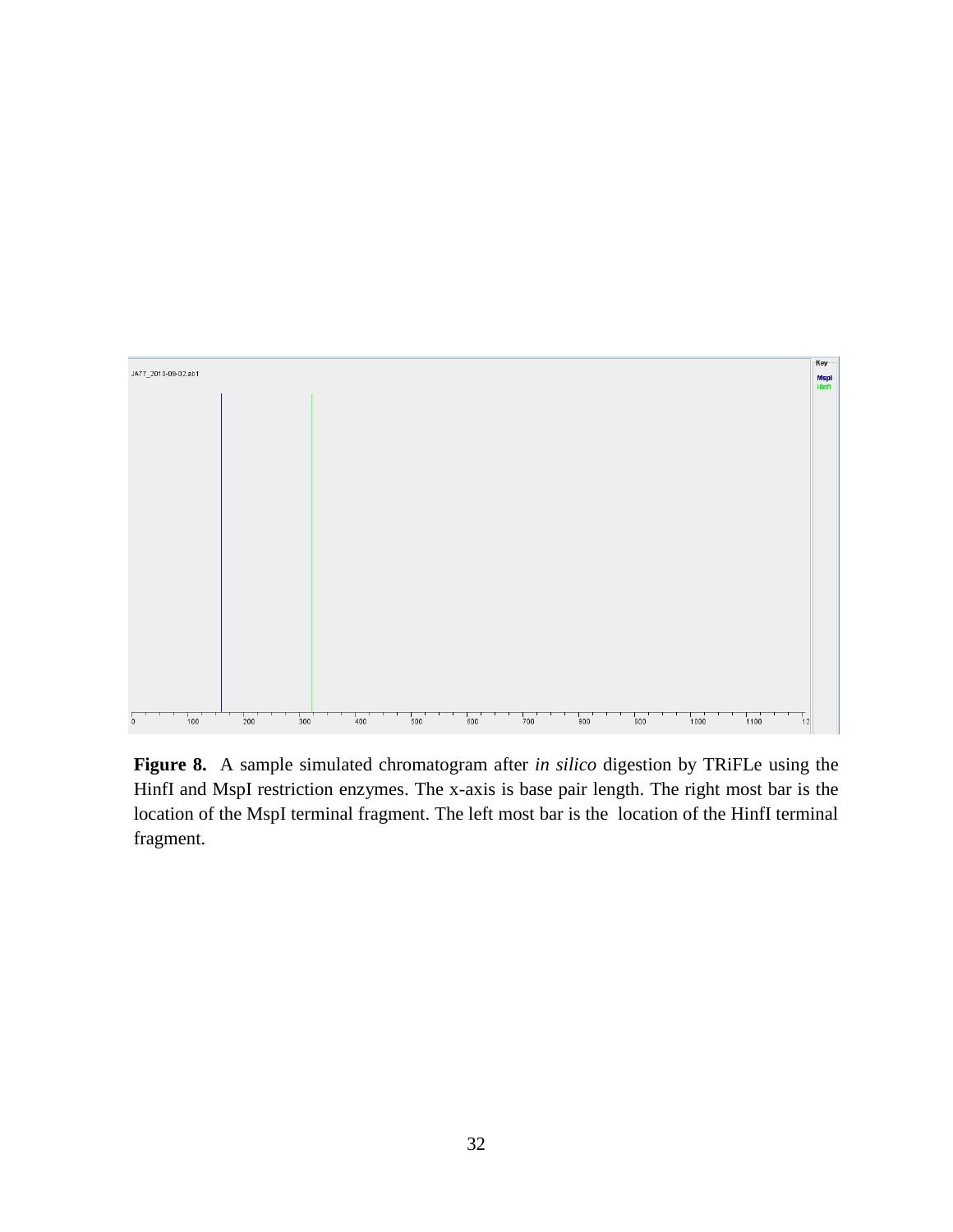complete profile of the bacterial community composition in Lake Matoaka. Two restriction enzymes were used in this study for that exact reason.

The theoretical T-RF's identified by TRiFLe were matched with actual T-RF's of the same length in June 2009 and December 2009 tRFLP chromatograms. Each chromatograms from the remaining sample months were examined for the presence of the matched T-RF's from June and December. Each identified peak was then given a taxonomic classification based on information gathered from the GreenGenes database (DeSantis et al., 2006) (Table 2). The majority of the peaks that were matched with theoretical peaks from the *in silico* digestions belonged to the phylum *Proteobacteria*. Moreover, peaks belonging to these phyla were identified in both the June and December chromatograms. Peaks belonging to the *Proteobacteria* phylum were identified in chromatograms for 14 out of 16 sample months. This corresponds with the trends observed in the clone library compositions, in which *Proteobacteria* made up about 40% of the community composition in both the June and December libraries. Identification of peaks that are composed of, at least in part, *Proteobacteria* lends strength to the hypothesis that *Proteobacteria* are the dominant bacterial phylum in Lake Matoaka year-round.

It is interesting to note, however, that the majority of *Proteobacteria* identified in June belonged to the *Betaproteobacteria* class and the majority identified in December belonged to the *Alphaproteobacteria* class. Moreover, the same peaks for *Alphaproteobacteria* identified in other months were lower temperature months like November and February. Furthermore, several peaks were identified that only occurred in June 2009. Three of the peaks are *Betaproteobacteria* and two of the three are unclassified at the genus level. The remaining peak is classified in the genus *Limnohabitans*, which was just identified in 2009 and many of the species belonging to the genus have not been identified. It is possible that these peaks belong to unique OTUs that are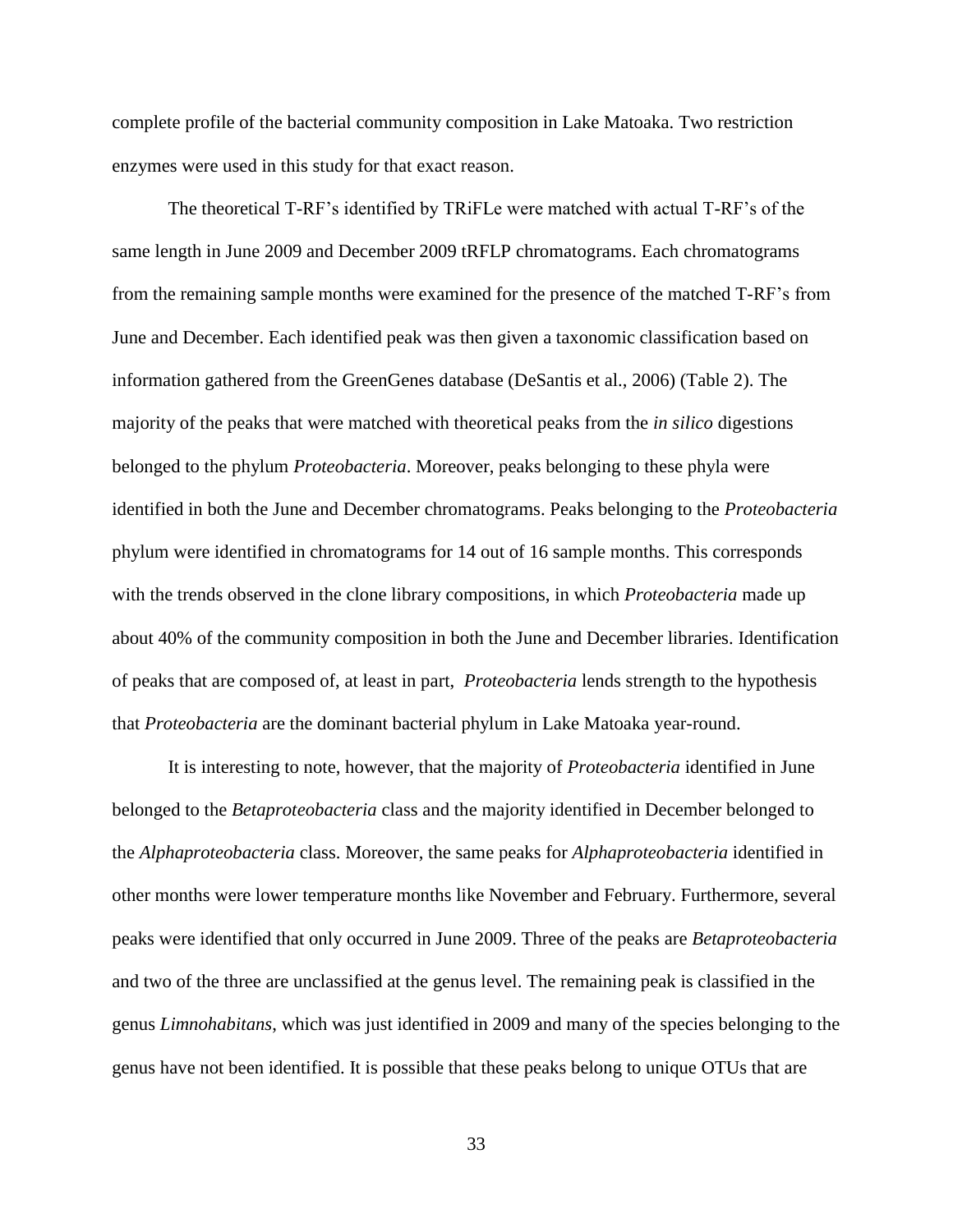| Clone Library<br>Sample Month | Enzyme | <b>Identified Peak Fragment</b><br>Length $(BP)$ | Phylum (Class) and Genus for<br><b>Identified Peak</b>          | Months with<br><b>Identified Peak</b>                                                     |
|-------------------------------|--------|--------------------------------------------------|-----------------------------------------------------------------|-------------------------------------------------------------------------------------------|
|                               |        | 176                                              | Actinobacteria, Tetrasphera                                     | 6/09                                                                                      |
|                               |        | 189                                              | Proteobacteria (Beta), Unclassified                             | 6/09                                                                                      |
|                               | Hinfl  | 196                                              | Proteobacteria (Beta), Limnohabitans                            | 6/09                                                                                      |
|                               |        | 320                                              | Proteobacteria (Beta), Unclassified                             | 6/09                                                                                      |
| <b>June 2009</b>              |        | 323                                              | Actinobacteria, Tetrasphera                                     | 5/09, 6/09, 7/09, 8/09,<br>9/09, 10/09, 2/10,<br>$10/10$ , $11/10$                        |
|                               |        | 85                                               | Bacteroidetes, Unclassified                                     | 6/09                                                                                      |
|                               |        | 89                                               | Bacteroidetes, Unclassified                                     | 6/09                                                                                      |
|                               | MspI   | 451                                              | Verrucomicrobia, Unclassified                                   | $6/09$ , $2/10$ , $10/10$                                                                 |
|                               |        | 490                                              | Proteobacteria (Beta), Limnohabitans<br><b>OR</b> Herminiimonas | 5/09, 6/09, 8/09, 9/09,<br>2/10, 7/10, 9/10,<br>11/10                                     |
|                               |        | 173                                              | Firmicutes, Unclassified                                        | 12/09, 2/10                                                                               |
|                               |        | 323                                              | Actinobacteria, Tetrasphera                                     | 5/09, 7/09, 8/09, 9/09,<br>10/09, 12/09, 2/10,<br>$10/10$ , $11/10$                       |
| <b>December</b><br>2009       | HinfI  | 324                                              | Proteobacteria (Beta), Limnohabitans                            | 5/09, 7/09, 10/09,<br>11/09, 12/09, 2/10,<br>3/10, 6/10, 7/10, 9/10,<br>$10/10$ , $11/10$ |
|                               |        | 331                                              | Bacteroidetes, Unclassified                                     | 5/09, 7/09, 8/09, 9/09,<br>10/09, 12/09, 2/10,<br>10/10, 11/10                            |
|                               |        | 148                                              | Proteobacteria (Alpha), Unclassified                            | 11/09, 12/09, 2/10,<br>11/10                                                              |
|                               | MspI   | 150                                              | Proteobacteria (Alpha), Unclassified                            | 11/09, 12/09, 11/10                                                                       |
|                               |        | 152                                              | Verrucomicrobia, Unclassified                                   | 9/09, 4/10                                                                                |

# **Table 2**. Results of *In Silico* Digestion of Sequences

 $\overline{a}$ The above table indicates the peaks that were identified after *in silico* digestion of the sequence data. Peaks are classified by the month the restriction site was found in the clone library and by the enzyme used in the digestion. Fragments of specific base pair lengths were identified using the sequence identification. Identified peaks were also located in chromatograms for other months.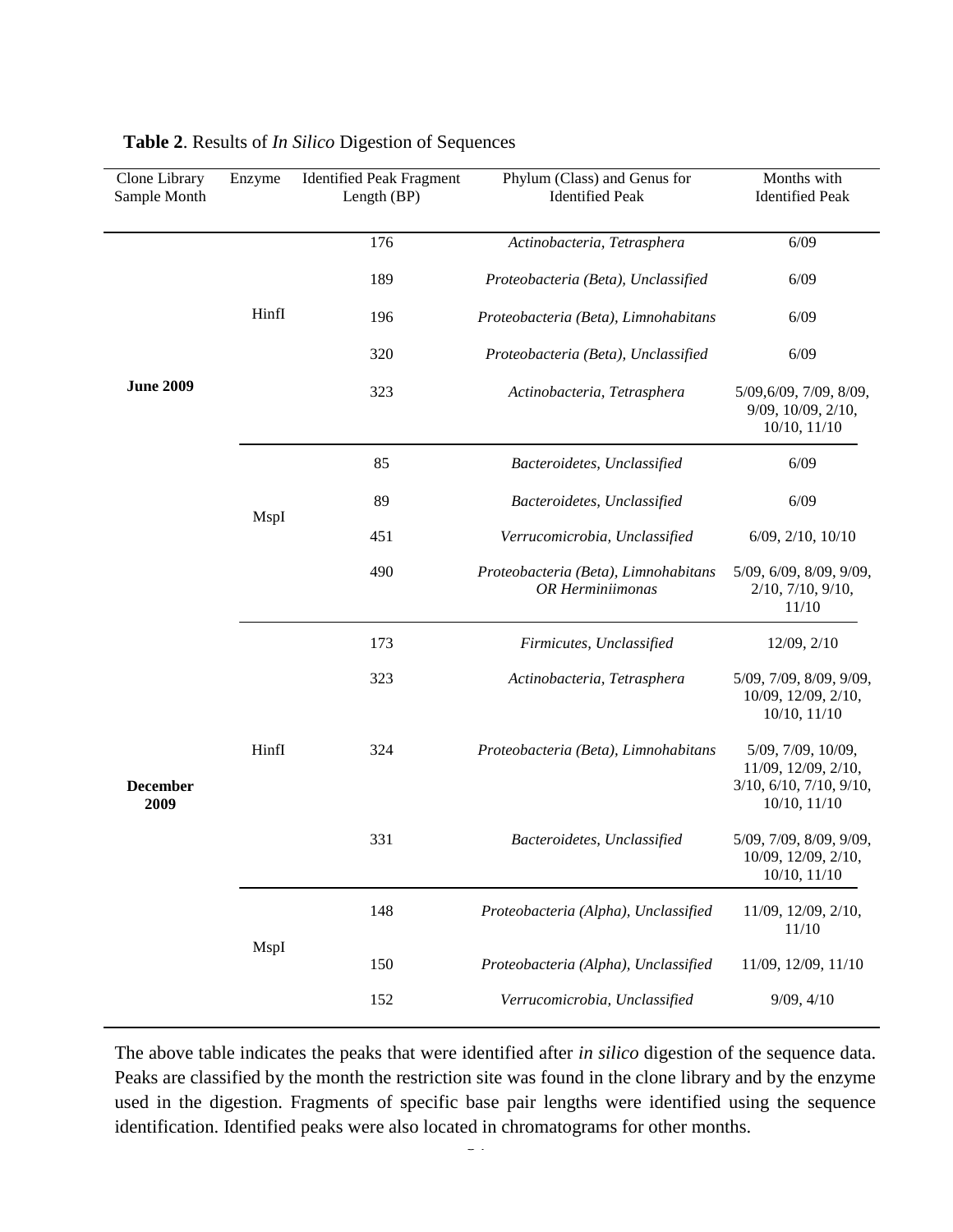only found in June 2009 and are, in reality, rare species. The same could be true for the *Tetrasphera* peak that only appears in June 2009. *Tetrasphera* were identified in many other months at different fragment lengths. It is possible that this particular peak represents a different species than the *Tetrasphera* identified at other fragment lengths.

The *in silico* digestion results also illustrate the fact that tRFLP peaks may consist of more than one OTU. The terminal fragment at 490 base pairs was identified as either belonging to the genus *Limnohabitans* or the genus *Herminiimonas*, as two different clones had restriction sites at the same location. This is a weakness of the technique and it leaves the potential for an underestimation of community richness.

#### *3.4 – Correlations*

Pearson's correlations were calculated to test for relationships between abundance, community richness and environmental variables for both bacterial and viral communities in the lake (Table 3). The results indicate that viral and bacterial abundance are very strongly correlated  $(r = 0.923, p = 0.000000421;$  Table 3). Significant positive correlations were also identified between temperature and viral abundance ( $r = 0.869$ ,  $p = 0.0000026$ ; Table 3), and temperature and bacterial abundance ( $r = 0.857$ ,  $p = 0.0000045$ ; Table 3). These correlations suggest that bacterial and viral abundance are driven strongly by each other and by temperature. This would produce the highly similar and cyclical trend observed for bacterial and viral abundance (Fig. 1). It is difficult to determine the cause for this correlation. The viral population may be driving the bacterial population. Equally likely, the bacterial population may be driving the viral population, as cycles of viral and bacterial infection are dependent on the host-pathogen specificity and the availability of said host or pathogen.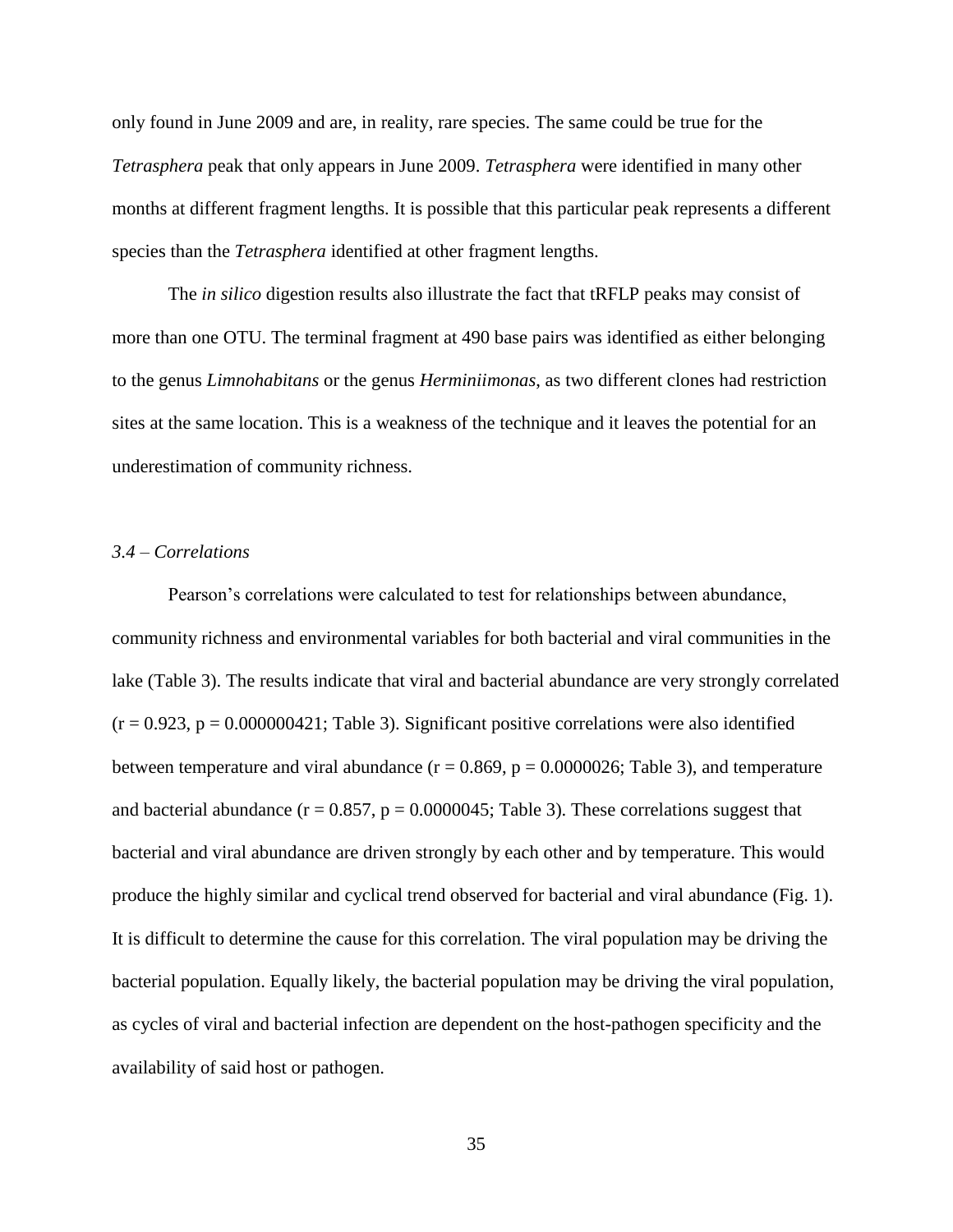| Variable  | VA           | BA           | chla         | chlb         | temp         | pH           | $\rm NOx$    | $\rm NH4$    | DIP          | rain         | Vrich    | hinRich      | mspRich |
|-----------|--------------|--------------|--------------|--------------|--------------|--------------|--------------|--------------|--------------|--------------|----------|--------------|---------|
|           |              |              |              |              |              |              |              |              |              |              |          |              |         |
| VA        | $\mathbf{1}$ |              |              |              |              |              |              |              |              |              |          |              |         |
|           |              |              |              |              |              |              |              |              |              |              |          |              |         |
| $\rm{BA}$ | 0.932        | $\mathbf{1}$ |              |              |              |              |              |              |              |              |          |              |         |
|           | $(4.21e-7)$  |              |              |              |              |              |              |              |              |              |          |              |         |
| chla      | 0.354        | 0.349        | $\mathbf{1}$ |              |              |              |              |              |              |              |          |              |         |
|           |              |              |              |              |              |              |              |              |              |              |          |              |         |
| chlb      | 0.088        | $-0.038$     | 0.287        | $\mathbf{1}$ |              |              |              |              |              |              |          |              |         |
|           |              |              |              |              |              |              |              |              |              |              |          |              |         |
| temp      | 0.868        | 0.857        | 0.242        | $-0.035$     | $\mathbf{1}$ |              |              |              |              |              |          |              |         |
|           | $(2.6e-6)$   | $(4.5e-6)$   |              |              |              |              |              |              |              |              |          |              |         |
| pH        | 0.316        | 0.263        | $-0.081$     | 0.406        | 0.175        | $\mathbf{1}$ |              |              |              |              |          |              |         |
|           |              |              |              |              |              |              |              |              |              |              |          |              |         |
| $\rm NOx$ | $-0.343$     | $-0.414$     | 0.224        | 0.173        | $-0.328$     | $-0.158$     | $\mathbf{1}$ |              |              |              |          |              |         |
|           |              |              |              |              |              |              |              |              |              |              |          |              |         |
| NH4       | 0.349        | 0.503        | 0.274        | $-0.389$     | 0.423        | $-0.417$     | 0.014        | $\mathbf{1}$ |              |              |          |              |         |
|           |              |              |              |              |              |              |              |              |              |              |          |              |         |
| $\rm DIP$ |              |              | $-0.201$     | 0.025        |              | 0.327        |              |              |              |              |          |              |         |
|           | $-0.267$     | $-0.196$     |              |              | $-0.127$     |              | 0.347        | $-0.127$     | $\mathbf{1}$ |              |          |              |         |
|           |              |              |              |              |              |              |              |              |              |              |          |              |         |
| rain      | $-0.198$     | $-0.259$     | $-0.095$     | 0.425        | $-0.100$     | 0.054        | 0.292        | 0.090        | 0.346        | $\mathbf{1}$ |          |              |         |
|           |              |              |              |              |              |              |              |              |              |              |          |              |         |
| Vrich     | 0.401        | 0.392        | 0.144        | $-0.241$     | 0.665        | $-0.029$     | 0.074        | 0.379        | 0.281        | $-0.117$     | $\,1$    |              |         |
|           |              |              |              |              | (0.006)      |              |              |              |              |              |          |              |         |
| hinRich   | $-0.096$     | 0.058        | 0.122        | 0.348        | $-0.026$     | 0.231        | 0.017        | 0.074        | 0.089        | 0.274        | $-0.246$ | $\mathbf{1}$ |         |
|           |              |              |              |              |              |              |              |              |              |              |          |              |         |
| mspRich   | $-0.104$     | 0.047        | 0.319        | 0.432        | $-0.105$     | 0.010        | $-0.007$     | 0.153        | $-0.070$     | 0.360        | $-0.315$ | 0.791        | 1       |
|           |              |              |              |              |              |              |              |              |              |              |          | $(4.5e-4)$   |         |

**Table 3**. Pearson Correlations between Abundance, Richness and Environmental Data

Variables include viral abundance (VA), bacterial abundance (BA), chlorophyll A (chla), chlorophyll B (chlb), temperature (temp), pH, ,  $NO_3^-$  and  $NO_2^-$  (NOx), ammonia (NH4), dissolved inorganic phosphate (DIP), rainfall (rain), viral richness (Vrich), and bacterial richness by each enzyme profile, HinfI and MspI respectively (hinRich, mspRich). Only significant p-values ( $p < 0.05$ ) shown.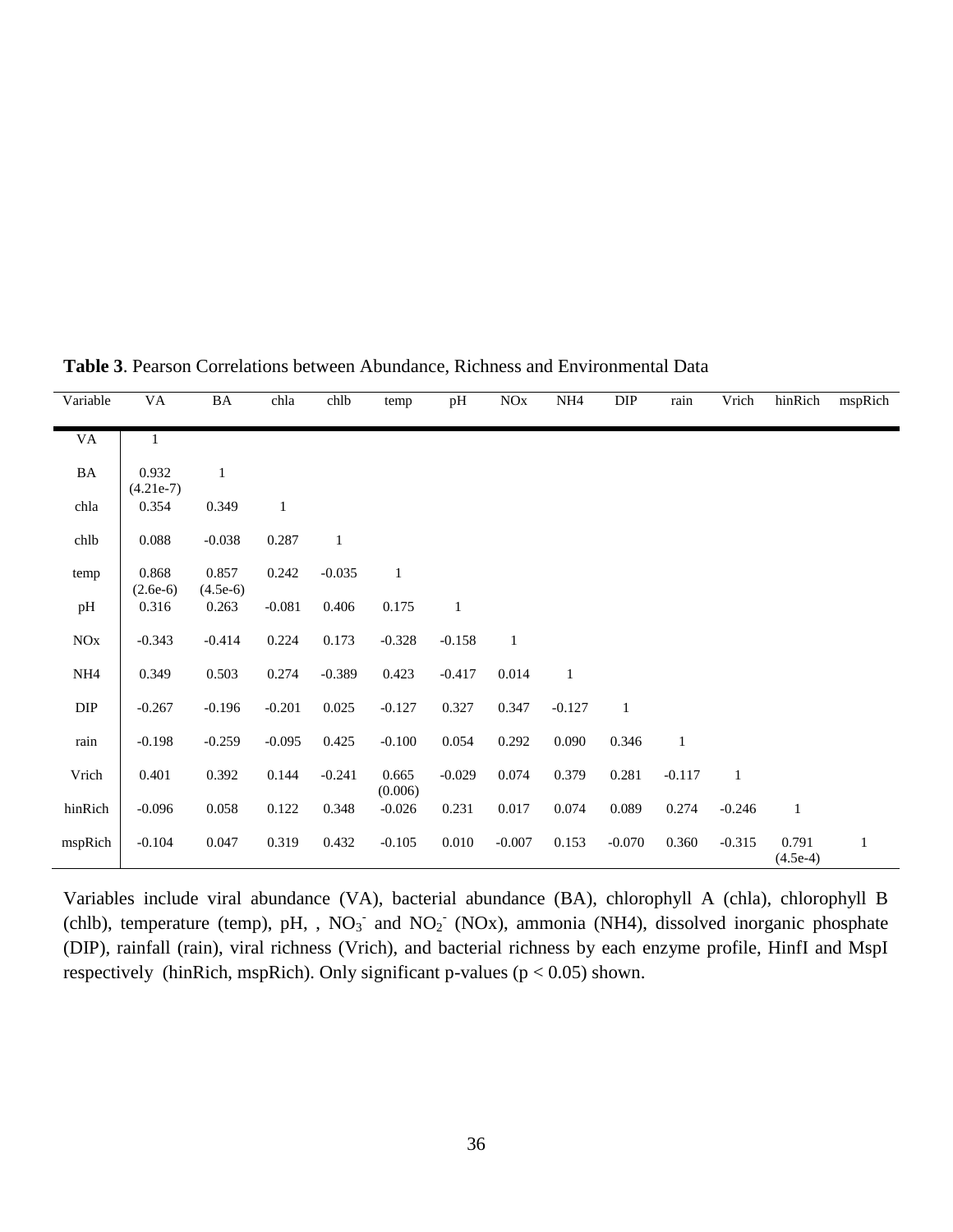**Table 4**. P-values for Pearson's Correlations between Abundance, Richness and Environmental Data

| Variables       | VA             | BA           | chla         | chlb         | temp         | pH           | <b>NO<sub>x</sub></b> | NH <sub>4</sub> | DIP          | rain           | Vrich        | hinRich          | mspRich      |
|-----------------|----------------|--------------|--------------|--------------|--------------|--------------|-----------------------|-----------------|--------------|----------------|--------------|------------------|--------------|
| VA              | $\overline{0}$ |              |              |              |              |              |                       |                 |              |                |              |                  |              |
| BA              | 4.22E-07       | $\mathbf{0}$ |              |              |              |              |                       |                 |              |                |              |                  |              |
| chla            | 0.195          | 0.202        | $\mathbf{0}$ |              |              |              |                       |                 |              |                |              |                  |              |
| chlb            | 0.756          | 0.894        | 0.300        | $\mathbf{0}$ |              |              |                       |                 |              |                |              |                  |              |
| temp            | $2.63E-05$     | 4.5E-05      | 0.384        | 0.901        | $\mathbf{0}$ |              |                       |                 |              |                |              |                  |              |
| pH              | 0.251          | 0.344        | 0.774        | 0.133        | 0.533        | $\mathbf{0}$ |                       |                 |              |                |              |                  |              |
| <b>NOx</b>      | 0.211          | 0.125        | 0.421        | 0.537        | 0.233        | 0.574        | $\theta$              |                 |              |                |              |                  |              |
| NH <sub>4</sub> | 0.202          | 0.055        | 0.323        | 0.152        | 0.115        | 0.121        | 0.960                 | $\mathbf{0}$    |              |                |              |                  |              |
| DIP             | 0.335          | 0.484        | 0.471        | 0.929        | 0.653        | 0.234        | 0.204                 | 0.651           | $\mathbf{0}$ |                |              |                  |              |
| rain            | 0.479          | 0.350        | 0.735        | 0.114        | 0.721        | 0.849        | 0.290                 | 0.748           | 0.206        | $\overline{0}$ |              |                  |              |
| Vrich           | 0.138          | 0.148        | 0.607        | 0.386        | 0.006        | 0.917        | 0.792                 | 0.163           | 0.310        | 0.678          | $\mathbf{0}$ |                  |              |
| hinRich         | 0.733          | 0.838        | 0.663        | 0.204        | 0.926        | 0.408        | 0.951                 | 0.794           | 0.750        | 0.323          | 0.375        | $\boldsymbol{0}$ |              |
| mspRich         | 0.711          | 0.867        | 0.246        | 0.107        | 0.708        | 0.971        | 0.981                 | 0.585           | 0.803        | 0.186          | 0.252        | 4.51E-04         | $\mathbf{0}$ |

Variables include viral abundance (VA), bacterial abundance (BA), chlorophyll A (chla), chlorophyll B (chlb), temperature (temp), pH, ,  $NO_3^-$  and  $NO_2^-$  (NOx), ammonia (NH4), dissolved inorganic phosphate (DIP), rainfall (rain), viral richness (Vrich), and bacterial richness by each enzyme profile, HinfI and MspI respectively (hinRich, mspRich).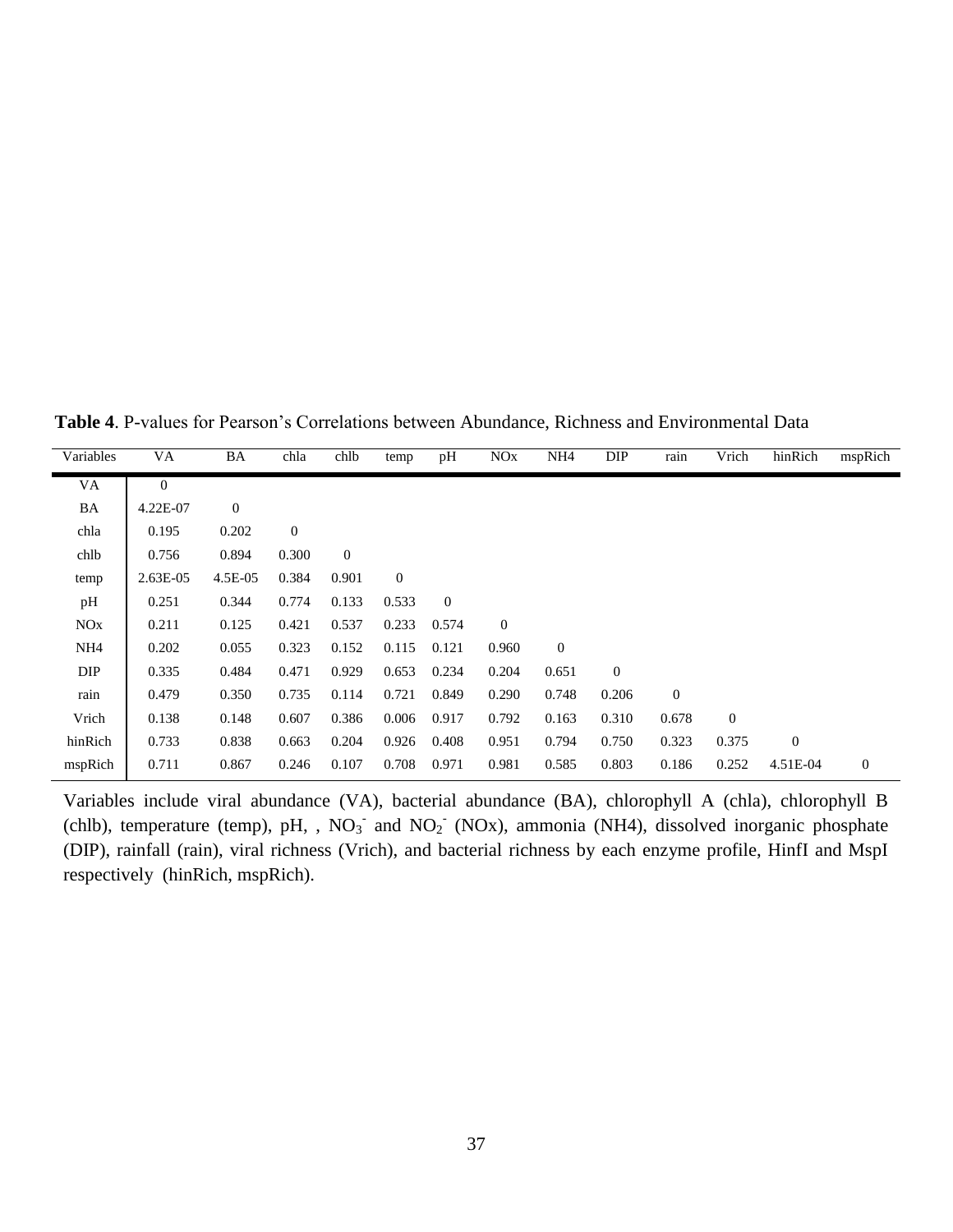The only other measured variables to show any meaningful degree of correlation were the bacterial richness data obtained from the HinfI and MspI tRFLP profiles, which were positively correlated with each other ( $r = 0.791$ ,  $p = 0.00045$ ; Table 3), and between viral richness and temperature ( $r = 0.665$ ,  $p = 0.006$ ; Table 3). It would appear that bacterial richness (that is, the number of bands or OTU's observed within a given month) has little real correlation with abundance or any environmental factor, but the viral community composition does show some moderate correlation with temperature. This indicates that while bacterial abundance may increase with viral abundance and temperature, bacterial community composition does not. This shows a reasonable parallel with the 16S rRNA clone library data in that richness is only slightly higher in December and there are dominant taxa present at similar concentrations in both clone libraries.

BioEnv tests were performed to determine the relationships between the community composition data (viral and bacterial) and the environmental data (Table 5). The test was based on Dice dissimilarity matrices for the HinfI and MspI tRFLP community data and Euclidean distances of environmental data (Melo, 2009), and attempts to identify environmental factors that best explain the variation observed in the biological data (Clarke et al., 1993). The resulting rvalues are a measure of the explanatory power of an environmental variable in accounting for the variation in the biological (community composition) data.

Results from BioEnv analysis indicated that temperature is the single best environmental factor for explaining the changes in community composition with r-values of 0.5602, 0.5676 and 0.5660 for the viral composition, HinfI composition and MspI composition respectively. Moreover, the Pearson's correlation between viral richness and temperature supports the results obtained by the BioEnv analysis. It is unclear why temperature has some effect on viral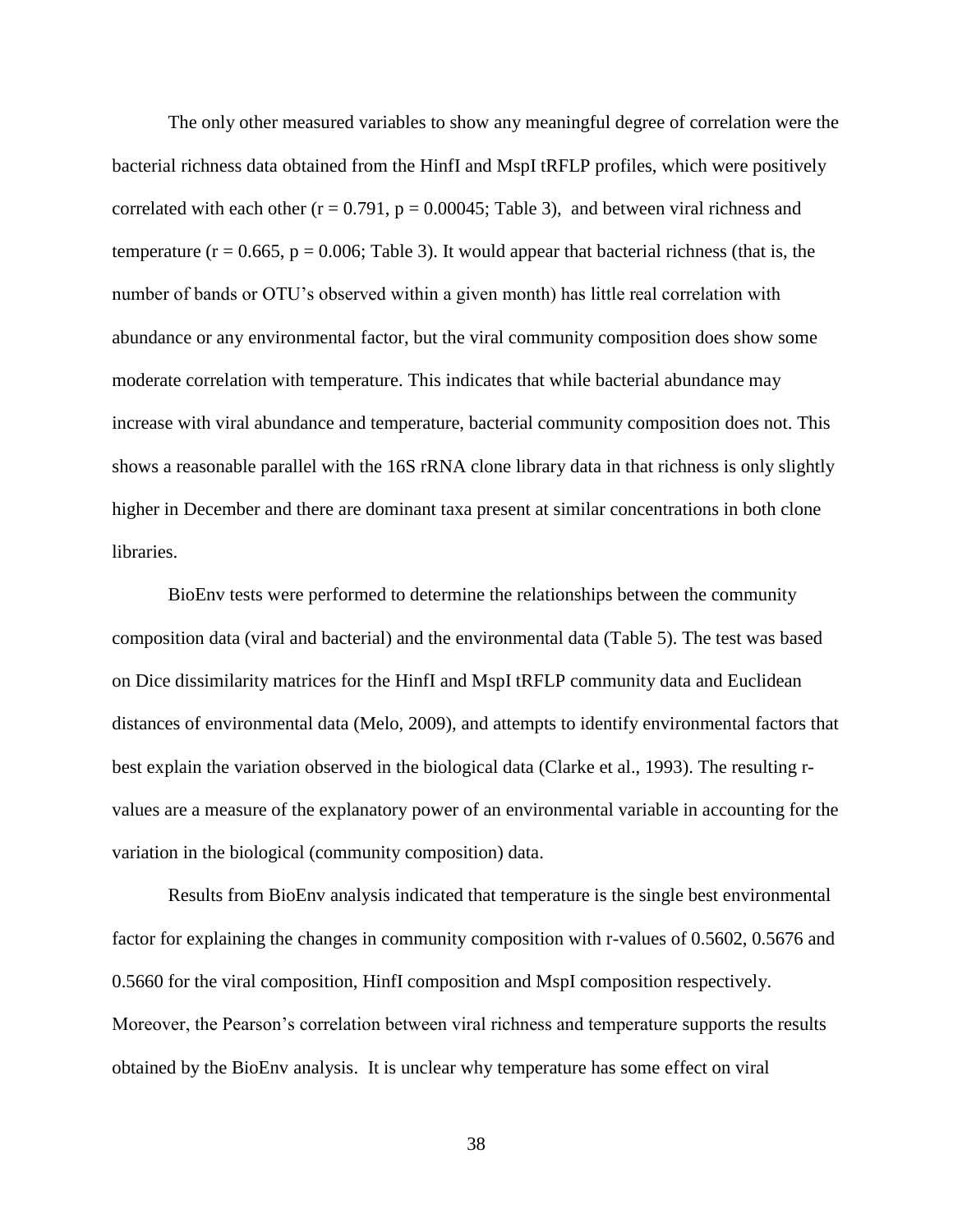| Data Set                  | <b>Variables</b>                                          | <b>R-Value</b> |
|---------------------------|-----------------------------------------------------------|----------------|
|                           |                                                           |                |
|                           | temp                                                      | 0.5602         |
|                           | temp Vrich                                                | 0.5249         |
| <b>Virus Distance</b>     | <b>BA</b> temp Vrich                                      | 0.5002         |
| <b>Matrix</b>             | BA temp rain Vrich                                        | 0.4919         |
| VS.                       | VA temp rain Vrich hinRich                                | 0.4783         |
| <b>Environmental Data</b> | VA temp DIP rain Vrich hinRich                            | 0.4640         |
|                           | VA BA temp DIP rain Vrich hinRich                         | 0.4447         |
|                           | VA BA chla temp DIP rain Vrich hinRich                    | 0.4113         |
|                           | VA BA chla temp DIP rain Vrich hinRich mspRich            | 0.3806         |
|                           | VA BA chla temp pH DIP rain Vrich hinRich mspRich         | 0.3416         |
|                           | VA BA chla temp NOx NH4 DIP rain Vrich hinRich mspRich    | 0.2923         |
|                           | VA BA chla temp pH NOx NH4 DIP rain Vrich hinRich mspRich | 0.2523         |
|                           | temp                                                      | 0.5676         |
|                           | temp Vrich                                                | 0.5259         |
|                           | <b>BA</b> temp Vrich                                      | 0.5093         |
|                           | VA BA temp Vrich                                          | 0.4987         |
| <b>HinfI Distance</b>     | VA temp rain Vrich hinRich                                | 0.4813         |
| <b>Matrix</b><br>VS.      | VA temp DIP rain Vrich hinRich                            | 0.4655         |
| <b>Environmental Data</b> | VA BA temp DIP rain Vrich hinRich                         | 0.4482         |
|                           | VA BA chla temp DIP rain Vrich hinRich                    | 0.4149         |
|                           | VA BA chla temp DIP rain Vrich hinRich mspRich            | 0.3861         |
|                           | VA BA chla temp NOx DIP rain Vrich hinRich mspRich        | 0.3471         |
|                           | VA BA chla temp NOx NH4 DIP rain Vrich hinRich mspRich    | 0.2962         |
|                           | VA BA chla temp pH NOx NH4 DIP rain Vrich hinRich mspRich | 0.2543         |
|                           | temp                                                      | 0.5660         |
|                           | temp Vrich                                                | 0.5294         |
|                           | <b>BA</b> temp Vrich                                      | 0.5079         |
|                           | BA temp rain Vrich                                        | 0.4976         |
| <b>MspI</b> Distance      | VA temp rain Vrich hinRich                                | 0.4828         |
| <b>Matrix</b><br>VS.      | VA temp DIP rain Vrich hinRich                            | 0.4661         |
| <b>Environmental Data</b> | VA BA temp DIP rain Vrich hinRich                         | 0.4477         |
|                           | VA chla temp DIP rain Vrich hinRich mspRich               | 0.4210         |
|                           | VA BA chla temp DIP rain Vrich hinRich mspRich            | 0.3913         |
|                           | VA BA chla temp NOx DIP rain Vrich hinRich mspRich        | 0.3508         |
|                           | VA BA chla temp NOx NH4 DIP rain Vrich hinRich mspRich    | 0.3003         |
|                           | VA BA chla temp pH NOx NH4 DIP rain Vrich hinRich mspRich | 0.2583         |
|                           |                                                           |                |

**Table 5.** Results of BioEnv analysis of community composition in relation to environmental variables.

Variables include temperature (temp), viral richness (Vrich), bacterial abundance (BA), viral abundance (VA), rainfall (rain), bacterial richness by each enzyme profile, HinfI and MspI respectively (hinRich, mspRich), dissolved inorganic phosphate (DIP), chlorophyll A (chla), ammonia (NH4),  $NO<sub>3</sub><sup>-</sup>$  and  $NO<sub>2</sub><sup>-</sup>$  (NOx).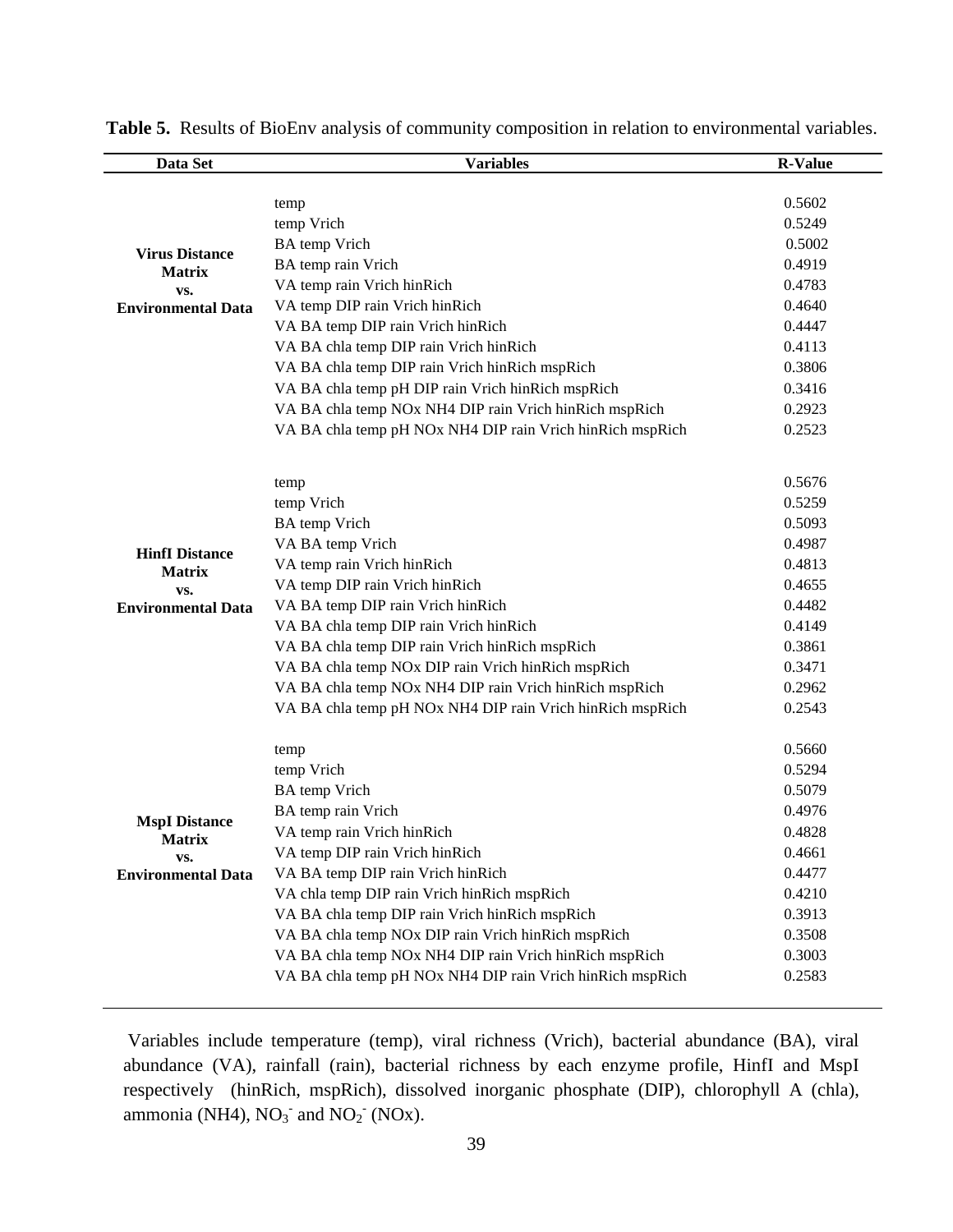community composition. Given the tight linkage between viral and bacterial community compositions, temperature should logically affect both communities in the same ways. However, there was no correlation between bacterial community composition and temperature, Thus, it is extremely difficult to account for the difference in temperature's effect on the two communities. The inclusion of additional environmental factors does not serve to increase the r-statistic, and therefore do not appear to contribute strongly to observed changes in community structure (Table 5). This is also supported by the lack of significant Pearson correlations between environmental and biological factors (Table 1)

Mantel Tests based on Spearman's rank correlation were performed to assess the degree of correlation between viral and bacterial composition. Viral and HinfI composition, viral and MspI composition and HinfI and MspI composition were all shown to be significantly positively correlated, with r-values of 0.9975 ( $p = 0.0001$ ), 0.9976 ( $p = 0.0001$ ) and 0.9986 ( $p = 0.0001$ ), respectively. This indicates that the composition, and shifts in composition, of the viral and bacterial communities is strongly linked. Added to the moderate correlation with temperature, it would appear that bacterial community composition is dynamic is driven, in part, by temperature and is likely independent of microbial abundance at this location in Lake Matoaka. This does not preclude abundance as a driver for community changes in other areas of Lake Matoaka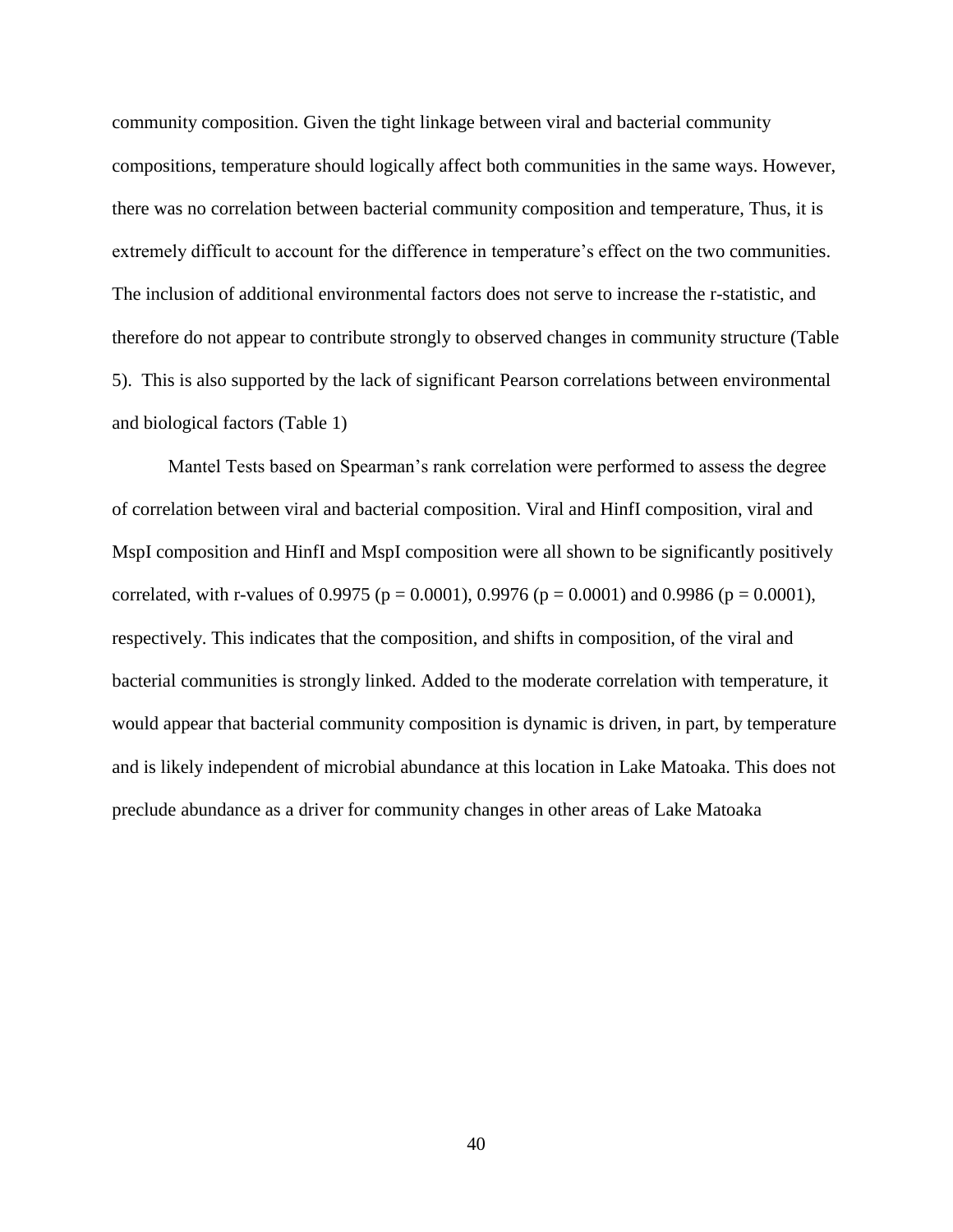# **4. Discussion**

*4.1 – Terminal Restriction Fragment Length Polymorphism and Drivers of Composition Change*

As has been noted, the taxonomy of freshwater systems is fairly well characterized, but the divers of changes in community composition have not been well characterized to date. This study seeks to identify environmental or biological factors that have significant explanatory power with regard to community composition change, using Lake Matoaka as a model system. Terminal restriction fragment length polymorphism has become a common technique for the rapid profiling of bacterial composition – especially for the purpose of tracking changes in community composition over time. In spite of numerous studies that have explored freshwater microbial community composition, there has yet to have been one single best factor that explains community composition (Newton et al., 2011; Boucher et al., 2006; Hiorns et al., 1997; Lindstrom, 2000). Previous studies have demonstrated that annual variations in community composition are not generally repeated over annual cycles in eutrophic lakes (Lindstrom et al., 1998; Boucher et al., 2006; Lindstrom, 2000). Repeating seasonal trends have, however, been identified in humic and oligotrophic lakes (Yannarell et al., 2003). In eutrophic lakes, community composition is highly variable over time (Lindstrom, 2000). This is perhaps due, in part, to the dynamic changes in nutrient levels and water quality that are characteristic of eutrophic lakes. This is consistent with the trends – or lack thereof – in annual cycling in bacterial community composition in the current study. Because of lack of repeating annual trends, it is difficult to identify specific environmental factors that drive community change.

To identify specific drivers, researchers will typically perform one of many ordination and/or multiple regression techniques with their data sets. Ordination techniques include canonical correspondence analysis, non-metric multidimensional scaling and principal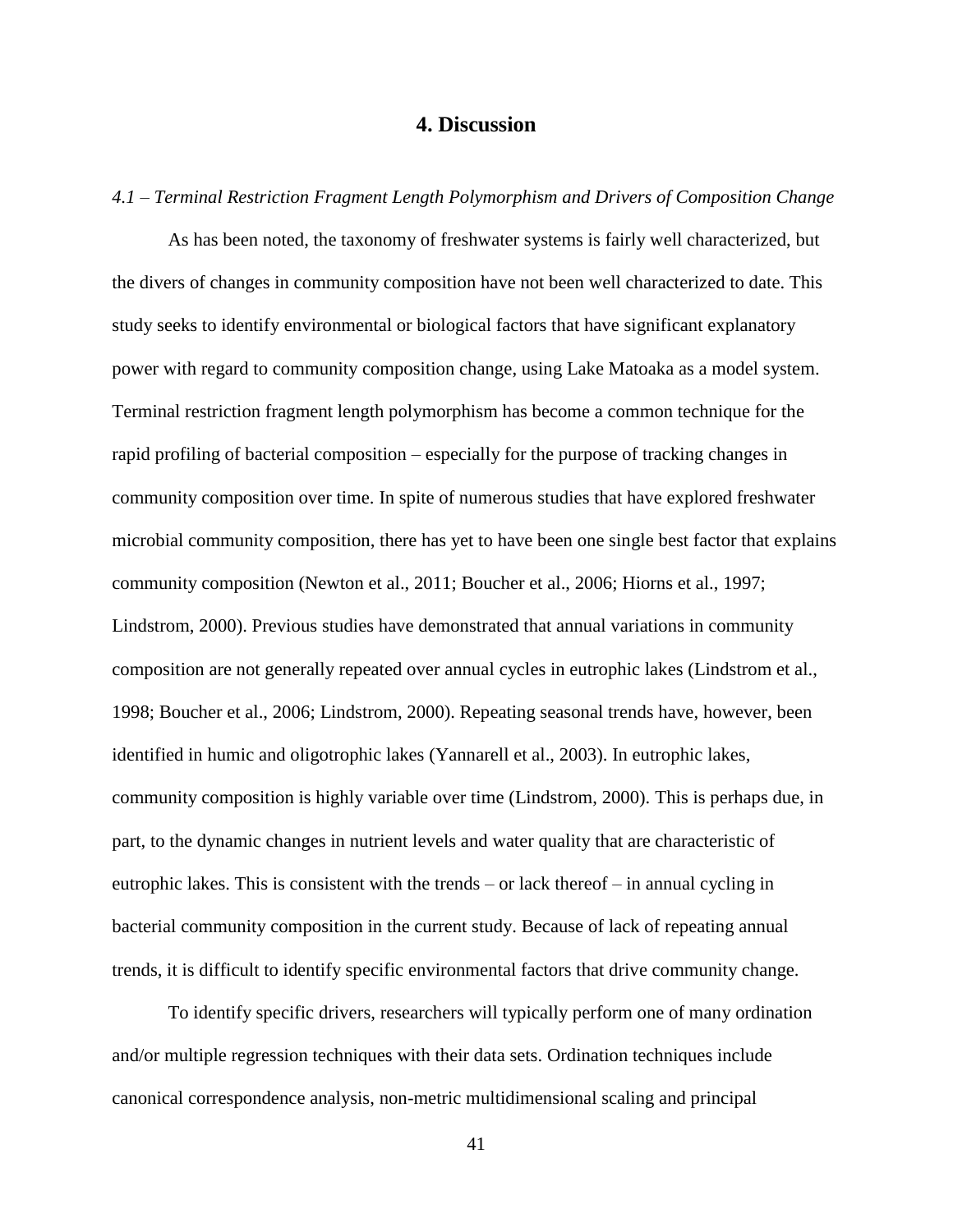component analysis. Multiple regression techniques can be used independently or in conjunction with ordination and include such approaches as BioEnv (Clarke et al., 1993). The purpose of these techniques is to extract global trends from a complex set of multivariate data.

Using these analysis techniques, previous studies have identified several factors – temperature and pH, in particular –as potential drivers of bacterial community composition changes in freshwater lakes (Lindstrom et al., 2005). In one study that examined 15 different lakes in Sweden and Norway ranging from oligomesotrophic to hypereutrophic, humic to nonhumic and acidic to alkaline over the course of one summer, temperature was shown to account for 43%-60% of community composition change over time using canonical correspondence analysis (Lymer at al., 2008). While BioEnv analysis was used by this study, it was also revealed that temperature accounts for a moderate degree of the community composition changes over time. Moreover, temperature was also determined to strongly correlate with bacterial and viral abundance in this study. This indicates that there appears to be a seasonal variation in abundance, i.e. as temperature increases in the warmer seasons, bacterial abundance also increases and as temperature decreases in the cooler seasons, bacterial abundance decreases. However, no correlation with community composition and temperature by Pearson's correlation was found. This is consistent with differences in trends for abundance (correlation with season) and community composition (no correlation with season) obtained in other studies (Boucher et al., 2006; Allgaier et al., 2006; Tijdens et al., 2008).

pH has also been identified as a significant driver of community composition change. One study has shown significant clustering of bacterial communities by pH across five different lakes by non-metric multidimensional scaling and a significant Pearson's correlation between pH and bacterial richness of 0.785 (Allgaier et al., 2006). In the present study no meaningful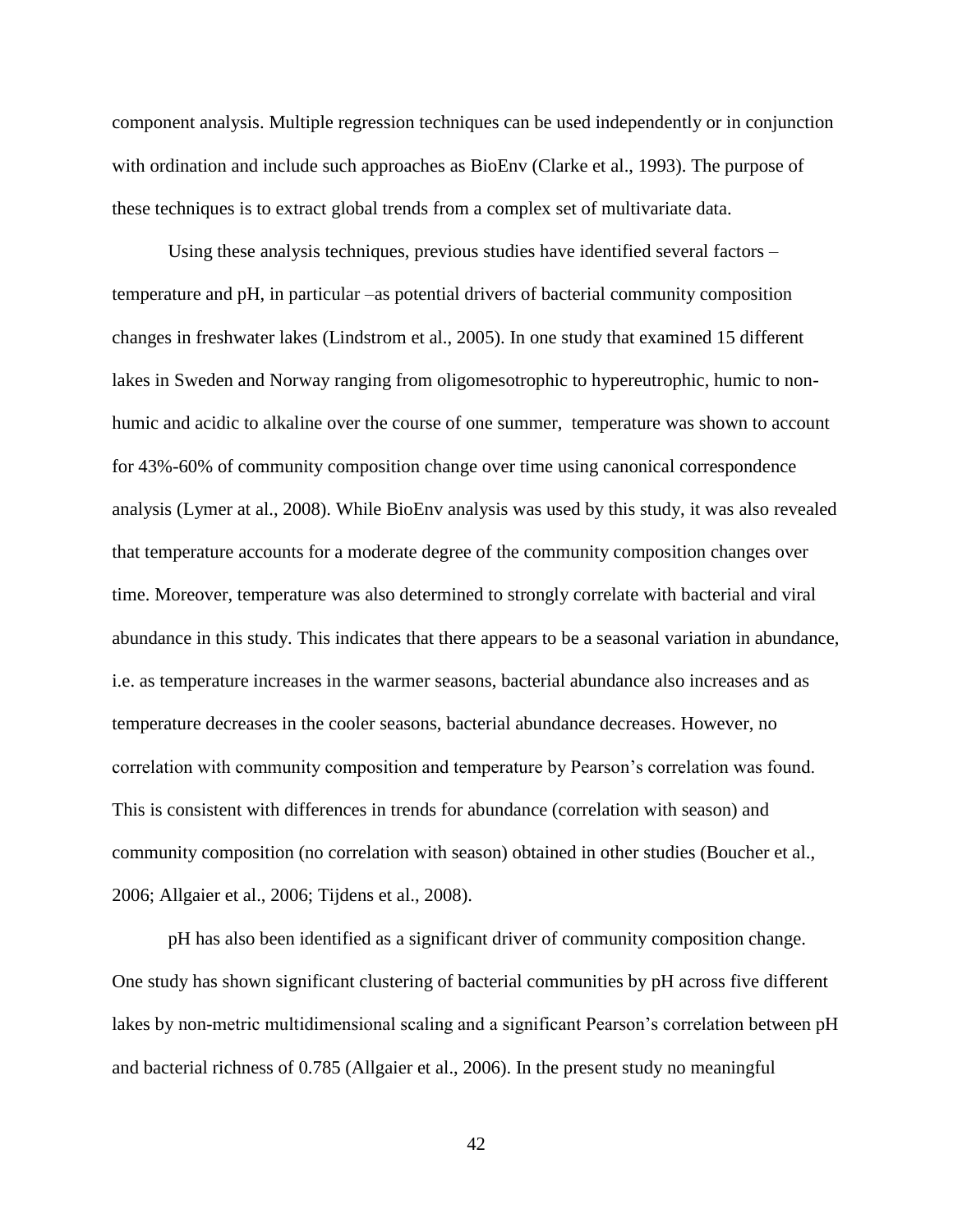correlation was observed between community composition and pH (noting that a significant pvalue for the Pearson's correlation was not obtained; Table 4). However, it is very important to note that in that same previous study, five lakes – with different properties (i.e. eutrophic, mesotrophic, humic, etc.) were examined and different environmental factors were found to drive community change in each of the five lakes (Allgaier et al., 2006). As the present study only explored one lake and the pH within the lake did not fluctuate considerably (Table 1), it is logical that pH did not have any explanatory power in accounting for bacterial community composition change. Moreover, the previous study showed a range of correlation between bacterial composition and temperature. The five lakes under study showed anywhere from strong negative correlation to no correlation to strong positive correlation between bacterial community composition and temperature (Allgaier et al., 2006). Given that temperature as an explanatory factor for bacterial community composition change varied between lakes of different types, the fact that temperature showed only a moderate correlation with bacterial community composition of Lake Matoaka is not outside of the realm of potential freshwater lake dynamics.

Additionally, the results of the Mantel tests revealed that bacterial and viral communities in Lake Matoaka are tightly coupled, although both sets of community composition appear to change independently from abundance. This is in contrast to the findings in a study of three lakes of mesotrophic or oligotrophic classification, which showed almost no coupling between viral and bacterial community composition in any of the three lakes (Lymer et al., 2008). This difference in outcome can perhaps be explained by the difference in trophic classification of the lakes under study. The present study examined the bacterial and viral communities in an eutrophic lake, with high primary productivity. However, no correlation between viral and bacterial richness with nutrient content was seen in Lake Matoaka. It is unclear if lake trophic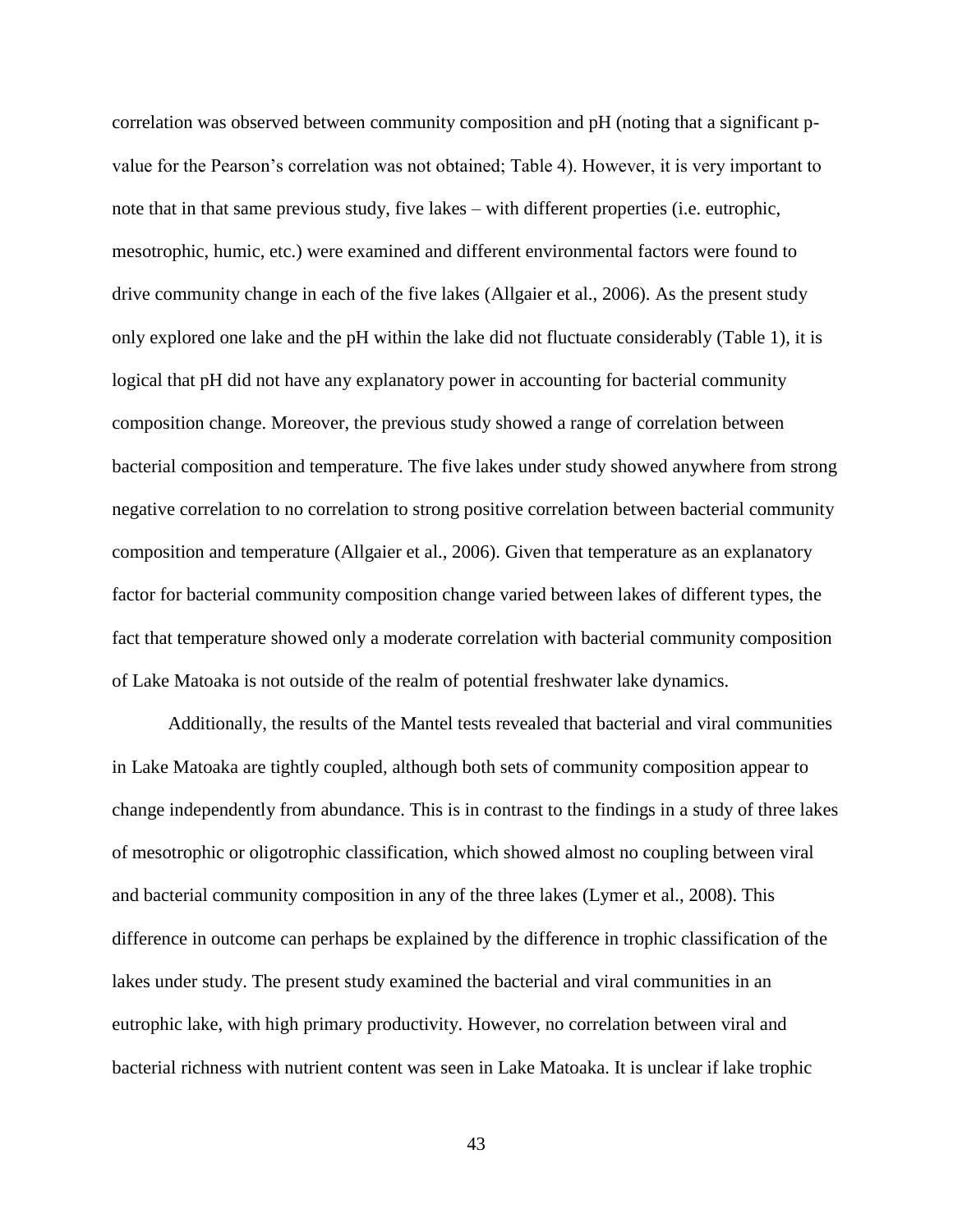status is a factor in this difference in correlation between viral and bacterial community composition. Another potential explanation of the differences in findings is the specific technique used to obtain the viral community composition data. The present study obtained data by randomly amplified polymorphic DNA polymerase chain reaction (RAPD-PCR), while Lymer et al. used pulsed field gel electrophoresis (PFGE). PFGE is considered the most efficient technique for characterizing viral communities by genome size (Lymer et al., 2008). However, unpublished data obtained in the lab of Dr. Kurt Williamson at the College of William and Mary suggests that PFGE is severely limited in its ability to be applied to freshwater samples and that RAPD-PCR provides much more information about viral community changes (Winget et al, 2008; Winter et al., 2010).

The tight coupling of the viral and bacterial communities in Lake Matoaka also contrasts with a study of the viral and bacterial communities across different depths in the Mediterranean sea, a saltwater, marine system (Winter et al., 2010). The viral and bacterial community compositions were found to be moderately correlated ( $r = 0.53$  in the overall water column,  $r =$ 0.63 in the bathypelagic zone,  $p \le 0.05$ ) in the Mediterranean Sea (Winter et al., 2010). Perhaps it is the difference in salinity that accounts for the differences in findings. Overall, the differences in findings between this study and other studies imply that it is very difficult to determine the cause for the linkage, or lack thereof, between viral and bacterial communities. It is impossible, without further study, to determine if the viral community is driving bacterial community composition or vice versa.

The lack of clear environmental factors that adequately explain the monthly shifts in bacterial community composition points to the fact that freshwater lakes are extremely complex ecosystems that are affected daily by many different variables (Tijdens et al., 2008). Given that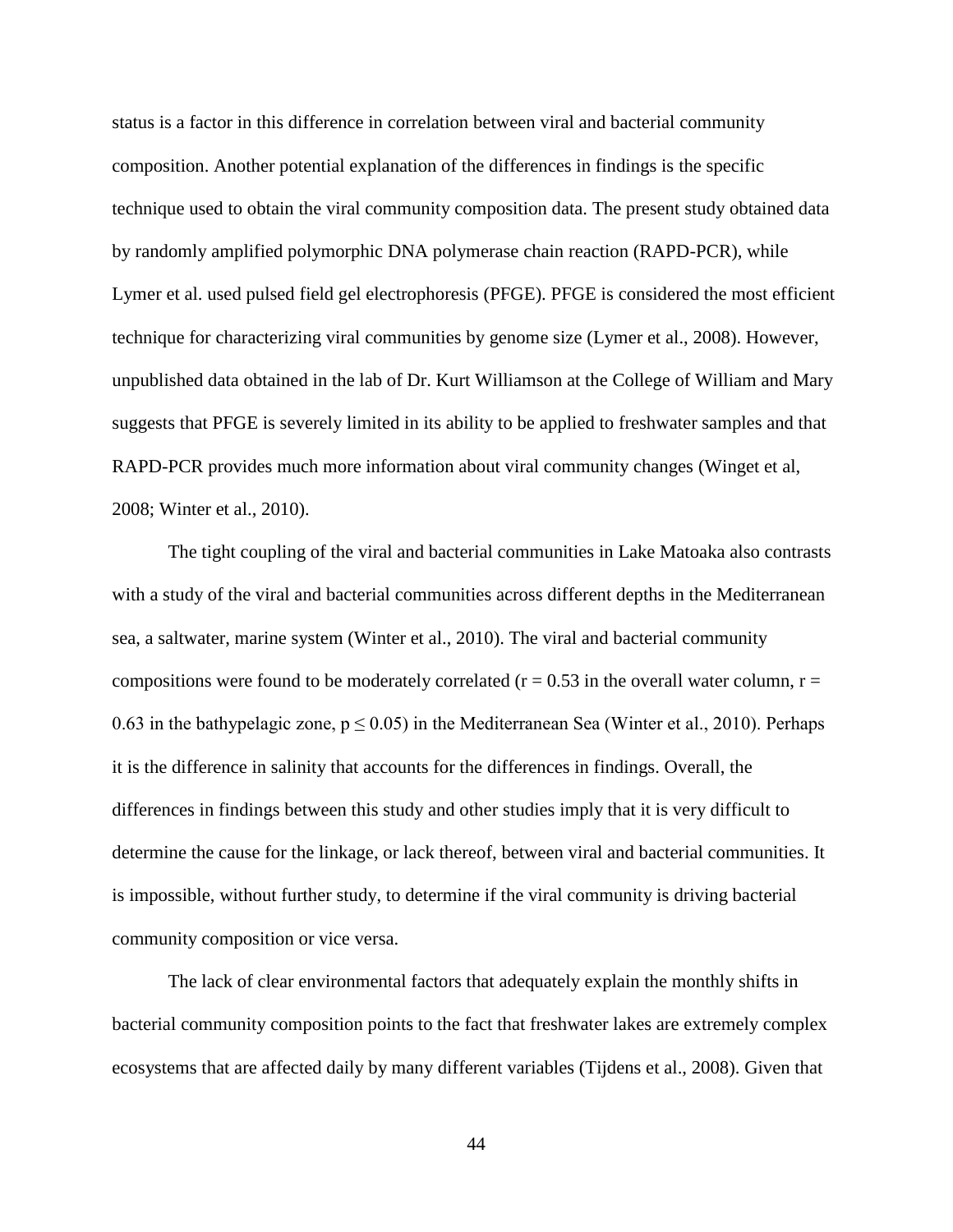changes in lake community composition can change very rapidly, it is clearly extremely difficult to parse out the exact drivers (Boucher et al., 2006; Yannarell et al., 2003; Tijdens et al. 2008). Perhaps the drivers would only become clear in a study that included several lakes of almost identical characteristics. Studies to date have been focused on a temporal cycle in one lake or across several very different lakes and on short temporal scales (one month to several months).

#### *4.2 – 16S rRNA Clone Libraries and In Silico Digestions*

Several previous studies have used clone libraries to characterize the bacterial community composition of freshwater ecosystems (Bel'kova et al., 2003; Hiorns et al., 1997; Boucher et al., 2006). Each of these studies explored the bacterial community composition of different lakes. The lakes ranged in trophic status from oligotrophic to eutrophic, in latitude from arctic to temperate, and samples were collected over time scales ranging from a single season (three months) to over two years. However, several general trends were identified, despite the vast differences in locale and date. In spite of the extremely broad types of habitat represented in the lakes in these studies, three dominant phyla identified across each lake system were *Proteobacteria*, *Actinobacteria* and *Bacteroidetes* (Bel'kova et al., 2003; Hiorns et al., 1997; Boucher et al., 2006). The results obtained in the present study also follow this trend, with the same three phyla contributing to the majority of both clone libraries. *Actinobacteria* and *Proteobacteria* were especially dominant in the month of June (Fig. 5), following previous observations from independent studies that patterns of year-round dominance and independence from such environmental factors as temperature and nutrient levels (Boucher et al., 2006).

Commonly identified in lake epilimnia, *Actinobacteria* and *Proteobacteria* have proven to be highly successful aquatic lineages (Newton et al., 2011). *Proteobacteria*, especially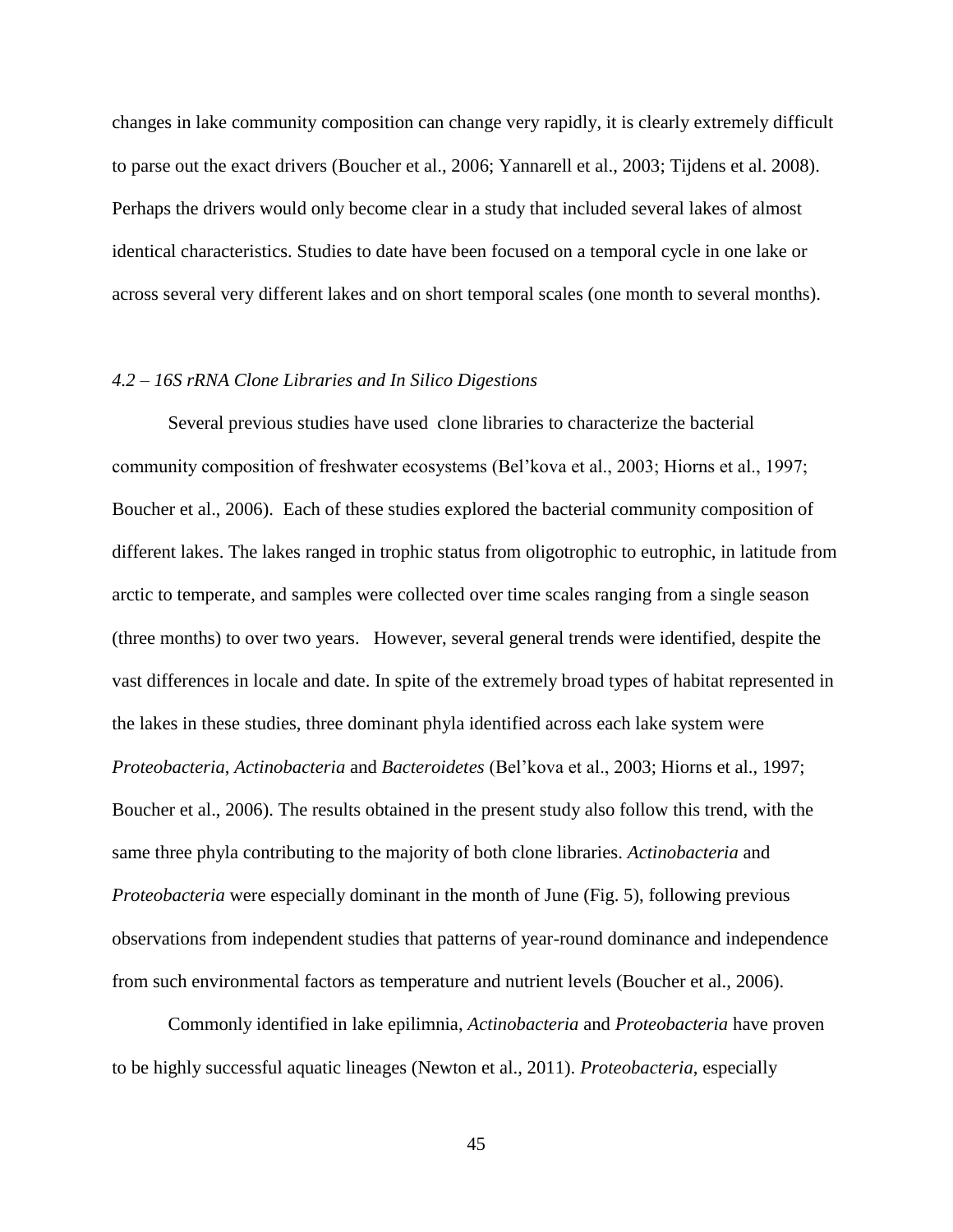*Alphaproteobacteria*, are uniquely adapted to be resistant to grazing by organisms of higher trophic levels and to be competitive at low nutrient levels (Newton et al., 2011). This may help to explain the apparent dominance of the phyla in both the warm, nutrient rich month of June and the cold, nutrient starved month of December. The phylum *Actinobacteria* is also highly abundant in freshwater environments. Although less well characterized than *Proteobacteria*, *Actinobacteria* contains several lineages that are specialized to limnetic systems that have been identified globally (Newton et al., 2011). However, what is most interesting about this phylum is its ubiquitous presence in terrestrial soil ecosystems (Boucher et al., 2006). This indicates a potential relationship between the microbial community of the lake and the community present in the surrounding watershed. Given the likely effect of run-off from rainstorms, soil *Actinobacteria* introduced to the lake system – in addition to the lineages specialized for limnetic systems – may help to account for the year-round dominance of the phylum.

The *Verrucomicrobia* are another commonly reported bacterial phylum in freshwater lakes, and were also identified in the microbial community of Lake Matoaka. Little is known about the ecology of this particular phylum, except that it is found at both the lake epilimnion and hypolimnion (Newton et al., 2011). Several other phyla were identified within Lake Matoaka, but each represented only a small percentage of the total. This indicates that there is broad bacterial diversity that is dominated by only a few taxa (Boucher et al., 2006). The overwhelming dominance of only a few taxa in the present study supports this trend. Unfortunately, a large percentage of the clones sequenced in this study could not be identified and were categorized as "unclassified." This trend has been observed in previous studies and is accounted for by the dearth of information available about freshwater bacterial communities (Zwart et al., 2002)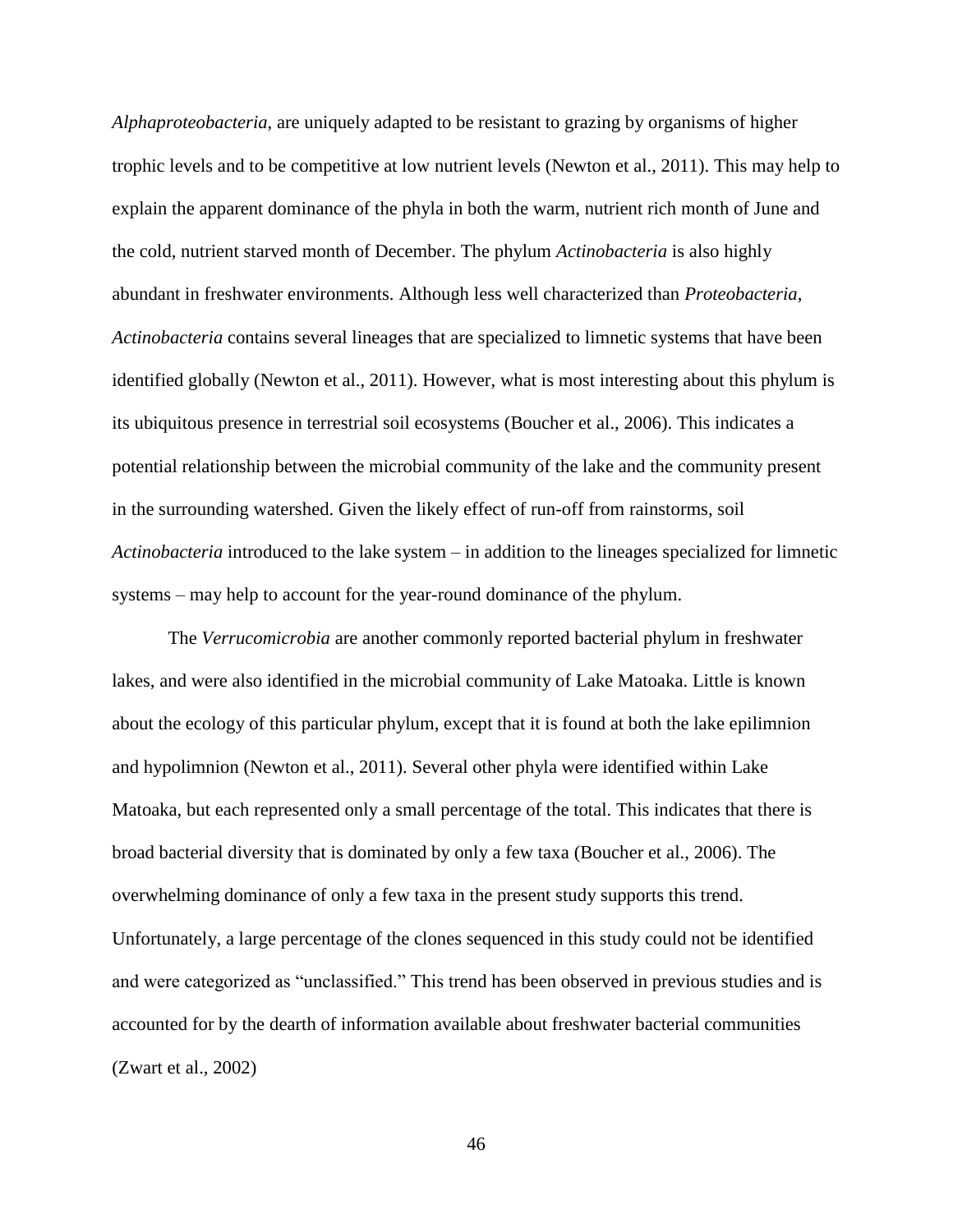Furthermore, there is a growing body of evidence that suggests the freshwater lineages have a global distribution (Zwart et al., 1998). For example, the recently classified *Limnohabitans curvus*, a freshwater bacterium belonging to the *Proteobacteria* phylum, was isolated in a freshwater lake in Austria (Han et al., 2010). This same new species was identified among the June clones in this study. Despite the physical and chemical differences between Lake Matoaka and Lake Mondesee (Austria), *Limnohabitans curvus* appears to be well adapted enough to be competitive in a wide range of freshwater ecosystems. The same is most likely true of many other freshwater lineages, and as freshwater lake studies increase in frequency, other broadly distributed freshwater lineages may be identified (Zwart et al., 1998).

Due to limited time and resources, only 96 clones were able to be identified by sequencing in the present study. The fact that only 48 clones per library were sequenced means that the potential is there for under-sampling. To lend strength and significance to the data gathered using 16S rRNA clone libraries, upwards of hundreds of clones would be needed (Liu et al., 1997). However, given the labor intensity, and the lack of high-throughput technology for more than that, fewer clones were sequenced. With additional sampling, the observed trends in terms of taxonomic distributions within each library may have changed, but it is difficult to say for sure. Despite this fact, the data gathered begins to shed some light on the bacterial community composition in Lake Matoaka and it follows previously and well established trends.

Using TRiFLe, theoretical terminal fragments after digestion by HinfI and MspI were obtained and these fragments were converted into theoretical peaks on a chromatogram. These theoretical peaks were easily matched with several peaks found in the actual chromatogram data, as well as being given a taxonomic classification. The classified peaks followed much of the same trends observed in the clone libraries; *Proteobacteria* was the most commonly identified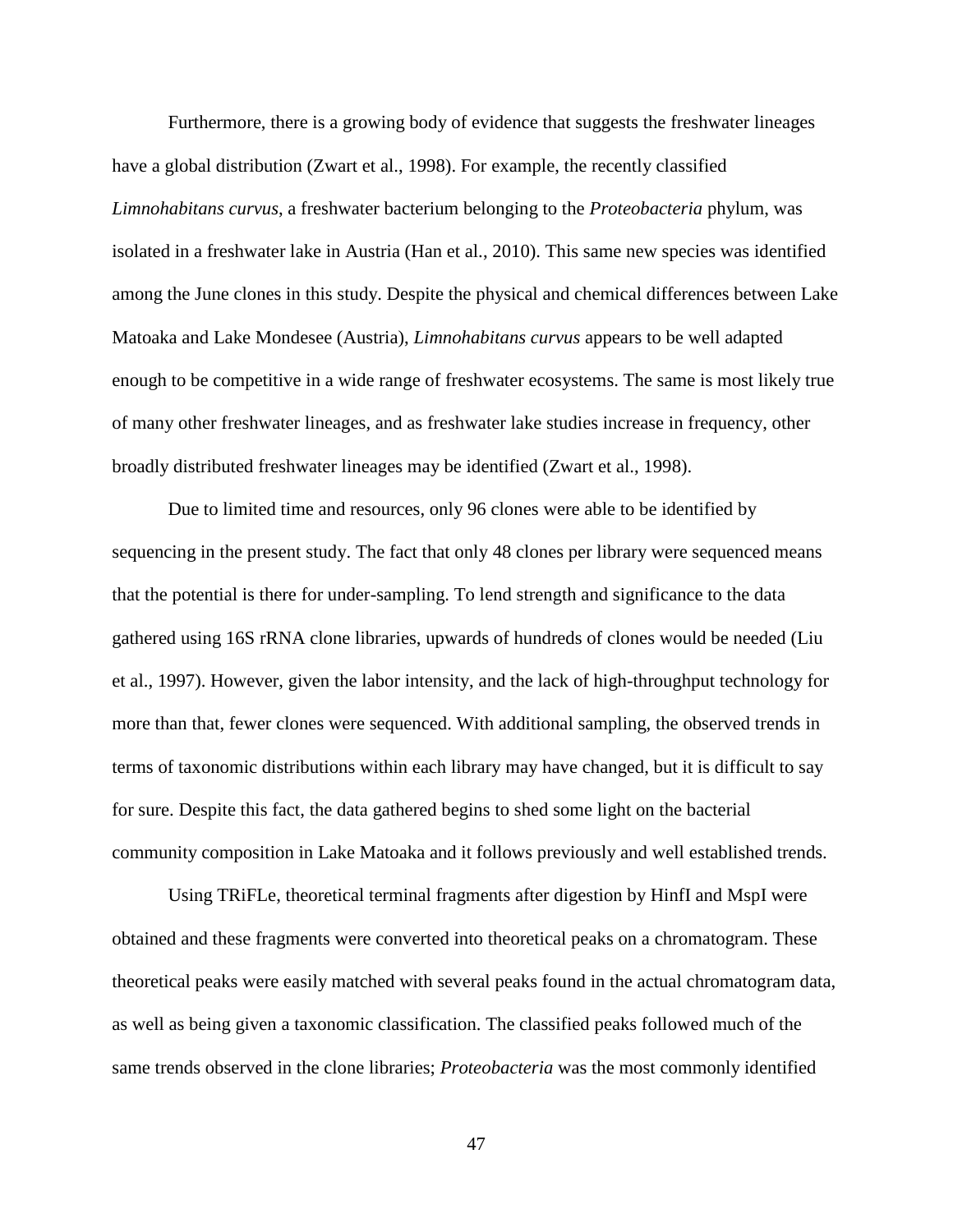phylum. While previous studies have used TRiFLe, it has not been used in the same context as it was in this study. Previous studies have used TRiFLe as a means of checking the accuracy of tRFLP data against clone library data when specific phyla were under study (Sisinthy et al., 2011). In this study, TRiFLe was used as another method by which tRFLP and 16S rRNA clone library were compared to better identify trends in community composition change. While more clones would be necessary to make effective use of TRiFLe, its use did serve to augment confidence in identified trends in bacterial community composition change.

#### *4.3 Future Considerations*

Because of time and resources, the scope of this study was somewhat limited. Future studies should be conducted to take into account various environmental factors and other variables in lake dynamics that were not included here. Previous studies suggest that dissolved organic carbon plays a significant role in community composition (Jones et al., 2009). Other data suggest that the lifestyle of lake bacteria makes a difference in community composition. For example, differences have been reported between the community composition of free-living and particle-associated bacteria (Allgaier et al., 2006). The 5 μm filters from the sample processing protocol are currently archived at -80 °C. DNA could be extracted from these filters and subject to 16S rRNA PCR and tRFLP to explore the dynamics of particle-associated bacteria in Lake Matoaka. Moreover, the spatial variations across Lake Matoaka should be taken into account. In conjunction with this study, samples were taken from two other locations in Lake Matoaka – the primary inlet and the outlet – which can be used for a similar study as described in this project to test additional hypotheses, such as how bacterial community composition changes over time and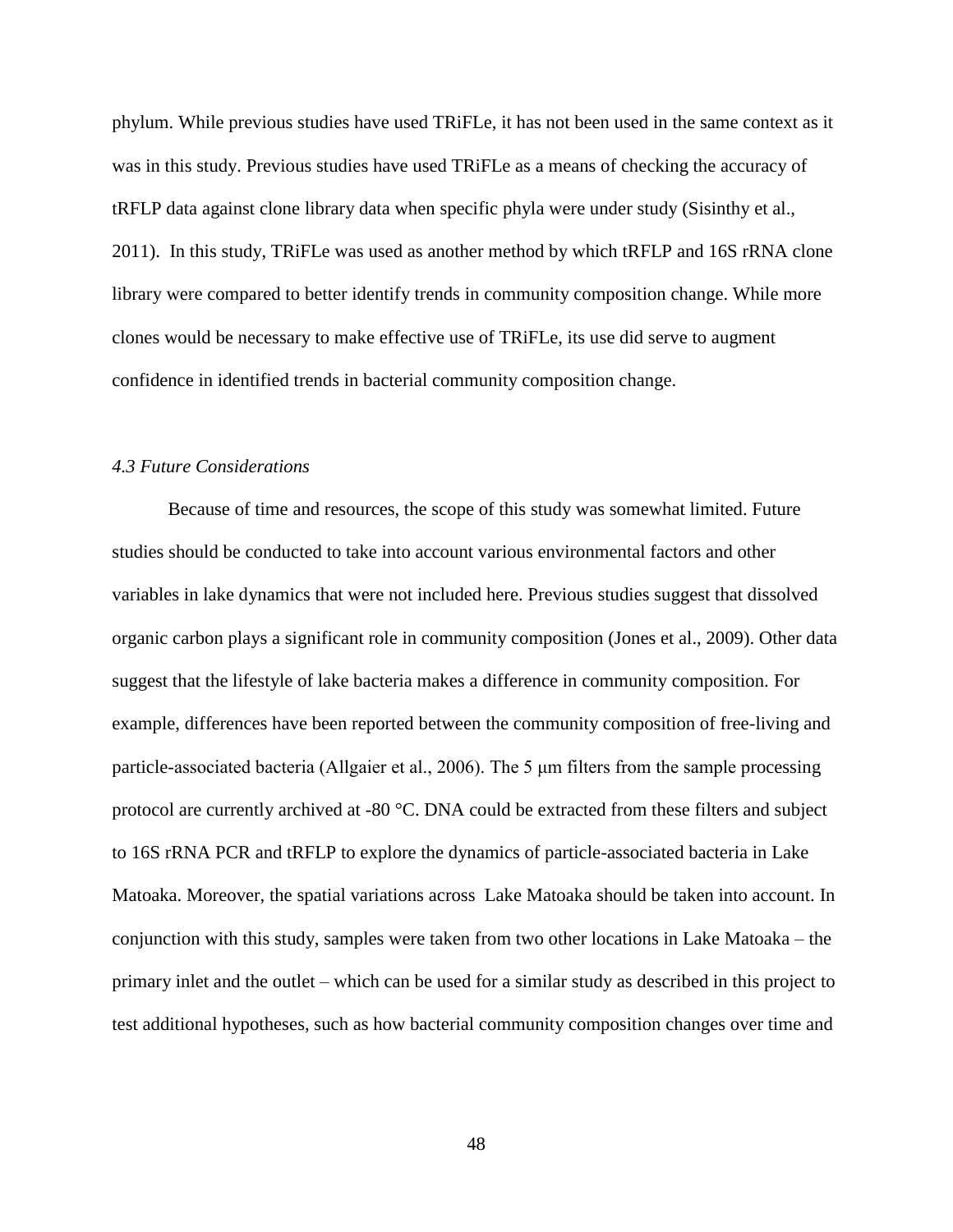space within the same lake. As tRFLP is such a simple, yet powerful technique, many aspects of bacterial community composition can and should be explored.

Another variable that has played a significant role in community composition in previous studies has been top-down grazing by protozoa and other bacteriovores (Comte et al., 2006; Lindstrom, 2000). Assessments of grazing impacts on bacterial community composition were not included in the present study, and grazing is another factor that should be taken into account for Lake Matoaka. Microcosms containing Lake bacteria, with and without protozoa, could be created to test the effects of protozoan grazing.

## *4.4 – Closing Thoughts*

This study provides a good deal of insight into the dynamics of a freshwater lake ecosystem, despite minor technological limitations. It has clearly demonstrated the close relationship between bacterial and viral abundance and community composition. And while a single best explanation of bacterial community composition change in Lake Matoaka has proven elusive, a few factors including viral abundance and temperature have been identified have having some effect on bacterial community composition. This study is simply one of many in a growing field. Given the importance of freshwater systems for human life and the importance of bacteria in freshwater ecosystems, lake studies are essential. They must continue so as to allow humans to better understand, better maintain and better use Earth's limited freshwater supply.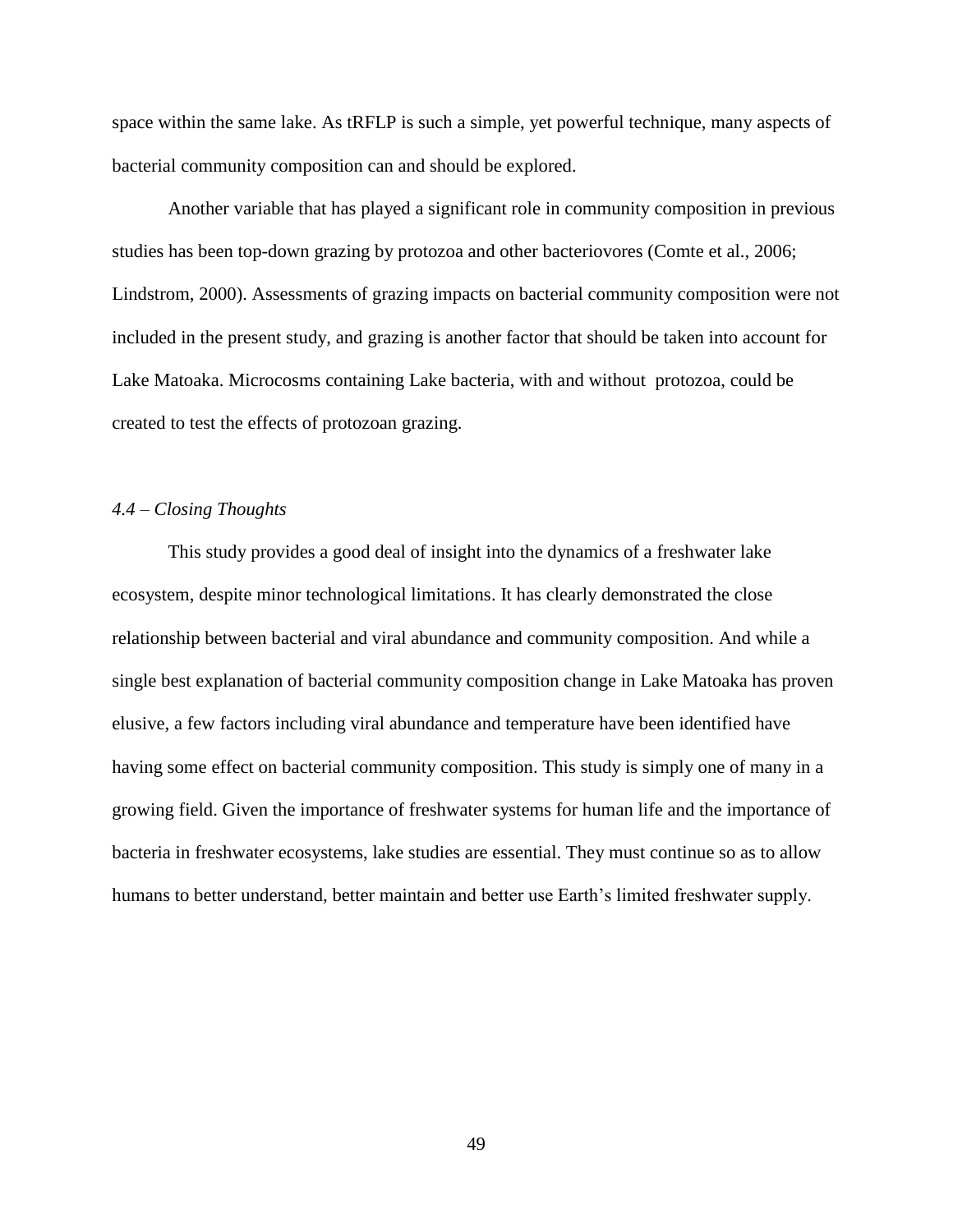# **5. References**

- Akpor,O.B., and M. Muchie. (2010) Remediation of heavy metals in drinking water and wastewater treatment systems: Processes and applications. *International Journal of the Physical Sciences*, 5(12): 1807-1817.
- Allgaier, M. and H-P. Grossart. (2006) Seasonal dynamics and phylogenetic diversity of free living and particle-associated bacterial communities in four lakes in northeastern Germany. *Aquatic Microbial Ecology*, 45: 115-128.
- Azam, F., T. Fenchel, J.G. Field, J.S. Gray, L.A. Meyers-Reil, and F. Thingstad. (1983) The Ecological Role of Water-Column Microbes in the *Sea. Mar. Ecol. Prog. Ser.*, 10: 257- 263.
- Bel'kova, N.L., V.V. Parfenova, T. Ya. Kostornova, L. Ya. Desinova, and E.F. Zaichikov. (2003) Microbial Biodiversity in the Water of Lake Baikal. *Microbiology*, 72(2): 203- 212.
- Blackwood, T. Marsh, S. Kim and E. Paul. (2003) Terminal Restriction Fragment Length Polymorphism Data Analysis for Quantitative Comparison of Microbial Communities. *Applied and Environmental Microbiology*, 69(2): 926-932.
- Boucher, D., L. Jardillier, and D. Debroas. (2006) Succession of bacterial community composition over two consecutive years in two aquatic systems: a natural lake and a lakereservoir. *FEMS Microbiol Ecol*, 55: 79-97.
- Clarke, K.R., and M. Ainsworth. (1993) A method of linking multivariate community structure to environmental variables. *Marine Ecology Progress Series*, 92: 205-219.
- Clasen, J.L., S.M. Brigden, J.P. Payet, and C.A. Suttle. (2008) Evidence that viral abundance across oceans and lakes is driven by different biological factors. *Freshwater Biology*, 53: 1090-1100
- Cole, J. J., et al. (2007) Plumbing the global carbon cycle: integrating inland waters into the terrestrial carbon budget. *Ecosystems* 10: 171–184
- Cole, J.J., N.F. Caraco, G.W. Kling, and T.K. Kratz. (1994) Carbon Dioxide Supersaturation in the Surface Waters of Lakes. *Science* 265(5178): 1568-1570.
- Cole, J. J., and N. F. Caraco. (2001) Carbon in catchments: connecting terrestrial carbon losses with aquatic metabolism. *Marine and Freshwater Research*, 52: 101-110.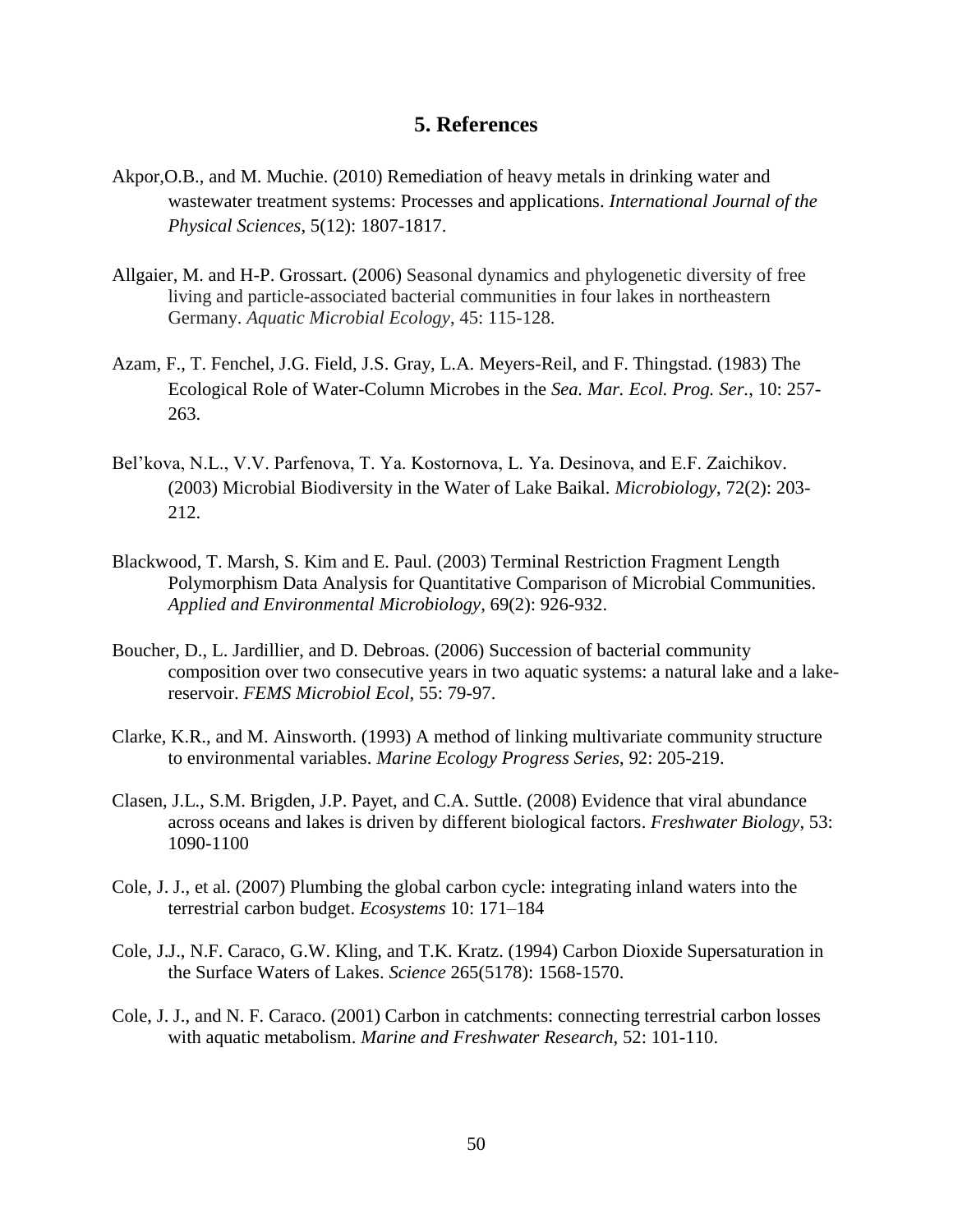- Comte, J., S. Jacquet, S. Viboud, D. Fontvieille, A. Millery, G. Paolini and I. Domaizon. (2006) Microbial Community Structure and Dynamics in the Largest Natural French Lake (Lake Bourget). *Microbial Ecology*, 52: 72-89.
- DeSantis, T. Z., P. Hugenholtz, K. Keller, E. L. Brodie, N. Larsen, Y. M. Piceno, R. Phan, and G. L. Andersen. (2006) NAST: a multiple sequence alignment server for comparative analysis of 16S rRNA genes. *Nucleic Acids Res*, 34: W394-9.
- DeSantis, T. Z., P. Hugenholtz, N. Larsen, M. Rojas, E. L. Brodie, K. Keller, T. Huber, D. Dalevi, P. Hu, and G. L. Andersen. (2006) GreenGenes, a Chimera-Checked 16S rRNA Gene Database and Workbench Compatible with ARB. *Applied and Environmental Microbiology*, 72: 5069-72.
- Fisher, M.M., and E.W. Triplett. (1999) Automated Approach for Ribosomal Intergenic Spacer Analysis of Microbial Diversity and Its Application to Freshwater Bacterial Communities. *Applied and Environmental Microbiology*, 65(10): 4630-4636.
- Fuhrman, J. (1992) Bacterioplankton roles in cycling of organic matter: the microbial foodweb. In: PG Falkowski and AD Woodhead (eds). Bacterioplankton roles in cycling of organic matter: the microbial food web. New York: Plenum Press, pp. 361-383.
- Fuhrman, J., K. McCallum, and A. Davis. (1993) Phylogenetic Diversity of Subsurface Marine Microbial Communities from the Atlantic and Pacific Oceans. *Applied and Environmental Microbiology*, 59(5): 1294-1302.
- Giovannoni, S., and U. Sting. (2005) Molecular diversity and ecology of microbial plankton. *Nature*, 437: 343-348.
- Hammer, Ø., Harper, D.A.T., and P. D. Ryan, 2001. PAST: Paleontological Statistics Software Package for Education and Data Analysis*. Palaeontologia Electronica* 4(1): 9 <http://palaeo-electronica.org/2001\_1/past/issue1\_01.htm>.
- Han, M.W., V. Kasalick, J. Jezbera, U. Brandt, J. Jezberová and K. Šimek. (2010) *Limnohabitans curvus* gen. nov., sp. nov., a planktonic bacterium isolated from a freshwater lake. *International Journal of Systematic and Evolutionary Microbiology*, 60: 1358-1365.
- Hiorns, W., B. Methé, S. Nierzwicki-Bauer, and J. Zehr. (1997) Bacterial Diversity in Adirondack Mountain Lakes as Revealed by 16S rRNA Gene Sequences. *Applied and Environmental Microbiology*, 63(7): 2957-2960.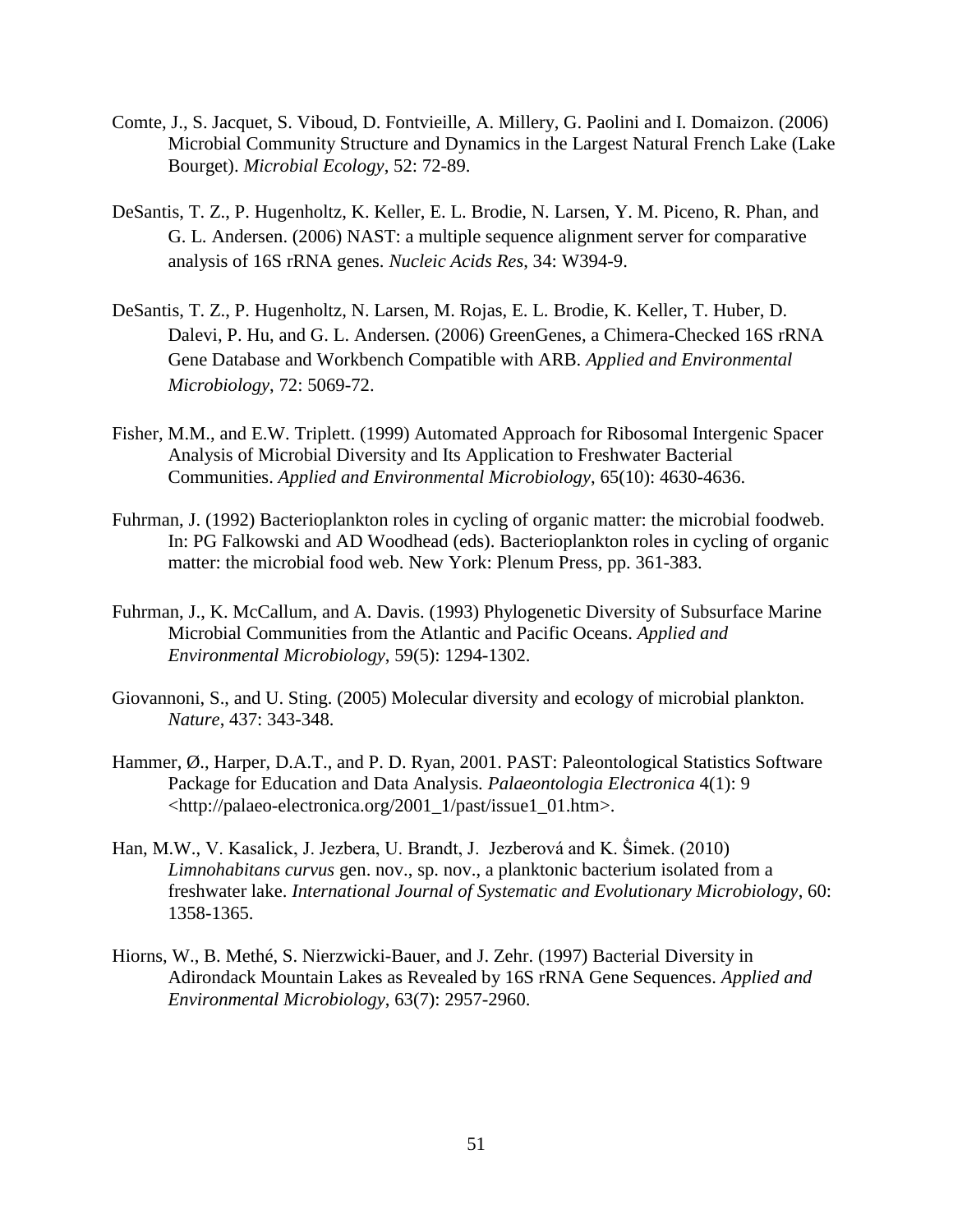- Jansson, M., A. K. Bergstrom, P. Blomqvist, A. Isaksson, and A. Jonsson. (1999) Impact of allochthonous organic carbon on microbial food web carbon dynamics and structure in Lake Ortrasket. *Archiv Fur Hydrobiologie*, 144: 409-428.
- Jones, J.E., R.J. Newton, and K.D. McMahon. (2009) Evidence for structuring of bacterial community composition by organic carbon source in temperate lakes. *Environmental Microbiology*, 11(9): 2463-2472. *Environmental Microbiology*, 11(9): 2463-2472.
- Junier, P., T. Junier, and K. Witzel. (2008) TRiFLe: a program for *in silico* T-RFLP analysis with user-defined sequences sets. *Applied and Environmental Microbiology*, 74: 6452- 6456.
- Lindstrom E.S. (1998) Bacterioplankton community composition in a boreal forest lake. *FEMS Microb Ecol*, 27:163-174
- Lindstrom, E.S. (2000) Bacterioplankton Community Composition in Five Lakes Differing in Trophic Status and Humic Content. *Microbial Ecology*, 40(2): 104-113.
- Lindstrom, E.S., M.P. Kamst-Van Agterveld, and G. Zwart. (2005) Distribution of Typical Freshwater Bacterial Groups Is Associated with pH, Temperature, and Lake Water Retention Time. *Applied and Environment Microbiology*, 71(12): 8201-8206.
- Liu, W., T. Marsh, H. Chang, and L. Forney. (1997) Characterization of Microbial Diversity by Determining Terminal Restriction Fragment Length Polymorphisms of Genes Encoding 16S rRNA. *Applied and Environmental Microbiology*, 63(11): 4516-4522.
- Lueders, T., and M. Friedrich. (2003) Evaluation of PCR Amplification Bias by Terminal Restriction Fragment Length Polymorphism Analysis of Small-Subunit rRNA and *mcrA*  Genes by Using Defined Template Mixtures of Methanogenic Pure Cultures and Soil DNA Extracts. *Applied and Environmental Microbiology*, 69(1): 320-326.
- Lymer, D., J. Logue, C. Brussaard, A. Baudoux, K. Vrede, and E. Lindstrom. (2008) Temporal variation in freshwater viral and bacterial community composition. *Freshwater Biology*, 53: 1163-1175.
- Melo, A.S. (2009). Explaining dissimilarities in mircoinvertebrate assemblages among stream sites using environmental variables. *Zoologia*, 26(1): 79-84
- Muyzer, G. (1999) DGGE/TGGE a method for identifying genes from natural ecosystems. *Current Opinion in Microbiology*, 2: 317-322.
- Muyzer, G., E.C. de Waal, and A.G. Uitterlinden. (1993) Profiling of Complex Microbial Populations by Denaturing Gradient Gel Electrophoresis Analysis of Polymerase Chain Reaction-Amplified Genes Coding for 16S rRNA. *Applied and Environmental Microbiology*, 59(3): 695-700.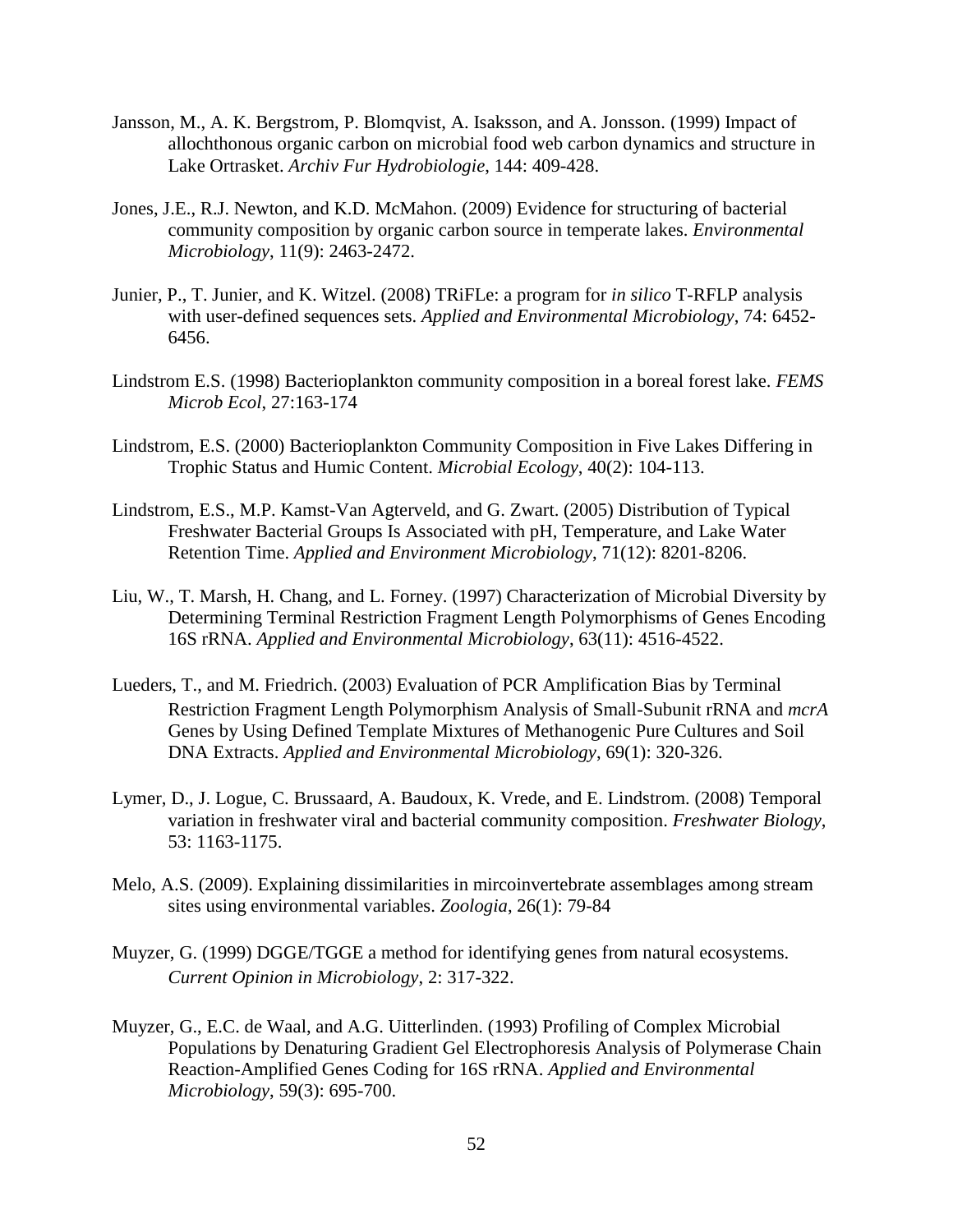- Newton, R., S. Jones, A. Eiler, K. McMahon. (2011) A Guide to the Natural History of Freshwater Lake Bacteria. *Microbiology and Molecular Biology Reviews*, 79(1): 14-41.
- Osborne, C., G. Rees, Y. Bernstein, and P. Janssen. (2006) New Threshold and Confidence Estimates for Terminal Restriction Fragment Length Polymorphism Analysis of Complex Bacterial Communities. *Applied and Environmental Microbiology*, 72(2): 1270-1278.
- [Park, J.H.](http://apps.isiknowledge.com/DaisyOneClickSearch.do?product=WOS&search_mode=DaisyOneClickSearch&db_id=&SID=4BJhDF5jgIKbjOhLFnB&name=Park%20JH&ut=000279626900004&pos=1), I. [Yoshinaga I,](http://apps.isiknowledge.com/DaisyOneClickSearch.do?product=WOS&search_mode=DaisyOneClickSearch&db_id=&SID=4BJhDF5jgIKbjOhLFnB&name=Yoshinaga%20I&ut=000279626900004&pos=2) T. Nishikawa T, and I. Imai. (2010) Algicidal bacteria in particle associated form and in free-living form during a diatom bloom in the Seto Inland Sea, Japan. *Aquatic Microbial Ecology*, 60(2): 151-161.
- Pomeroy, L. (1974) The Ocean's Food Web, A Changing Paradigm. *BioScience*, 24(9): 499-504.
- Rusch, D.B., A.L. Halpern, G. Sutton, K.B. Heidelberg, S. Williamson, et al. (2007) The Sorcerer II Global Ocean Sampling expedition: northwest Atlantic through eastern tropical Pacific. *PLoS Biol*, 5: 398-431.
- Sambrook, J. (2001). *Molecular Cloning: A Laboratory Manual*. Woodbury, NY: Cold Spring Harbor Laboratory Press.
- Schütte, U., Z. Abdo, S. Bent, C. Shyu, C. Williams, J. Pierson, L. Forney. (2008) Advances in the use of terminal restriction fragment length polymorphism (T-RFLP) analysis of 16S rRNA genes to characterize microbial communities. *Appl Microbiol Biotechnol*, 80: 365- 380.
- Schindler, D.W., P.J. Curtis, S.E. Bayley, B.R. Parker, K.G. Beaty, and M.P. Stainton. (1997) Climate-induced changes in the dissolved organic carbon budgets of boreal lakes. *Biogeochemistry*, 36: 9-28.
- Sisinthy, S., K. Kiran, K. Hara, P. Kumar, R, Sreenivasa, R. Naga, A. Rajesh, and R. Rasik. (2011) Vertical distribution of bacteria in a lake sediment from Antarctica by cultureindependent and culture-dependent approaches. *Research in Microbiology*, 162(2): 191- 203.
- Singleton, D., M. Furlong, S. Rathbun, and W. Whitman. (2001) Quantitative Comparisons of 16S rRNA Gene Sequence Libraries from Environmental Samples. *Applied and Environmental Microbiology*, 67(9): 4374-4376.
- Suzuki, M.T., and S.J. Giovannoni. (1996) Bias caused by template annealing in the amplification of mixtures of 16S rRNA genes by PCR. *Applied Environmental Microbiology*, 62: 625-630.
- Tijdens, M., and H. Hoogveld. (2008) Population Dynamics and Diversity of Viruses, Bacteria and Phytoplankton in a Shallow Eutrophic Lake. *Microbial Ecology*, 56: 29-42.